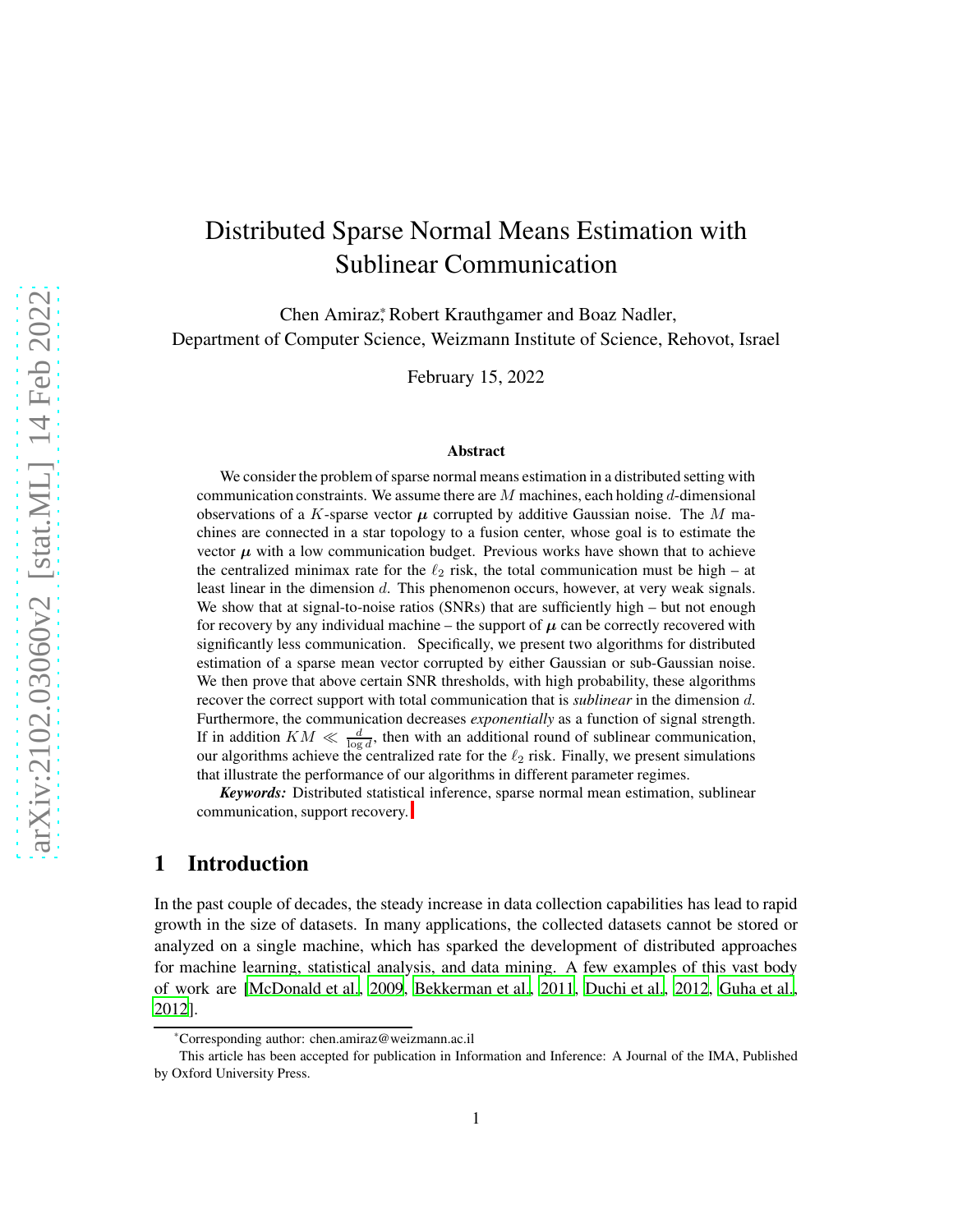One of the most popular distributed settings is known as one-shot, embarrassingly parallel or split-and-merge. In this setting, there are M machines, each holding an independent set of samples from some unknown distribution, connected in a star topology to a central node, also called a fusion center or simply the center. The task of the fusion center is to estimate  $\theta$ , a parameter of the distribution, using little communication with the M machines. In one-shot schemes, there is only a single round of communication. The fusion center may send a setup message to the machines (or a subset of them). Then, each contacted machine performs a local computation and sends its result back to the center. Finally, the fusion center forms a global estimator  $\hat{\theta}$  based on these messages. A clear advantage of such one-shot schemes is their simplicity and ease of implementation.

Statistical inference in a distributed setting, in particular under communication constraints, raises several fundamental theoretical and practical questions. One question is what is the loss in statistical accuracy incurred by distributed schemes, compared to a centralized setting, whereby a single machine has access to all of the samples. Various works proposed multi-round communication-efficient schemes and analyzed their accuracy, see for example [\[Shamir et al.](#page-35-0), [2014](#page-35-0), [Zhang and Lin](#page-35-1), [2015,](#page-35-1) [Wang et al., 2017](#page-35-2), [Jordan et al.](#page-34-3), [2019](#page-34-3)]. In the context of one-shot schemes, several works analyzed the case where the fusion center simply averages the estimators computed by the individual machines or for robustness, takes their median [\[Zhang et al.](#page-35-3), [2013b](#page-35-3), [Rosenblatt and Nadler, 2016](#page-35-4), [Minsker](#page-34-4), [2019](#page-34-4)]. In a high dimensional setting where the parameter of interest is a-priori known to be sparse, [Lee et al. \[2017\]](#page-34-5) and [Battey et al. \[2018](#page-33-1)] considered a variant where the averaged estimator is further thresholded at the fusion center. A key finding in many of these papers is that in various scenarios and under suitable regularity assumptions, the  $\ell_2$  risk of the distributed estimate attains the same convergence rate as the centralized one, provided that the data is not split across too many machines.

Another important theoretical aspect in distributed learning is fundamental lower bounds on the achievable accuracy under communication as well as memory constraints, regardless of any specific inference scheme, see e.g. [\[Zhang et al., 2013a,](#page-35-5) [Garg et al., 2014,](#page-34-6) [Steinhardt et al.](#page-35-6), [2016](#page-35-6), [Cai and Wei, 2020](#page-34-7), [Zhu and Lafferty, 2018,](#page-35-7) [Szabo et al.](#page-35-8), [2020a](#page-35-8), [Acharya et al.](#page-33-2), [2020b](#page-33-2)], and similarly for the closely related problem of distributed detection [\[Acharya et al., 2020a](#page-33-3), [Szabo et al., 2020b\]](#page-35-9). Lower bounds on the estimation accuracy were also studied for problems involving a sparse quantity, including sparse linear regression, correlation detection and more [\[Steinhardt and Duchi](#page-35-10), [2015,](#page-35-10) [Braverman et al., 2016](#page-34-8), [Dagan and Shamir](#page-34-9), [2018](#page-34-9), [Han et al.](#page-34-10), [2018](#page-34-10)]. A central finding in these works is that to achieve the centralized minimax rate for the  $\ell_2$  risk, the communication must scale at least linearly in the ambient dimension.

However, when the task is to estimate a sparse quantity, then intuitively the communication should increase linearly with its sparsity level, and only logarithmically with the ambient dimension. Indeed, in the context of supervised learning, [Acharya et al. \[2019](#page-33-4)] showed that in various linear models with a sparse vector, optimal prediction error rates are achievable with total communication logarithmic in the dimension. However, they consider connectivity topology of a chain where each machine i sends a message only to machine  $i + 1$ , and thus their algorithm is sequential and not compatible with one-shot inference schemes. An interesting question is the following: can problems that involve a sparsity prior admit one-shot algorithms with communication that is *sublinear* in the ambient dimension?

We consider sparse normal means estimation, which is one of the simplest and most well-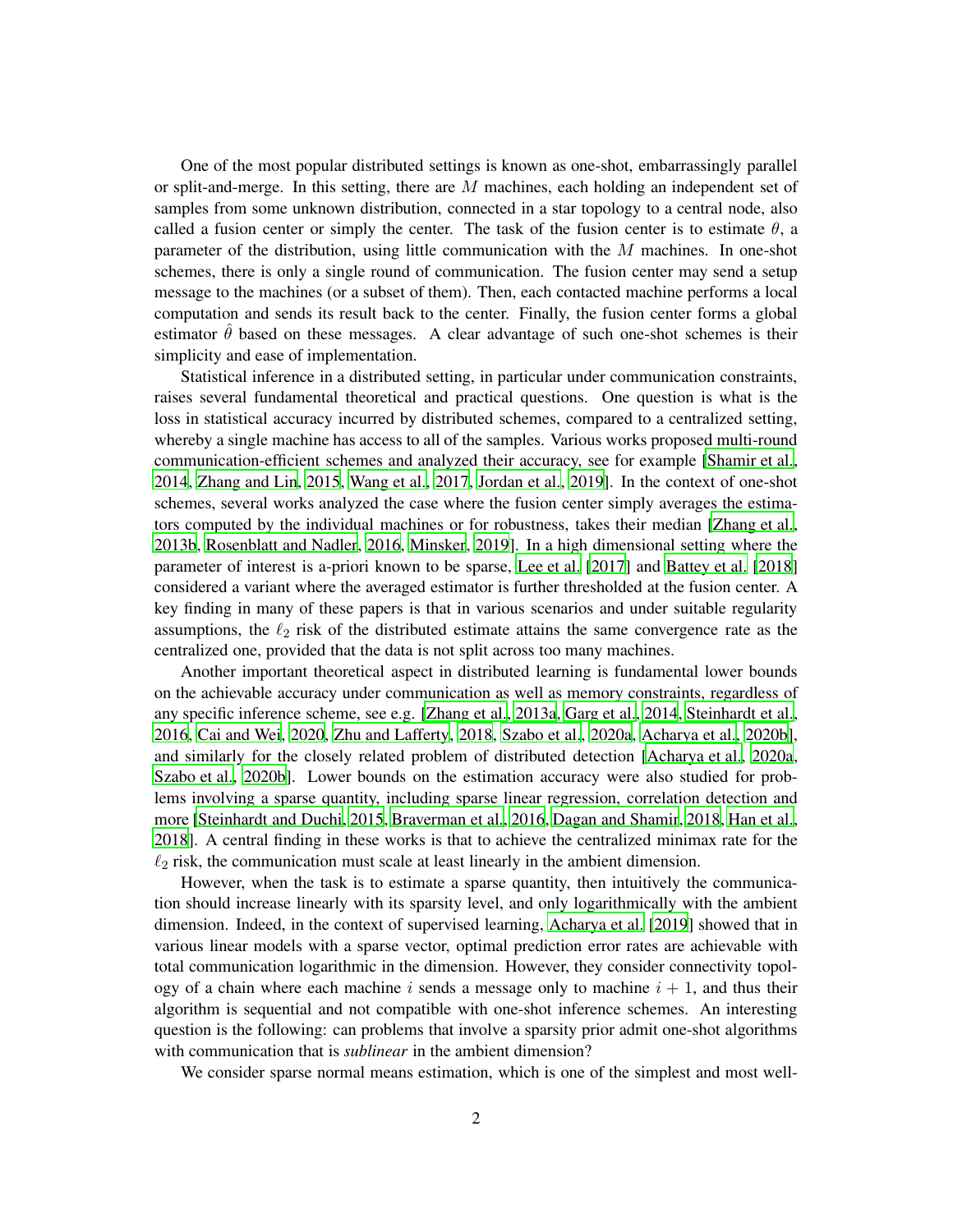studied inference problems with sparsity priors, but in a distributed setting of M machines connected in a star topology to a fusion center. For simplicity we assume that each machine has the same number *n* of i.i.d. samples of the form  $x_i = \mu + \xi_i$ , where the mean vector  $\mu \in \mathbb{R}^d$  is exactly K-sparse and the noise is Gaussian,  $\xi_i \sim \mathcal{N}(0, \sigma^2 \mathbf{I}_d)$ . The assumption of Gaussian noise implies that the empirical mean is a sufficient statistic. Thus, in our analysis we may equivalently assume that each machine has only one independent observation of  $\mu$  with an effective noise level of  $\sigma_{\text{eff}} = \frac{\sigma}{\sqrt{n}}$ . In addition, we assume for simplicity that the noise level  $\sigma$  is known. Hence, without loss of generality, we assume that the single observation at each machine has noise level  $\sigma_{\text{eff}} = 1$ .

We consider a one-shot communication scheme where the fusion center sends a setup message to each of the machines (or a subset of them), and then each contacted machine sends back its message to the center. We emphasize that in our setting the machines communicate only with the center and not with each other. Note that if the machines have prior knowledge of all problem parameters, then setup messages are not required. However, in any case the communication of this setup stage is often negligible. The goal of the center is to recover the support of  $\mu$  under the constraint that the total communication between the fusion center and the machines (including the setup stage) is bounded by a budget of  $B \ll d$  bits. As we discuss in Section [4,](#page-13-0) if  $KM \ll \frac{d}{\log d}$  then achieving this goal implies that the vector  $\mu$  itself can be estimated with small  $\ell_2$  risk using communication sublinear in d.

For this sparse normal means problem, [Braverman et al. \[2016](#page-34-8)] and [Han et al. \[2018\]](#page-34-10) derived communication lower bounds for the  $\ell_2$  risk of any estimator, and proved that to achieve the minimax rate, the total communication must be at least  $\Omega(d)$ . [Shamir \[2014](#page-35-11)] derived lower bounds for several other distributed problems involving M machines, each allowed to send a message of length at most b bits. His work implies that there exist d-dimensional distributions whose mean is a 1-sparse vector of sufficiently low magnitude, such that with  $n = O(d \log d)$ samples per machine, any scheme with communication sublinear in d has only an  $o(1)$  probability of exact support recovery. These works paint a pessimistic view, that to achieve the performance of the centralized solution, distributed inference must incur high communication costs.

In contrast, our main contribution is to show that at SNRs that are sufficiently high, but not high enough for recovery by any individual machine, the support of  $\mu$  can be exactly recovered with total communication *sublinear* in the dimension d. Specifically, we present and analyze the performance of two distributed schemes. Our analysis is non-asymptotic, but the setting we have in mind is of a sparse vector in high dimension, namely  $d \gg 1$  and  $K \ll d$ . Assuming that  $\mu_{\min}$ , a lower bound on the non-zero entries of  $|\mu|$ , is known to the center and exceeds  $\Omega\left(\frac{\log \log d}{\sqrt{\log d}}\right)$ ), and that the number of machines  $M$  is sufficiently high, we prove the following results. First, with high probability, our two schemes recover the support of  $\mu$  with total communication *sublinear* in d. Second, since the center need not contact all M machines, the communication costs of our proposed schemes decrease *exponentially* as  $\mu_{\text{min}}$  increases towards  $\sqrt{2 \log d}$ , at which point the support of  $\mu$  may be found by a single machine using  $O(K \log d)$  communication bits. Third, we present the following counter-intuitive behavior of our algorithm: *more machines enable less communication*. Specifically, as discussed after Theorem [2.B,](#page-10-0) for some range of the problem parameters, as the number of machines is increased,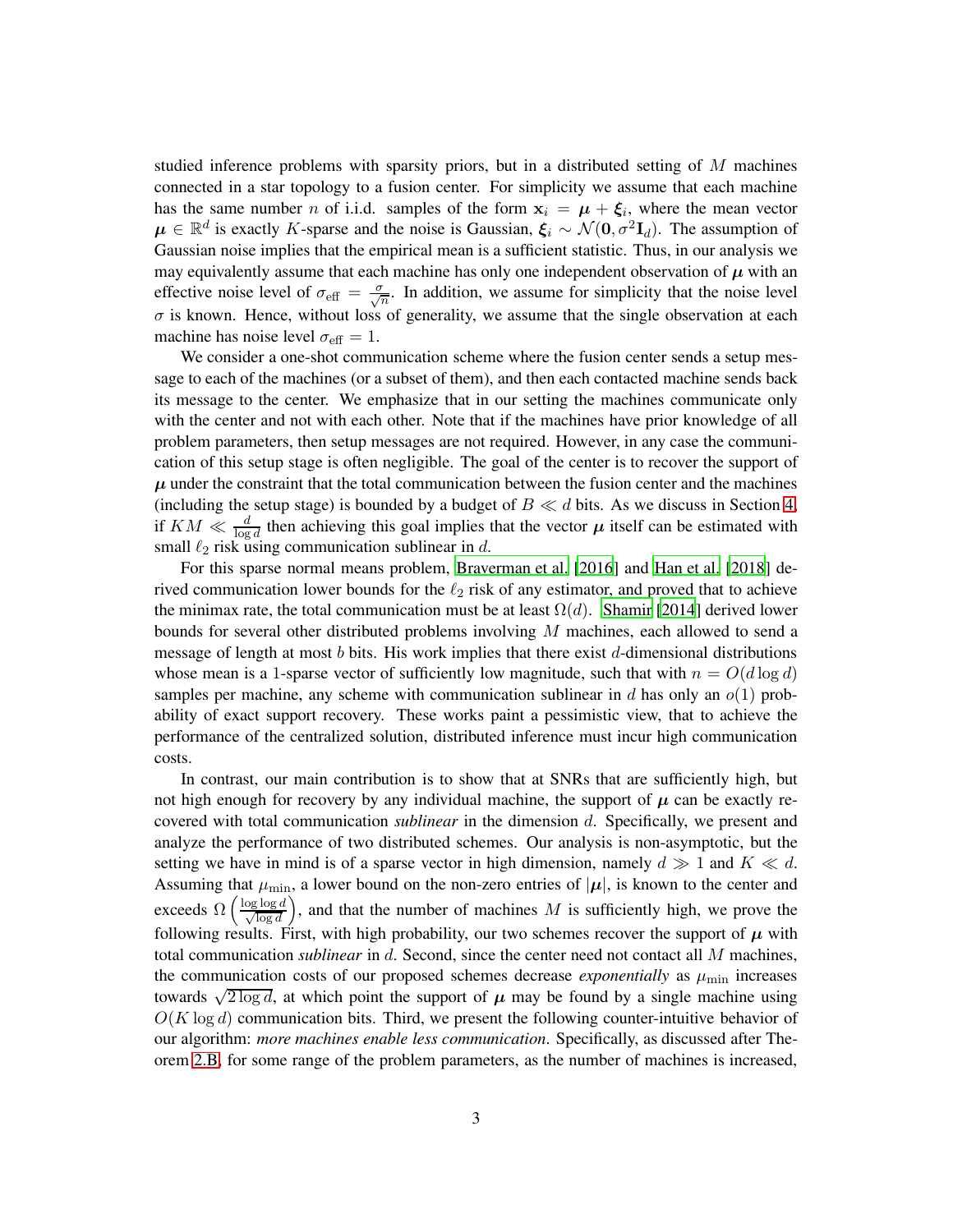exact support recovery is possible with *less* total communication. We further extend some of these results to the case of sub-Gaussian additive noise. Finally, we prove that if  $KM \ll \frac{d}{\log d}$ , then an additional single round of communication, also sublinear in  $d$ , results in an estimator for  $\mu$  that achieves the centralized rate for  $\ell_2$  risk.

This idealized setting allows for a relatively simple analysis that showcases a tradeoff between the number of machines, SNR, and communication. Four remarks are in place. First, it remains an open problem whether the SNR-communication tradeoff of our algorithms is optimal. Indeed, the derivation of tight SNR-dependent communication lower bounds for the sparse normal means problem is an interesting topic for future research. Second, we focus on the simple case where all machines have the same number of samples n and all samples have the same noise level  $\sigma$ . An interesting direction for future research is to consider a more general setting where each machine i has a different number of samples  $n_i$ , or a different noise level  $\sigma_i$ . Another interesting setting is where each machine observes different sparse vectors  $\mu_i$  with the same support S (or very similar supports  $S_i$ ). Note that there is no single SNR parameter in these cases since different machines have different effective SNRs. Third, the estimator in our idealized setting is linear and thus unbiased. This avoids the added complication of analyzing the bias-variance tradeoff in a distributed setting. Lastly, building on the insights gained in this simple setting, we believe a similar behavior should hold for other popular statistical learning problems involving estimation of a sparse quantity in a high dimensional setting.

Paper organization. In Section [2](#page-3-0) we characterize the SNR regime relevant to the distributed sparse normal means problem. Section [3](#page-4-0) presents several algorithms for exact support recovery, for either Gaussian or sub-Gaussian additive noise. We then prove that under suitable assumptions on the SNR and on the number of machines, our algorithms achieve exact support recovery with high probability using sublinear total communication in the ambient dimension d. Section [4](#page-13-0) discusses the relation between exactly recovering the support of a vector and estimating it with small  $\ell_2$  risk, and shows a reduction from the latter to the former with one additional round of sublinear communication. Section [5](#page-16-0) elaborates on how our results relate to the lower bounds of [Braverman et al. \[2016](#page-34-8)], [Han et al.](#page-34-10) [\[2018](#page-34-10)] and [Shamir \[2014](#page-35-11)]. Section [6](#page-18-0) presents simulations that illustrate our results. All proofs can be found in the appendix.

**Notation.** We use the standard  $O(\cdot), \Omega(\cdot), \Theta(\cdot)$  notation to hide constants independent of the problem parameters and the notation  $\tilde{O}(\cdot)$  to hide terms that are at most polylogarithmic in d. For functions f, g the notations  $f = o(g)$  and  $f \ll g$  imply that  $f/g \to 0$  as  $d \to \infty$ . The term exact recovery of the support S with high probability means that an estimator  $\hat{S}$ correctly estimates the support, i.e.,  $Pr\left[\hat{S} = S\right] \to 1$  as  $d \to \infty$  and the number of machines  $M = M(d)$  tends to infinity at a suitable rate, as detailed in each theorem. We use the notation  $\lceil x \rceil$  for the smallest integer larger than or equal to x.

# <span id="page-3-0"></span>2 SNR regime

As mentioned in the introduction, we assume each of  $M$  machines has  $n$  samples corrupted by additive Gaussian noise of known noise level. Hence, without loss of generality we assume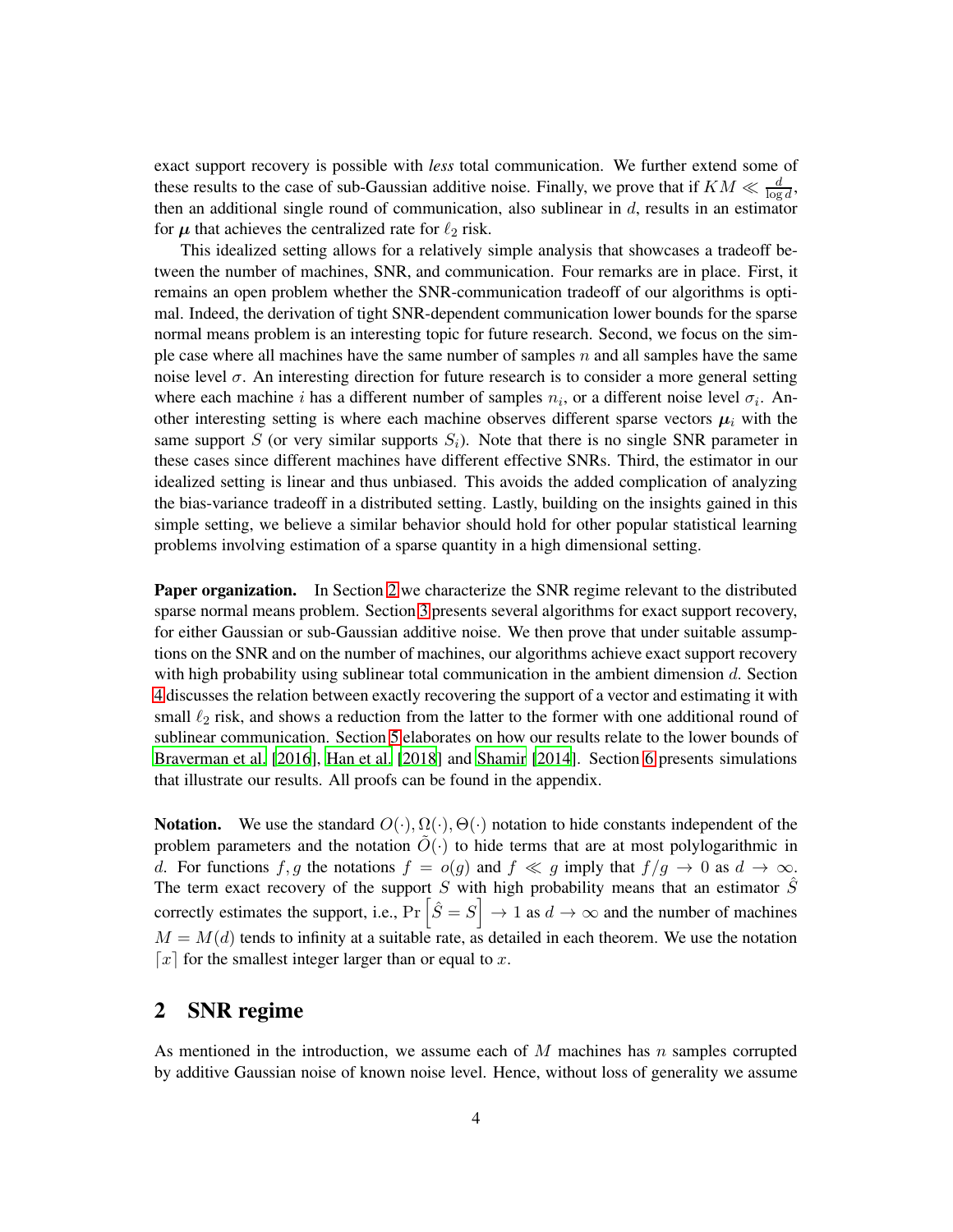that each machine *i* stores a single observation  $x_i = \mu + \xi_i$ , where  $\xi_i \sim \mathcal{N}(0, I_d)$  and  $\mu$  is exactly  $K$ -sparse. For simplicity we assume that the sparsity level  $K$  is known to the fusion center and that  $\mu_j \geq 0$  for all  $j \in [d]$ . However, with slight variations our methods can work when K is unknown or for vectors  $\mu$  that have both positive and negative entries. We further assume a lower bound  $\mu_{\min}$  on its smallest non-zero coordinate, namely  $\mu_j \ge \mu_{\min}$  for all  $j \in S = \{i | \mu_i > 0\}$ . It will be convenient to use the natural scaling

<span id="page-4-2"></span>
$$
\mu_{\min} = \sqrt{2r \log \left(d - K\right)}.\tag{1}
$$

We focus on the following question: Given a lower bound on the signal-to-noise ratio (SNR)  $r$ , how much communication is sufficient for *exact recovery of the support* S of a K-sparse vector  $\mu$  with high probability?

Let us first discuss what is the interesting regime for the SNR parameter r. Recall that for  $d \gg K$ , the maximum of  $d-K$  i.i.d. standard Gaussian random variables is tightly concentrated around  $\sqrt{2 \log (d - K)}$ . At a high SNR  $r > 1$ , each individual machine can thus exactly recover the support set  $S$  with high probability. Hence, it suffices that only one machine sends  $O(K \log d)$  bits to the fusion center. At the other extreme, let  $r < \frac{c}{M}$  for a fixed  $0 < c < 1$ . Here, even in a centralized setting, exact support recovery with high probability is not possible. To see this, note that the empirical mean of all samples is a sufficient statistic, and its effective SNR is  $c < 1$ . Therefore, with probability tending to 1 as  $d \to \infty$ , its smallest support entry is smaller than its largest non-support entry. If the index of  $\mu_{\min}$  is chosen uniformly at random, then any algorithm would fail to recover the support. Hence, the relevant SNR values are

<span id="page-4-1"></span>
$$
\frac{1}{M} < r < 1. \tag{2}
$$

In this range, a single machine cannot individually recover the support with high probability. Yet, as we show next, for a large subrange of the SNR values given in Eq. [\(2\)](#page-4-1), exact support recovery by the fusion center is possible with total communication  $o(d)$  bits. Furthermore, as r increases towards 1, the total communication decays exponentially fast to  $O(K \log^{1+c} d)$  for an appropriate constant  $c > 0$ .

# <span id="page-4-0"></span>3 Distributed algorithms for the sparse normal means problem

We present two one-shot algorithms for the distributed sparse normal means problem and derive non-asymptotic bounds on their performance, namely, their probability of exact recovery and their total communication. For both algorithms, the lower bound  $r$  on the SNR is assumed to be known to the center and is used to decide how many machines to communicate with and what messages to send them. We use the notation  $M_c$  for the number of contacted machines, which is different in each theorem. For our analysis below, we assume the total number of machines is sufficiently large, in particular  $M \geq M_c$ , which is a stronger condition than the centralized lower bound  $M > 1/r$ .

In our first algorithm, denoted Top-L, the center sends a parameter L to  $M_c$  machines. Each contacted machine i sends back a message  $y_i$  with the indices of the L highest coordinates of its sample  $x_i$ . Our second algorithm is threshold-based; the center sends a threshold  $t_m$  to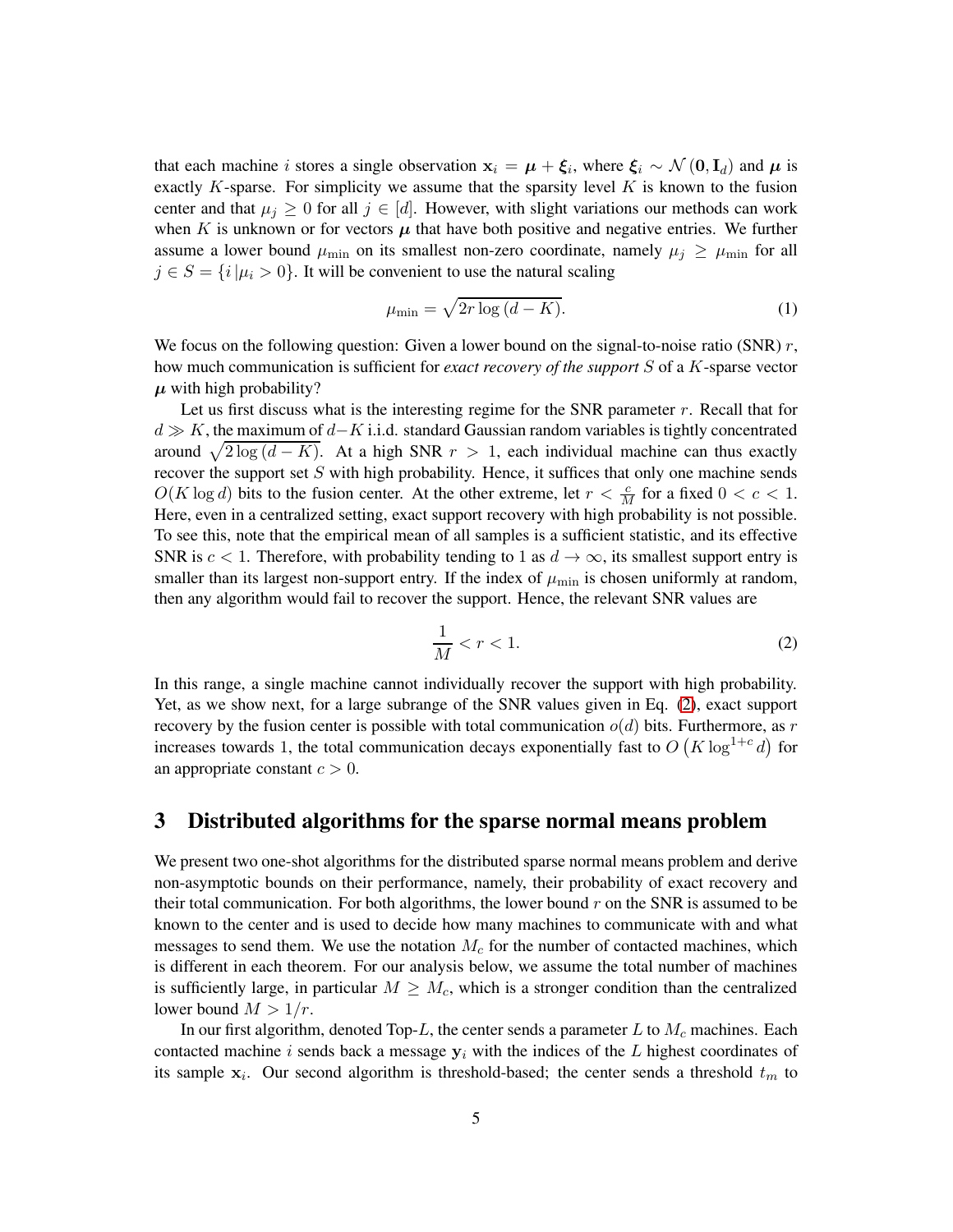<span id="page-5-0"></span>

Figure 1: Illustration of communication regimes as a function of  $(r, M)$ , where M is on a logarithmic scale. In the pink area, exact support recovery is information-theoretically impossible even in the centralized setting. In the green areas, our distributed algorithms achieve exact support recovery with communication that is sublinear in d.

 $M_c$  machines, and each contacted machine i sends back all indices j with  $x_{i,j} > t_m$ . In both two algorithms, the center then estimates the support of  $\mu$  by a voting procedure. We prove in Theorems [1](#page-10-1) and [2](#page-10-0) that under suitable assumptions, and in particular for a sufficiently high SNR, both algorithms achieve exact support recovery with high probability using sublinear communication. In particular, we show in Theorem [2.A](#page-10-1) that if  $r > \Omega(\log^{-1}(d - K))$ , then with high probability the thresholding algorithm with  $M_c = O(\log d)$  machines and  $t_m =$  $\sqrt{2r \log(d-K)}$  recovers the support of the K-sparse vector  $\mu$  using  $\tilde{O}((d-K)^{1-r}+K)$ communication bits in expectation. The total communication cost is sublinear in  $d$  provided that  $K \ll d$  and  $r > \Omega \left( \frac{\log \log d}{\log d} \right)$  $\frac{g \log d}{\log d}$ ). Moreover, increasing the threshold allows for a tradeoff between  $M_c$  and the expected message length per machine. As we show in Theorems [2.B](#page-10-0) and [2.C,](#page-12-0) perhaps counter-intuitively, given more than  $O(\log d)$  machines, the fusion center can recover the support using *less* total communication, by setting a higher threshold. Specifically, if  $r > \Omega(\log^{-2}(d - K))$ , then with high probability the thresholding algorithm with  $M_c =$  $\tilde{O}\left((d-K)^{(1-\sqrt{r})^2}\right)$  machines and  $t_m = \sqrt{2\log(d-K)}$  recovers the support of the Ksparse vector  $\mu$  using  $\tilde{O}\left(K\left(d-K\right)^{\left(1-\sqrt{r}\right)^2}\right)$  communication bits. Note that the resulting total communication cost is sublinear in d, provided that K is at most polylogarithmic in d and  $r > \Omega \left( \frac{\log^2 \log d}{\log^2 d} \right)$  $\log^2 d$ ). We also prove a similar result for the Top-L algorithm with  $L = K$ in Theorem [1.](#page-10-1) Finally, in Section [3.3](#page-11-0) we extend some of these results to the case of additive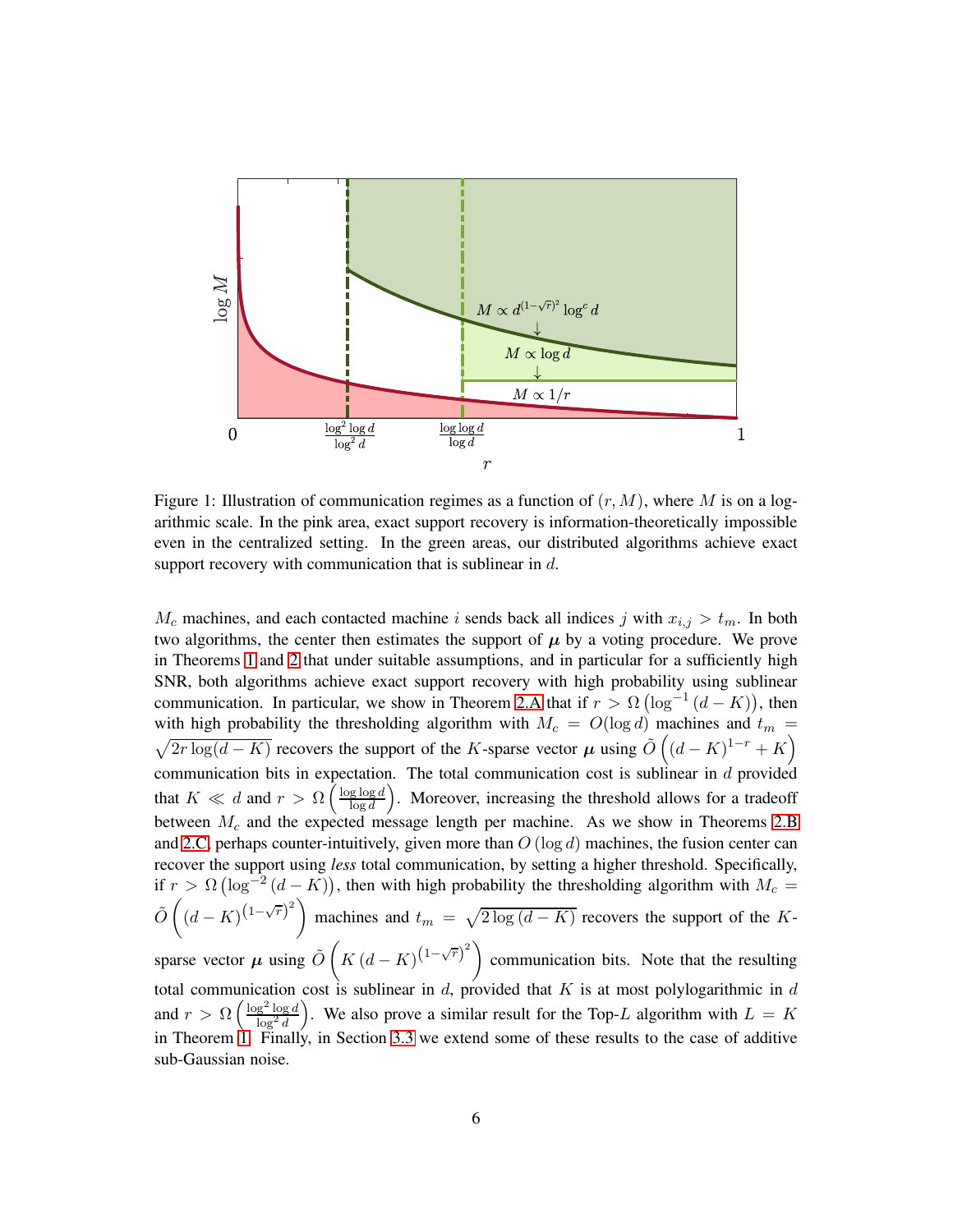To put our results in context, we illustrate in Figure [1](#page-5-0) the different communication regimes as a function of the SNR r and the number of machines M for  $K = 1$ . As discussed above, if  $r < \frac{1}{M}$ , then even with infinite communication, exact support recovery with high probability is information-theoretically impossible. The corresponding  $(r, M)$  values are in the pink area below the red curve which delineate the relation  $r \cdot M = 1$  $r \cdot M = 1$ . By our Theorems 1 and [2,](#page-10-0) exact recovery with sublinear communication is possible in the light green and dark green areas. In the white area, distributed exact support recovery is possible using communication that is at least linear in d. An example of a recovery scheme in this range is to send the entire sample (up to a quantization error). It remains an open question whether exact support recovery with sublinear communication is possible for  $(r, M)$  values in the white area.

#### 3.1 Top-L Algorithm

In the Top-L algorithm, the center uses its knowledge of the parameters  $d, M, r, K$  to determine the number of machines  $M_c$  to contact, and sends them a parameter  $L \in \mathbb{N}$ . The *i*-th contacted machine then sends a message  $y_i$  consisting of the L indices with the largest coordinates of its vector  $x_i$ . Given the messages  $y_1, \ldots, y_{M_c}$ , the fusion center counts how many votes each index received and estimates the support to be the  $K$  indices with the highest number of votes. Voting ties can be broken arbitrarily. This scheme is outlined in Algorithm [1.](#page-7-0) Its total communication cost is  $B = O(LM_c \log d)$  bits.

<span id="page-6-1"></span>Remark 1. *The above description assumes that the fusion center knows the sparsity level* K*. However the following simple variant can handle a case where only an upper bound*  $K_{\text{max}} \geq K$ *is known. In this case, the number of contacted machines*  $M_c$  *is determined using*  $K_{\text{max}}$  *instead of* K, and each contacted machine sends its top  $L \geq K_{\text{max}}$  indices to the fusion center. The *center then estimates the support as the set of indices that received more votes than a suitable threshold*  $t_c$  (d) *(see Eq.* [\(34\)](#page-21-0)*)*.

We prove that for sufficiently high SNR, the Top- $L$  algorithm recovers the exact support of  $\mu$  with high probability. To ease the presentation and highlight the main ideas of the proof, we first analyze the case  $L = K = 1$  and then extend the analysis to general  $L \geq K \geq 1$ . The proofs of the theorems stated below appear in Appendix [A.1.](#page-22-0)

Motivated by the required number of machines for proving Theorem [1.A,](#page-10-1) we define the quantity

<span id="page-6-0"></span>
$$
M_0(d,r) = \left[ \max \left\{ 1, \frac{\sqrt{2\pi}e\left( 2\left(1 - \sqrt{r}\right)^2 \log d + 1 \right)}{(1 - \sqrt{r})\sqrt{2\log d}} \cdot d^{(1 - \sqrt{r})^2} \right\} \cdot 8 \log d \right].
$$
 (3)

Notice that for any fixed SNR  $r < 1$ ,  $M_0(d, r)$  is *sublinear* in d, and up to polylogarithmic terms it is proportional to  $d^{(1-\sqrt{r})^2} < d$ . The following theorem provides a support recovery guarantee in the setting  $K = L = 1$ .

**Theorem 1.A.** Assume  $r < 1$  and that  $M_0(d, r) \leq \min\{M, d\}$ . Then, if the center contacts  $M_c = M_0$  machines, the Top-1 algorithm recovers the support of a 1-sparse vector  $\mu$  with *probability at least*  $1 - d^{-1} - e^{3}d^{-3}$ . Its total communication is  $O(M_0 \log d)$  bits.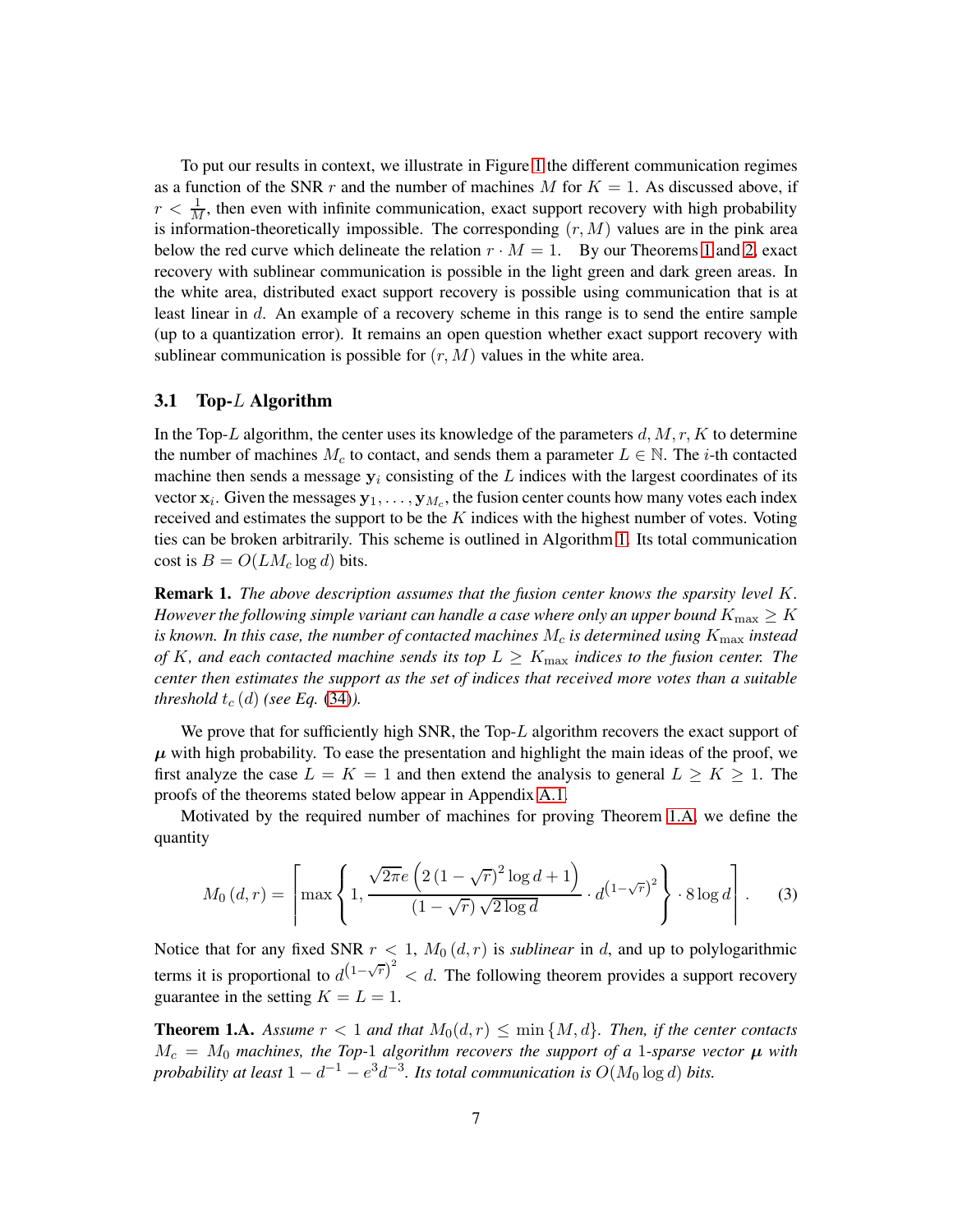#### <span id="page-7-0"></span>Algorithm 1 Top-L

#### At the fusion center:

**Input** dimension d, number of machines M, SNR r, sparsity level K, parameter L Output setup message s

- 1: if  $L = K = 1$ , then  $M_c$  is given by Eq. [\(3\)](#page-6-0), otherwise it is given by Eq. [\(6\)](#page-7-1)
- 2: send message s that contains the value  $L$  to each of the first  $M_c$  machines

At each machine  $i = 1, \ldots, M_c$ :

**Input** setup message s, sample  $x_i$ 

**Output** message  $y_i$  to center

- 1: compute permutation  $\alpha_i$  that sorts the vector  $\mathbf{x}_i$  in descending order,  $x_{i,\alpha_i(1)} \geq \cdots \geq$  $x_{i,\alpha_i(d)}$
- 2: send to the center the L indices with the largest coordinates,  $y_i = {\alpha_i(1), \dots, \alpha_i(L)}$

### At the fusion center:

**Input** messages  $y_1, \ldots, y_{M_c}$ , sparsity level K **Output** estimated support  $\hat{S}$ 

- 1: for each coordinate  $j \in [d]$ , let the set of votes it received be  $V_j = \{i \in [M_c] : j \in y_i\}$  and let their number be  $v_j = |V_j|$
- 2: compute permutation  $\pi$  that sorts the indices by descending number of votes,  $\mathbf{v}_{\pi(1)} \geq \cdots \geq$  ${\bf v}_{\pi(d)}$

3: return 
$$
\hat{S} = {\pi(1), ..., \pi(K)}
$$

Several insights follow from Theorem [1.A.](#page-10-1) First, recall that for any  $r < 1$  no machine can successfully recover the support of  $\mu$  on its own. Yet, for  $d \gg 1$  and for any fixed  $r < 1$ , as implied by the theorem, the fusion center can recover the support of  $\mu$  by communicating with only  $M_0(d, r)$  machines, receiving from each machine its own mostly inaccurate estimate of the support. Second, as the SNR lower bound  $r$  increases towards 1, the algorithm needs to contact fewer machines and thus less communication to succeed with high probability. Moreover, by Eq. [\(3\)](#page-6-0),  $M_0(d, r)$  decreases *exponentially* fast with r. Lastly, for a fixed r the required number of machines  $M_0(d, r)$  and thus the total communication cost both increase sublinearly with d.

Next, we consider the more general case where the unknown vector  $\mu$  is exactly sparse with sparsity level at most  $K$ , and its support is estimated by the Top- $L$  algorithm with parameter  $L \geq K$ . To this end, we define the auxiliary quantities

<span id="page-7-2"></span>
$$
a = a(K, L, d) = \sqrt{2 \log \frac{d - K}{L - K + 1}},
$$
\n(4)

<span id="page-7-3"></span>
$$
b = b(K, L, d, r) = a - \sqrt{2r \log (d - K)},
$$
\n(5)

and the quantity

<span id="page-7-1"></span>
$$
M_{K,L}(d,r) = \left\lceil \max\left\{1, \frac{4\sqrt{2\pi} \left(b^2 + 1\right)}{b} \cdot (d - K) \left(\sqrt{1 - \frac{\log(L - K + 1)}{\log(d - K)}} - \sqrt{r}\right)^2\right\} \cdot 8 \log d \right\rceil. \tag{6}
$$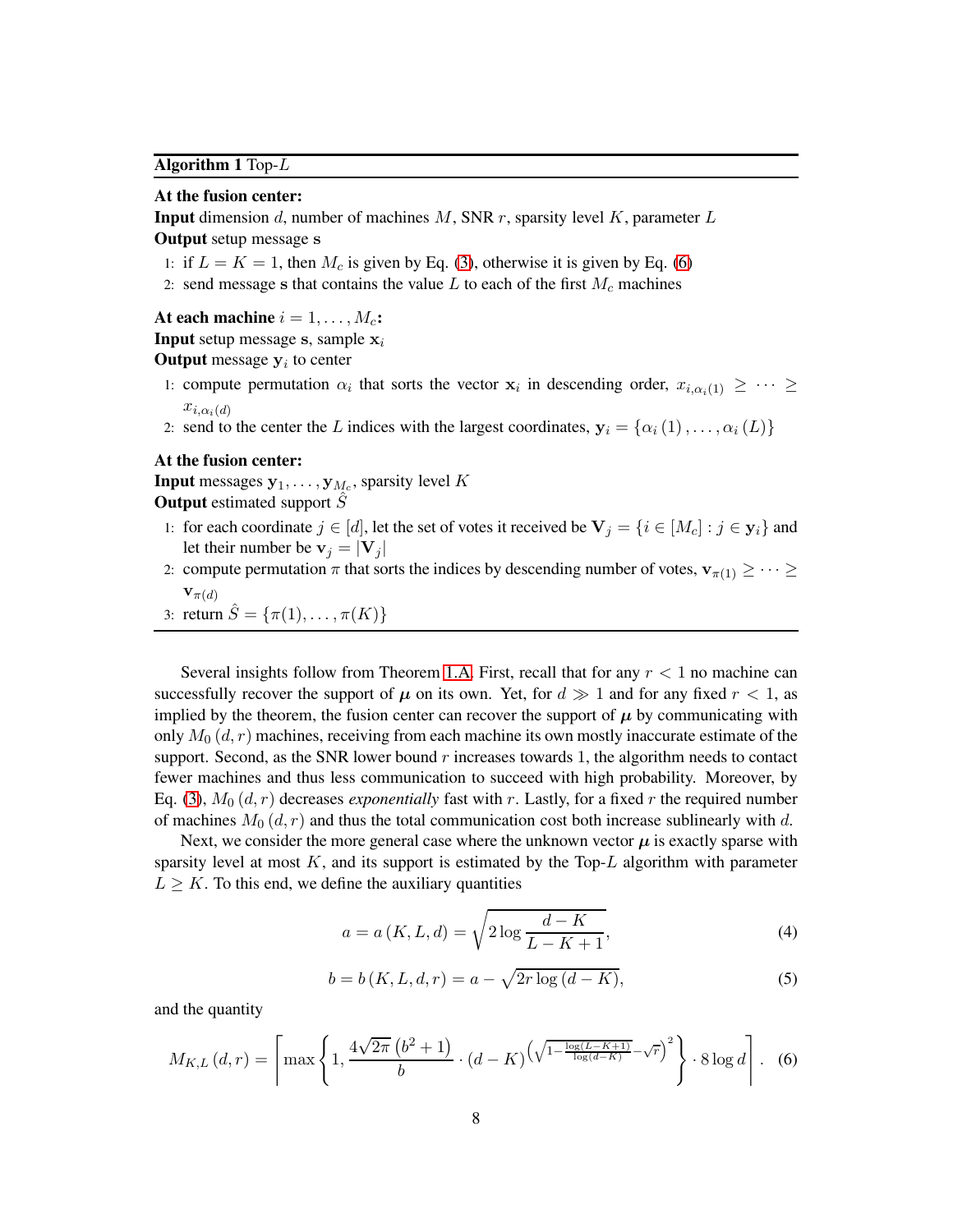The following theorem provides a support recovery guarantee in this setting.

**Theorem 1.B.** Assume  $r < 1$  and that  $M_{K,L}(d,r) \le \min\left\{M, \frac{d-K}{L}\right\}$ . Then, if the center con*tacts*  $M_c = M_{K,L}$  *machines, the Top-L algorithm with*  $K \le L < (d - K)/2$  *recovers the support of a K-sparse vector*  $\boldsymbol{\mu}$  *with probability at least*  $1 - K d^{-1} - e^{3} d^{-3}$  *<i>using*  $O\left(L M_{K,L} \log d\right)$ *communication bits.*

While the expressions in Theorem [1.B](#page-10-0) are more involved than those of Theorem [1.A,](#page-10-1) similar insights to those mentioned above continue to hold. In particular, the Top-L algorithm with  $L =$ K incurs a total communication cost of  $O(K \cdot (d - K)^{(1 - \sqrt{r})^2} \log^{2.5} d)$ , which is sublinear in d provided that K is at most polylogarithmic in d and  $r > \Omega \left( \frac{\log^2 \log d}{\log^2 d} \right)$  $\log^2 d$ .

Remark 2. *One can consider a variant of the algorithm that sends* L < K *randomly selected indices out of the top-*K*. This randomized variant would allow a tradeoff between the number of contacted machines and the message length per machine.*

#### 3.2 Thresholding Algorithm

In our second algorithm, the fusion center chooses a threshold  $t_m = t_m (d, r, M, K)$  and sends (a truncated binary representation of) it to a subset of the machines  $M_c = M_c(d, r, M, K) \leq$ M. Each contacted machine i sends back all indices j such that  $x_{i,j} > t_m$ . Similarly to the Top-L algorithm, given the messages  $y_1, \ldots, y_{M_c}$  and the sparsity level K, the fusion center estimates the support as the  $K$  indices with the highest number of votes. Voting ties can be broken arbitrarily. The scheme is outlined in Algorithm [2.](#page-9-0) If instead of the sparsity level  $K$ only an upper bound on it  $K_{\text{max}} \geq K$  is known, and  $K_{\text{max}} \ll d$ , then the fusion center can set  $t_m$  and  $M_c$  by approximating  $d - K \approx d$ . In addition, the center estimates the support as outlined in Remark [1.](#page-6-1)

The thresholding algorithm has several desirable properties. First, it is simple to implement in a distributed setting. Second, in the centralized setting, thresholding algorithms were shown to be optimal in various aspects (see Section [4](#page-13-0) for further details). Third, adjusting the threshold allows for a tradeoff between the number of contacted machines and the expected message length per machine. Notice that if the SNR is sufficiently high, but still  $r < 1$ , i.e., not high enough for recovery by any individual machine, there may not even be a need to contact all machines to recover the support. By the same logic, when the SNR is lower, one can lower the threshold. Of course, this would incur a higher communication cost. Hence, since the fusion center knows both r and M, it can set an optimal threshold  $t<sub>m</sub>$  and send it only to  $M_c \leq M$  machines, which ensures exact support recovery with high probability at minimal communication cost (among all possible thresholds).

To complete the description of the algorithm, we now describe our approximation of a real number by a finite amount of bits. Recall that the scientific binary representation of a number  $x \in \mathbb{R}$  consists of a bit representing its sign and bits  ${b_j}_{j \in \mathbb{Z}}$ , such that  $|x| =$  $\sum_{j=-\infty}^{\lfloor \log_2 |x| \rfloor} b_j 2^j$ . One can approximate x by truncating its binary representation at a predetermined precision level. Specifically, given two parameters  $U, P \in \mathbb{N}$ , let the procedure  $s = \text{Trunc}(x, U, P)$  output a truncated binary representation of x of length  $U + P + 2$  such that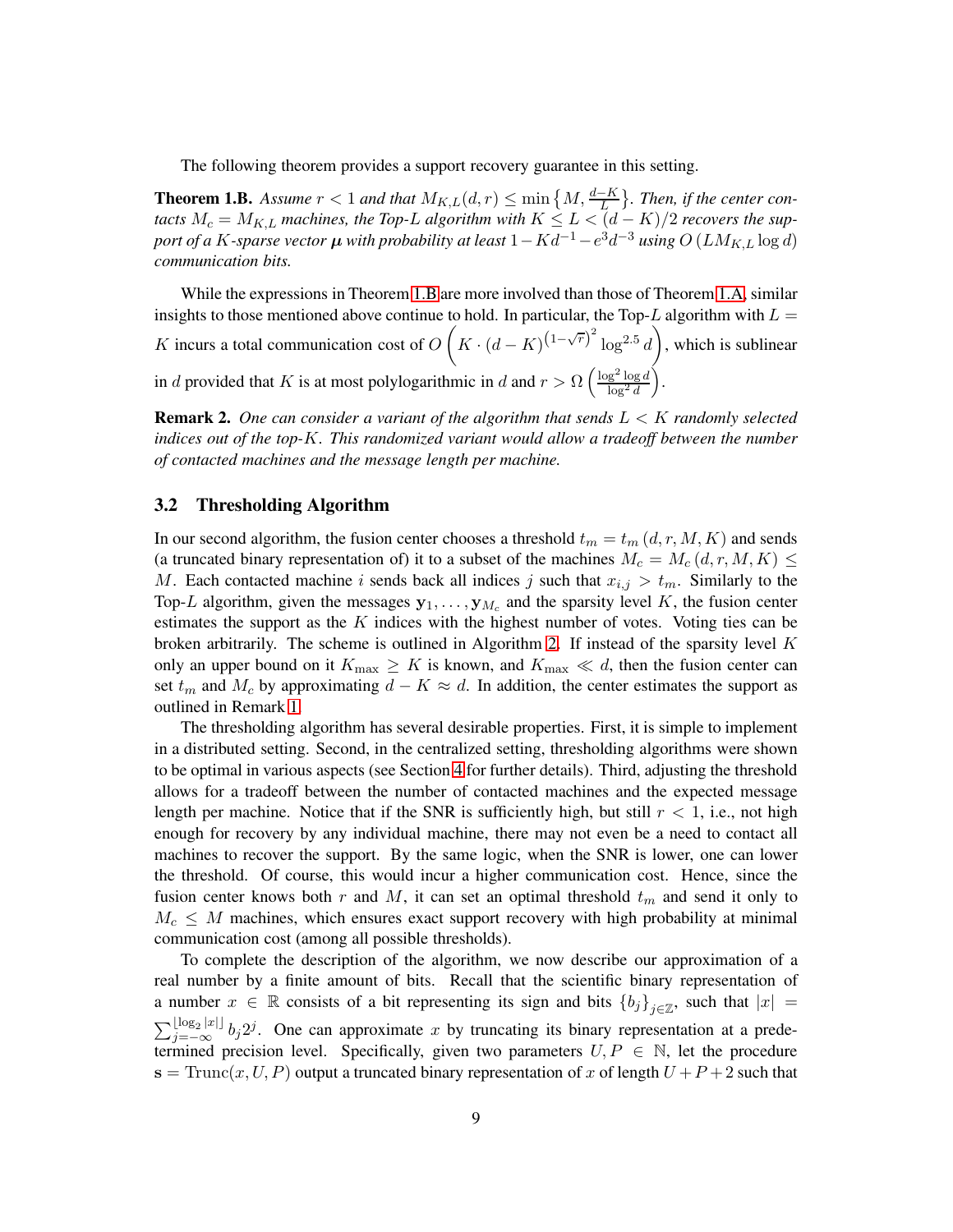#### <span id="page-9-0"></span>Algorithm 2 Thresholding

#### At the fusion center:

**Input** dimension d, number of machines M, SNR r, sparsity level K

## Output setup message s

- 1: depending on M, calculate  $M_c$  and  $t_m$  by their expressions in Theorem [2.A](#page-10-1) or [2.B](#page-10-0) or [2.C](#page-12-0)
- 2: send message  $\mathbf{s} = \text{Trunc}(t_m, \lfloor \log_2 t_m \rfloor, \lceil \log_2 d \rceil)$  to each of the first  $M_c$  machines

At each machine  $i = 1, \ldots, M_c$ : **Input** setup message s, sample  $x_i$ **Output** message  $y_i$ 

- 1: construct threshold  $\hat{t}_m = \text{Approx}(\mathbf{s}, \lfloor \log_2 t_m \rfloor, \lceil \log_2 d \rceil)$
- 2: let  $y_i = \{j \in [d] : x_{i,j} > \hat{t}_m\}$
- 3: send  $y_i$  to center

## At the fusion center:

**Input** messages  $y_1, \ldots, y_{M_c}$ , sparsity level K **Output** estimated support  $\hat{S}$ 

- 1: for each coordinate  $j \in [d]$ , let the set of votes it received be  $V_j = \{i \in [M_c] : j \in y_i\}$  and let their number be  $v_j = |V_j|$
- 2: compute permutation  $\pi$  that sorts the indices by descending number of votes,  $\mathbf{v}_{\pi(1)} \geq \cdots \geq$  ${\bf v}_{\pi(d)}$
- 3: return  $\hat{S} = \{\pi(1), \dots, \pi(K)\}\$

 $\mathbf{s} = (1 \{x \ge 0\}, b_{-P}, \ldots, b_U)$ . Given s, let the procedure  $\hat{x} = \text{Approx}(\mathbf{s}, U, P)$  construct an approximation for x, given by  $\hat{x} = \text{sign}(x) \cdot \sum_{j=-P}^{U} b_j 2^j$ . If  $U \geq \lfloor \log_2 |x| \rfloor$ , then  $\hat{x}$  and x consist of the same bits up to the  $P$ -th bit after the binary dot, and thus the resulting approximation error is bounded by  $|\hat{x} - x| < 2^{-P}$ . This scheme is a variant of [Szabo et al. \[2020a,](#page-35-8) Algorithm 1].

In our analysis we assume that  $\mu_{\text{max}} = \max_{j \in S} \mu_j$  is at most polynomial in d. Thus taking  $U, P = O(\log d)$  ensures that with high probability all quantities of interest are approximated up to  $d^{-O(1)}$  error. In addition, since P, U only depend on d and on the bound  $\mu_{\max}$ , they can be set in advance without communication.

We analyze the performance of the thresholding algorithm in three regimes, in terms of the number of contacted machines  $M_c$ : small, intermediate, and large (clearly under the constraint that  $M \geq M_c$ ). For each regime, we derive a different threshold  $t_m = t_m (d, r, M)$ , where the SNR parameter  $r$  and sparsity level  $K$  are assumed to be known. In the small  $M_c$  regime, considered in Theorem [2.A,](#page-10-1) the number of contacted machines is logarithmic in d. The corresponding threshold  $t_m$  given by [\(7\)](#page-10-2) is relatively small. In the intermediate regime, considered in Theorem [2.B,](#page-10-0) all M machines are contacted and the threshold  $t_m$ , given by Eq. [\(10\)](#page-10-3), increases as a function of  $M$ . Finally, when the number of available machine is sufficiently large, as described in Theorem [2.C,](#page-12-0) the center contacts only a subset  $M_c$  of all machines, where the value of  $M_c$  is chosen to minimize the total communication, while still achieving exact support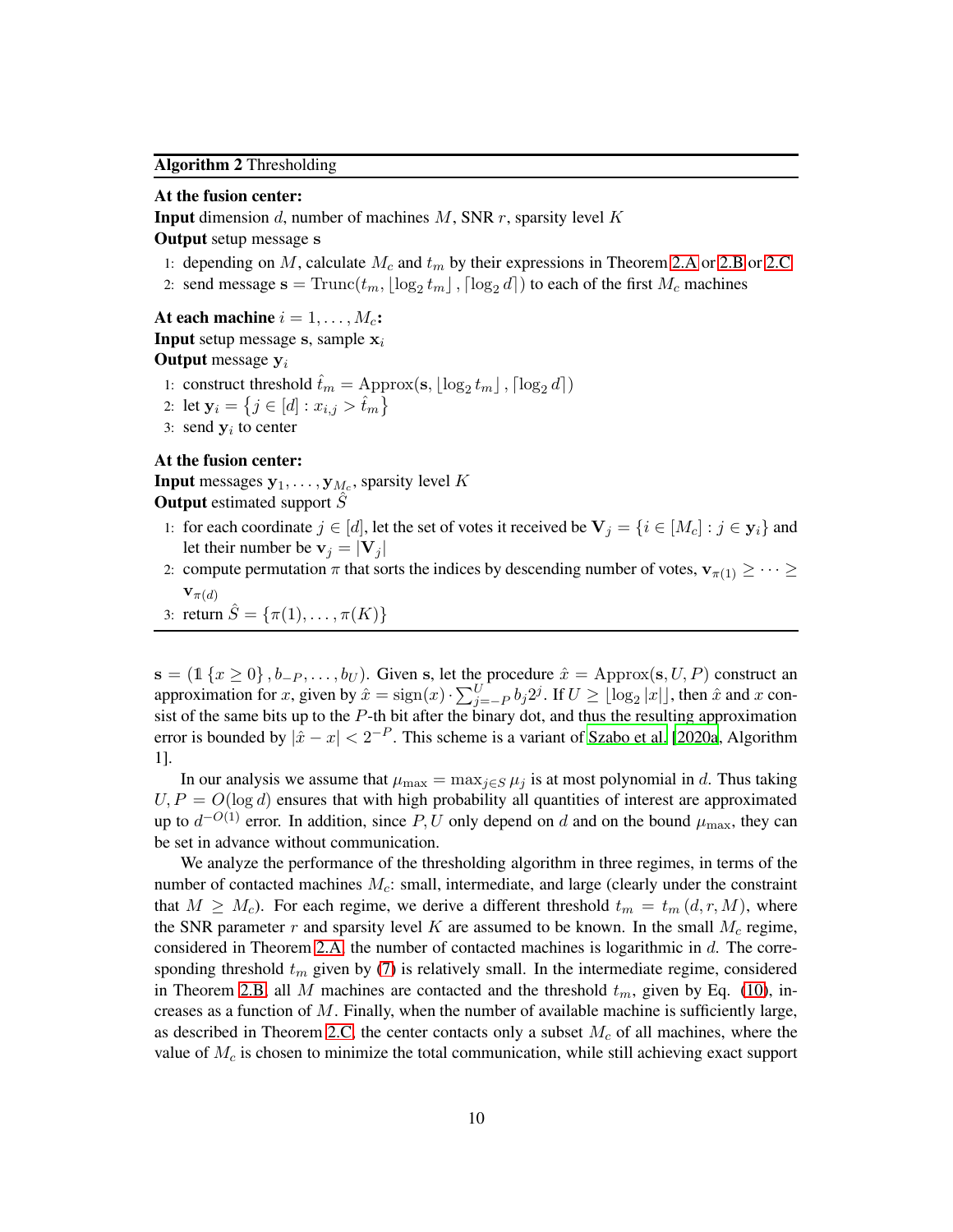recovery with high probability. The proofs appear in Appendix [A.2.](#page-25-0)

<span id="page-10-1"></span>**Theorem 2.A.** *Assume that*  $d \ge 16$  *and*  $M \ge 16 \log d$ *. Further assume*  $\frac{\log 5}{\log(d-K)} < r < 1$ . *Then, with probability at least*  $1-(K+1)/d$ , the thresholding algorithm with  $M_c = \lceil 16 \log d \rceil$ *and*

<span id="page-10-2"></span>
$$
t_m = \sqrt{2r \log\left(d - K\right)}\tag{7}
$$

*recovers the support of the*  $K$ -sparse vector  $\mu$  *using* 

<span id="page-10-4"></span>
$$
O\left((d-K)^{1-r}r^{-0.5}\log^{1.5}d + K\log^2 d\right) \tag{8}
$$

*communication bits in expectation.*

The communication cost [\(8\)](#page-10-4) is sublinear in d for all  $r > \frac{2 \log \log d}{\log(d-K)}$  and  $K \ll d/\log^2 d$ . Note that in the above theorem, the number of contacted machines is fixed at  $16 \log d$  and correspondingly, the threshold does not depend on the total number of machines M. The next theorem shows that contacting all machines with a higher threshold that depends on the total number of machines, can lead to exact support recovery with even less communication than [\(8\)](#page-10-4).

<span id="page-10-0"></span>**Theorem 2.B.** Let  $d \geq 15$  and assume that  $32\sqrt{e\pi} \log^{1.5} d \leq M \leq d$ . Further assume  $r < 1$ *and that*

<span id="page-10-6"></span>
$$
r > \frac{\left(\sqrt{2\log\frac{5M}{\sqrt{2\pi}4\log d}} - \sqrt{2\log\frac{M}{32\sqrt{\pi}\log^{1.5}d}} + \frac{1}{d}\right)^2}{2\log\left(d - K\right)}.
$$
(9)

*Then, with probability at least*  $1 - (K + 1) / d$ , the thresholding algorithm with  $M_c = M$  and

<span id="page-10-3"></span>
$$
t_m = \sqrt{2r \log\left(d - K\right)} + \sqrt{2 \log \frac{M}{32\sqrt{\pi} \log^{1.5} d}}
$$
(10)

*recovers the support of the K-sparse vector*  $\mu$  *using* 

<span id="page-10-5"></span>
$$
O\left(KM\log d + (d-K)^{1-r} e^{-2\sqrt{r\log(d-K)\log\frac{M}{32\sqrt{\pi}\log^{1.5}d}}}\log^{2.5}d\right) \tag{11}
$$

*communication bits in expectation.*

It is interesting to study the behavior of the total communication cost in Eq. [\(11\)](#page-10-5). The first term increases with  $M$ , whereas the second term decreases with  $M$ . It is easy to show that the total communication cost is minimized at  $M_{opt} = \tilde{O}\left((d - K)^{(1 - \sqrt{r})^2}\right)$ . This leads to a perhaps counter-intuitive result, that in the range  $O\left(\log^{1.5} d\right) < M < M_{\text{opt}}$ , as the number of machines increases exact recovery is possible with *less* total communication. Once the number of available machines is larger than  $M_{\text{opt}}$ , there is no benefit in contacting all machines. In terms of total communication, it is best to simply contact  $M_c = M_{\text{opt}}$  of them, as stated in the following theorem.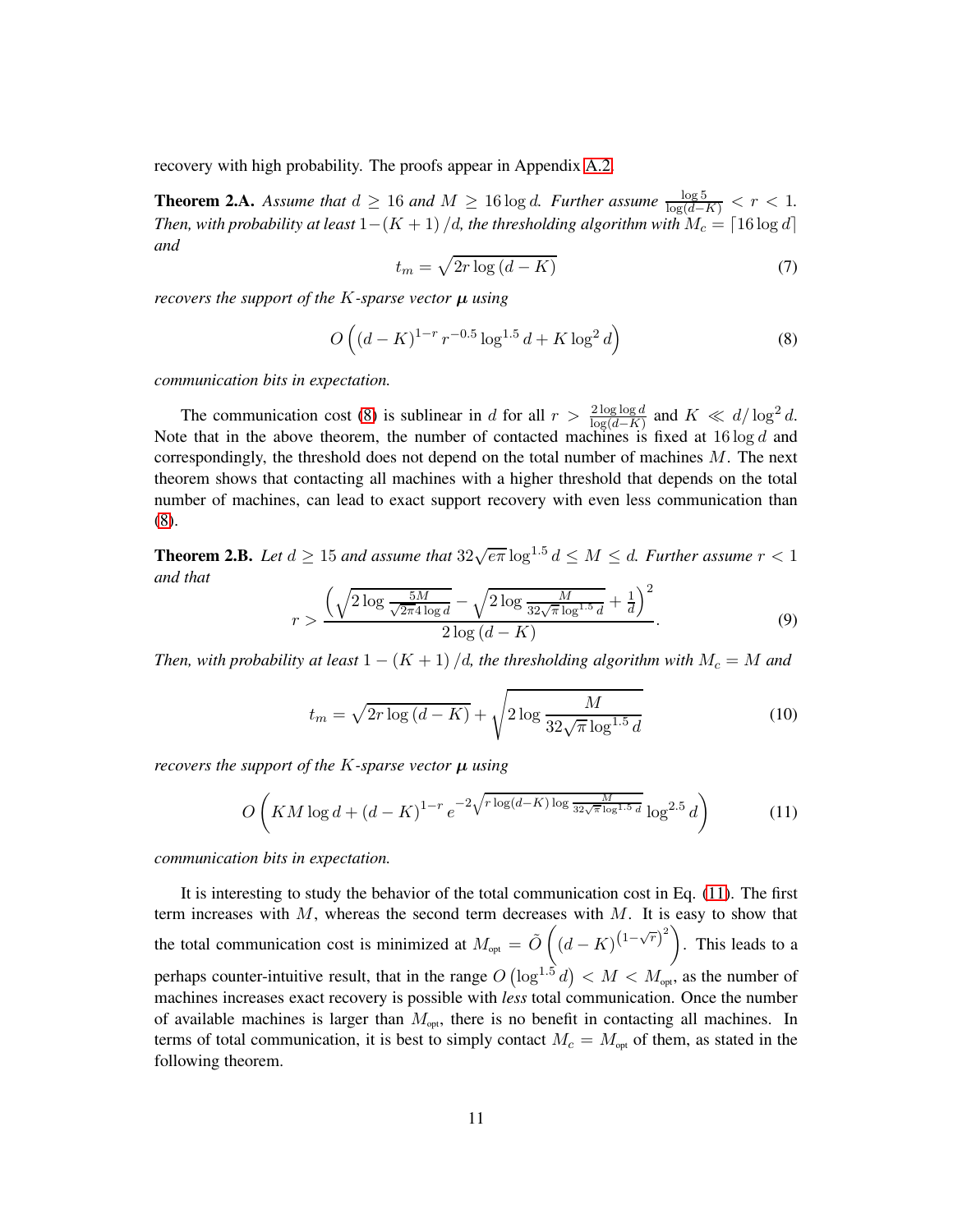**Theorem 2.C.** Assume that  $d - K \ge 20$  and  $\left(\frac{\log 10}{\log(d-1)}\right)$  $log(d-K)$  $\big)^2 < r < 1.$  Let

<span id="page-11-2"></span>
$$
M_c = \left[ \frac{8\sqrt{2\pi} \left( (1 - \sqrt{r})^2 2 \log \left( d - K \right) + 1 \right)}{(1 - \sqrt{r}) \sqrt{2 \log \left( d - K \right)}} \left( d - K \right)^{\left( 1 - \sqrt{r} \right)^2} \log d \right],\tag{12}
$$

*and assume that*  $M \geq M_c$ . Then, with probability at least  $1 - (K + 1)/d$ , the thresholding *algorithm with*

<span id="page-11-3"></span>
$$
t_m = \sqrt{2\log\left(d - K\right)}\tag{13}
$$

*and*  $M_c$  *machines recovers the support of the* K-sparse vector  $\mu$  *using* 

<span id="page-11-1"></span>
$$
O\left(K\left(d-K\right)^{\left(1-\sqrt{r}\right)^2}\log^{2.5}d\right)
$$
\n(14)

*communication bits in expectation.*

Let us now compare the  $Top-L$  and thresholding algorithms, in terms of communication cost and recovery guarantees. By Theorems [1.B](#page-10-0) and [2.C,](#page-12-0) with appropriately set parameters the algorithms exhibit qualitatively similar performances for high SNR and large number of machines  $M$ . The main differences between the two algorithms occur when  $M$  is small, for example logarithmic in d. If the SNR is low, for example  $r = O(\log^{-2} d)$ , then the Top- $K$  algorithm might fail to recover the support, whereas, by Theorem [2.A,](#page-10-1) the thresholding algorithm succeeds to recover it. However, substituting  $r = O(\log^{-2} d)$  in Eq. [\(14\)](#page-11-1) results in total communication cost superlinear in d. In contrast, if the SNR is slightly higher, namely  $r =$  $O\left(\frac{\log^2\log d}{\log^2 d}\right)$  $\log^2 d$  , then by Theorems [1.B](#page-10-0) and [2.A,](#page-10-1) with high probability both algorithms succeed, and the Top- $K$  algorithm incurs less total communication cost than the thresholding algorithm. However, the thresholding algorithm is more robust in the following sense. If the sparsity level K is fixed and the center only knows an upper bound on it  $K_{\text{max}} = cK$  for  $c > 1$ , then the Top- $K_{\text{max}}$  algorithm incurs a communication cost that is linear in c, while the thresholding algorithm incurs a communication cost that is roughly the same as when  $c = 1$ .

#### <span id="page-11-0"></span>3.3 Extension to sub-Gaussian noise

Let us outline in this section how some of our results above can be extended to the case of additive sub-Gaussian noise. Specifically, we assume that each machine i has n i.i.d. samples of the form  $\mathbf{x}_i^j = \boldsymbol{\mu} + \boldsymbol{\xi}_i^j$  $i_j$  for  $j = 1, ..., n$ , where the mean vector  $\boldsymbol{\mu} \in \mathbb{R}^d$  is exactly K-sparse and each noise coordinate  $\xi_{i,k}^{j}$  is an i.i.d. sub-Gaussian random variable with parameter  $\sigma^{2}$ (also known as the variance proxy). We assume all noise coordinates have the same variance  $\tilde{\sigma}^2 = E\left[\left(\xi_{i,k}^j\right)^2\right]$  and finite third absolute moment  $\eta = E\left[\left|\xi_{i,k}^j\right|^3\right]$ . It is easy to show that  $\sigma^2 \geq \tilde{\sigma}^2$  [\[Rigollet](#page-35-12), [2015](#page-35-12), Lemma 1.4]. In our analysis, we shall assume that for some fixed  $0 < \lambda \leq 1$ ,

<span id="page-11-4"></span>
$$
\tilde{\sigma}^2 \ge \lambda^2 \cdot \sigma^2. \tag{15}
$$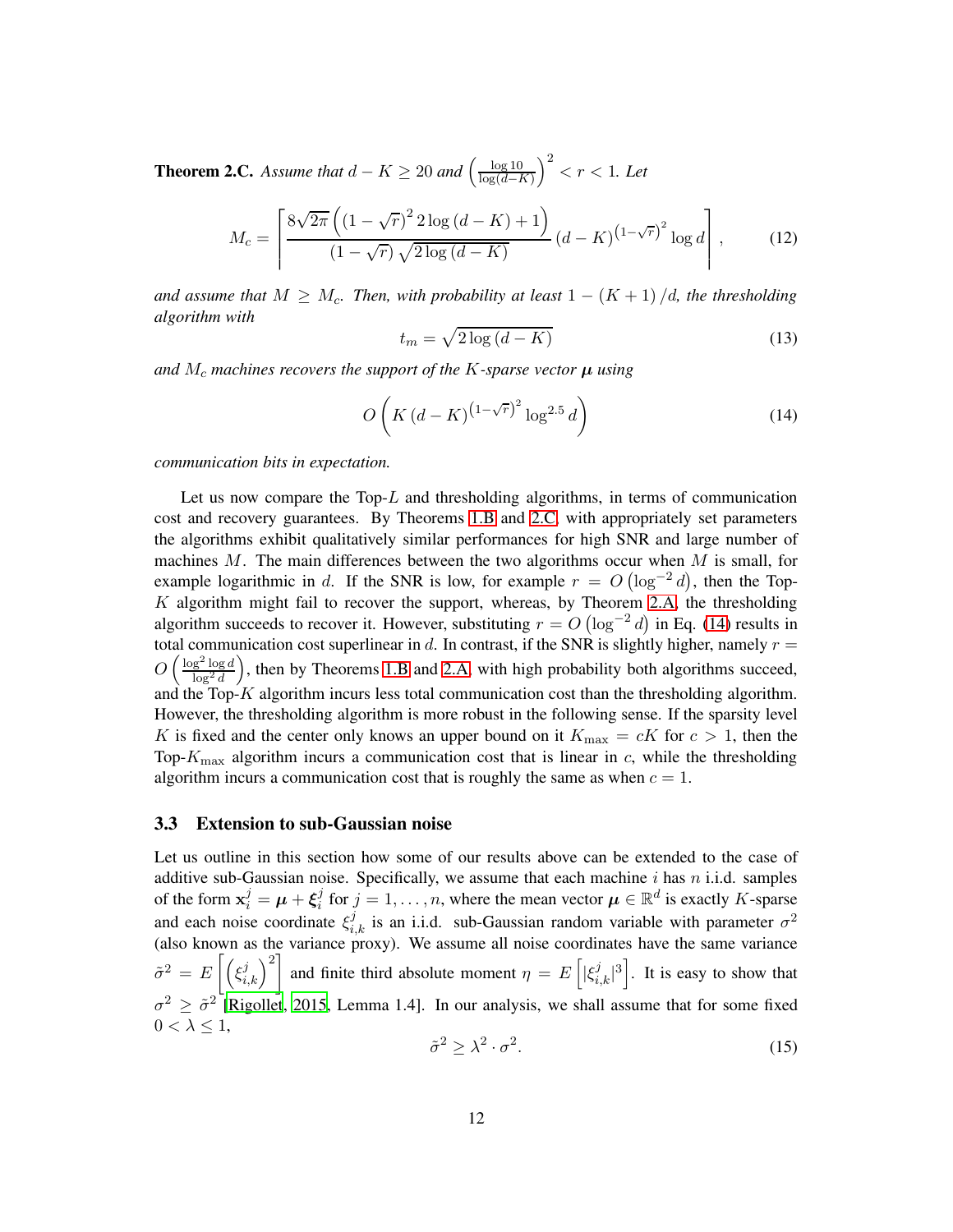To account for having n samples per machine, we generalize the definition of the scaling parameter  $r$  as follows

<span id="page-12-3"></span>
$$
\mu_{\min} = \frac{\tilde{\sigma}}{\sqrt{n}} \sqrt{2r \log \left(d - K\right)}.
$$
\n(16)

Denote by thresholding\* a variant of the thresholding algorithm, where each contacted machine i computes the following normalized empirical mean vector

$$
\tilde{\mathbf{x}}_i = \frac{1}{\tilde{\sigma}\sqrt{n}} \sum_{j=1}^n \mathbf{x}_i^j.
$$
 (17)

Accordingly, each machine i computes its message as

$$
\mathbf{y}_i = \left\{ j \in [d] : \tilde{x}_{i,j} > \hat{t}_m \right\}.
$$
\n(18)

Note that the effective signal strength in each machine, corresponding to its sample  $\tilde{\mathbf{x}}_i$ , is  $\frac{\sqrt{n}\mu_{\min}}{\tilde{\sigma}} = \sqrt{2r \log (d - K)}$ , which matches Eq. [\(1\)](#page-4-2) above.

Given sufficiently many samples per machine, results similar to those we proved for Gaussian noise hold for the case of sub-Gaussian noise. As an example, the following theorem is a variant of Theorem [2.C](#page-12-0) for the thresholding algorithm. Its proof appears in Appendix [A.3.](#page-27-0) A similar result can be derived for the top-L algorithm.

<span id="page-12-0"></span>Theorem 3. *Consider exact support recovery with* n *samples per machine, corrupted by additive sub-Gaussian noise as described above. Assume that* d − K *is sufficiently large, that for a suitable universal constant* C > 0

<span id="page-12-2"></span>
$$
\Omega\left(\frac{1}{\log(d-K)}\right) < \left(1 - \sqrt{r}\right)^2 < C\lambda^2,\tag{19}
$$

*and that*

<span id="page-12-1"></span>
$$
n = \Omega\left(\frac{\eta^2}{\tilde{\sigma}^6}(1 - \sqrt{r})^6 \log^3(d - K)\right). \tag{20}
$$

Let  $M_c = O\left((d-K)^{(1-\sqrt{r})^2}\log^{1.5}d\right)$  and assume that  $M \geq M_c$ . Then, with probability at least  $1 - O\left(\frac{K}{d}\right)$ , the thresholding\* algorithm with

<span id="page-12-4"></span>
$$
t_m = \sqrt{2\log\left(d - K\right)}\tag{21}
$$

*and*  $M_c$  *machines recovers the support of the* K-sparse vector  $\mu$  *using* 

<span id="page-12-5"></span>
$$
O\left(K\left(d-K\right)^{\left(1-\sqrt{r}\right)^2}\log^{2.5}d\right)
$$
\n(22)

*communication bits in expectation.*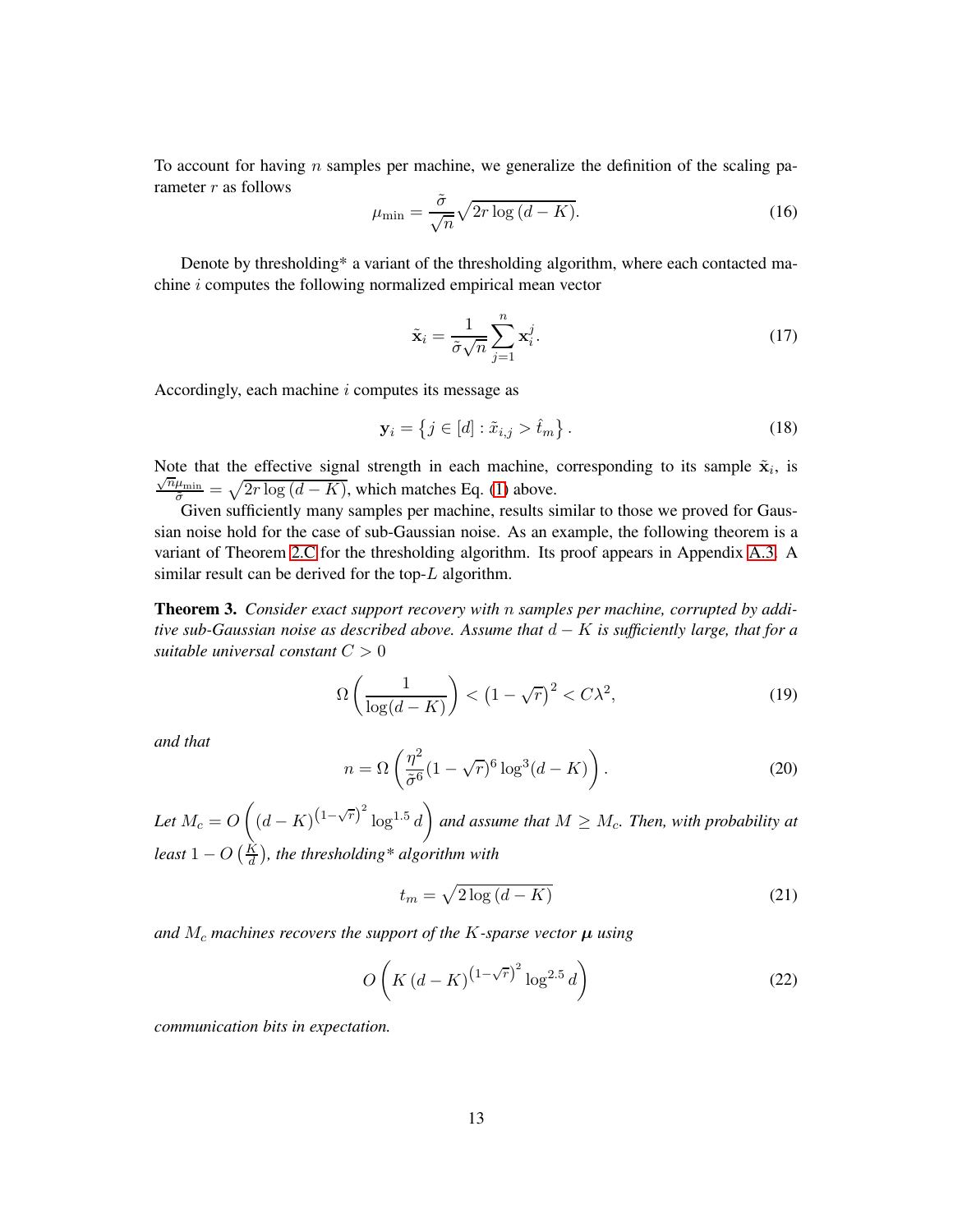The proof of Theorem [3](#page-12-0) uses both lower bounds and upper bounds on the tail probability of the noise. For the tail lower bound, we use a result of [Nagaev \[2002](#page-35-13)], which requires a minimal number of samples per machine, as stated in Eq. [\(20\)](#page-12-1). Note that this requirement is rather mild. For r bounded away from one, only a polylogarithmic in  $d$  number of samples per machine suffices. For the lower bound to hold, we also require in [\(19\)](#page-12-2) that the SNR parameter  $r$  cannot be arbitrarily close to 1, as otherwise n could tend to zero in Eq.  $(20)$ . In contrast, such an upper bound on r does not appear in Theorem [2.C.](#page-12-0)

Another key difference from Theorem [2.C](#page-12-0) is a strict lower bound on the SNR  $r$ , as stated in Eq. [\(19\)](#page-12-2), which implies  $r > (1 - \sqrt{C}\lambda)^2$ . The reason for this is a rather crude upper tail probability approximation we apply in our proof, which uses the sub-Gaussian property of the noise. We remark that if we require a much larger number of samples per machine, then results closer to Theorem [2.C](#page-12-0) may be derived, even without assuming sub-Gaussianity of the noise. In particular, with sufficient number of samples per machine, the lower bound on the SNR r will not depend on the parameter  $\lambda$ .

# <span id="page-13-0"></span>4 Sublinear distributed algorithms with small  $\ell_2$  risk

In the previous section we considered distributed estimation of the support of  $\mu$ . Another common task is to estimate the vector  $\mu$  itself, with both small  $\ell_2$  risk and low total communication. We show that this can be achieved with only a single additional round of communication. Furthermore, under certain parameter regimes, specifically  $KM \ll \frac{d}{\log d}$ , the resulting estimate achieves the centralized  $\ell_2$  risk, with sublinear total communication. The proof of this result is based on the fact that both of our algorithms achieve exact support recovery with high probability. We thus first discuss the relation between support recovery and  $\ell_2$  risk, as well as lower bounds for the centralized minimax risk.

#### 4.1 On exact support recovery and  $\ell_2$  risk

Let us first briefly discuss estimation of  $\mu$  in a centralized setting with M samples and noise level  $\sigma$ . Without any assumptions on the vector  $\mu$ , the empirical mean  $\bar{x} = \frac{1}{\lambda}$  $\frac{1}{M} \sum_i \mathbf{x}_i$  is a rateoptimal estimator. When  $\mu$  is assumed to be sparse, various works suggested and theoretically analyzed the set of diagonal estimators  $\mathcal{O}_{diag}$ . An estimator  $\hat{\mu} \in \mathcal{O}_{diag}$  has the form  $\hat{\mu}_j =$  $a_j(\bar{x}_j) \bar{x}_j$  for all  $j \in [d]$ , where each  $a_j(\cdot)$  is a scalar function. For further details see for example [Mallat](#page-34-11) [\[1999](#page-34-11), Chapter 11].

**Projection oracle risk.** In analyzing the lowest risk achievable in the set  $\mathcal{O}_{diag}$ , a key notion is the *projection oracle risk*, defined as the smallest expected  $\ell_2$  error of a diagonal projection estimator  $\hat{\mu}$ <sup>oracle</sup> but with additional prior knowledge of  $\mu$ , such that  $\hat{\mu}^{\text{oracle}}_j = a_j(\mu_j) \bar{x}_j$  and  $a_j \in \{0,1\}$ . It is easy to show that  $\hat{\mu}_j^{\text{oracle}} = \bar{x}_j \cdot \mathbf{1}(|\mu_j| > \sigma/\sqrt{M})$ . Its corresponding risk is

<span id="page-13-1"></span>
$$
R_{\text{oracle}}(\boldsymbol{\mu}) = \mathbb{E}\left[\|\boldsymbol{\mu} - \hat{\boldsymbol{\mu}}^{\text{oracle}}\|^2\right] = \sum_{j=1}^d \min\left\{\frac{\sigma^2}{M}, \mu_j^2\right\} \le \frac{K\sigma^2}{M}.
$$
 (23)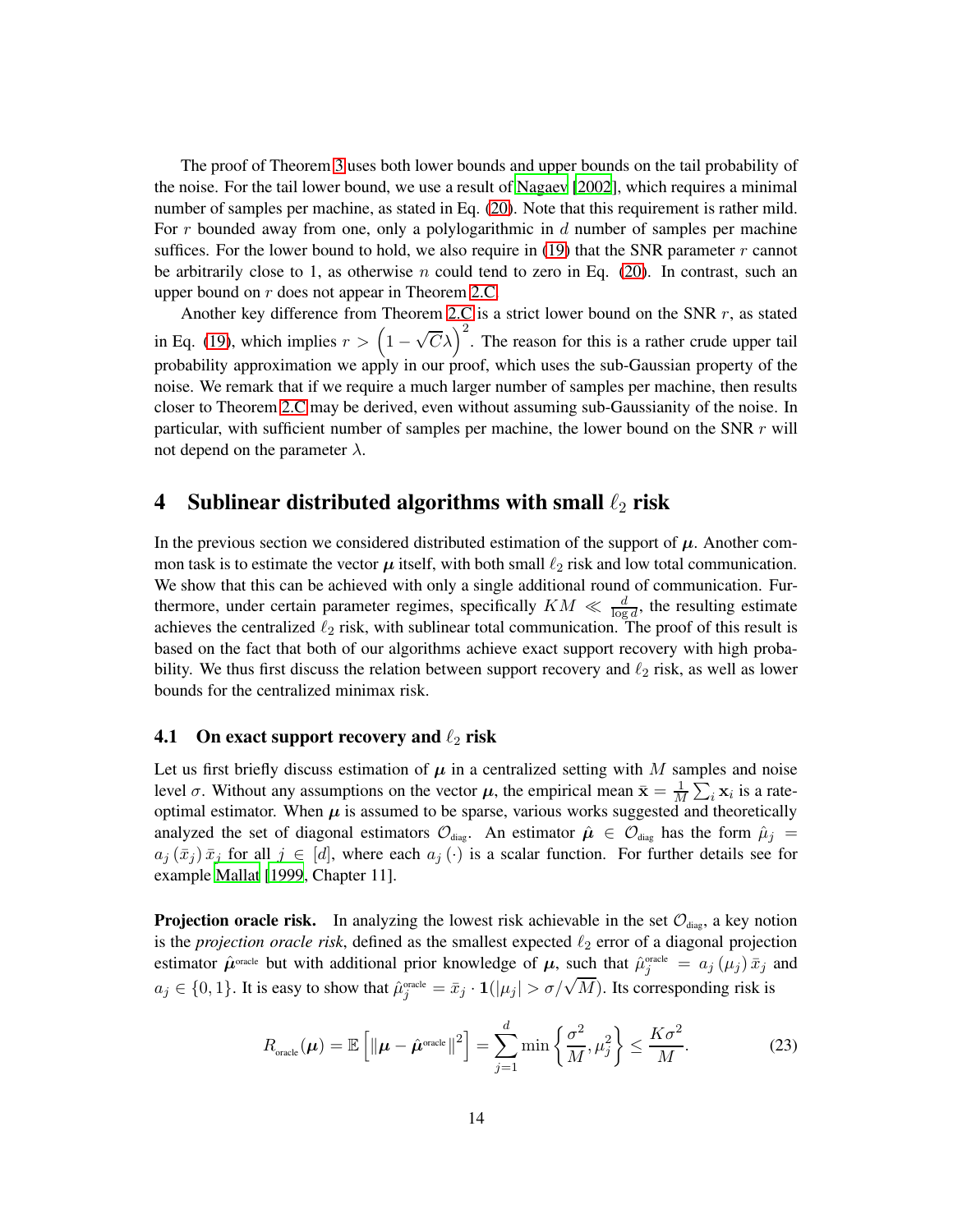<span id="page-14-1"></span>Algorithm 3 Protocol Π

At the fusion center: **Input** estimated support set  $S$ Output setup message s send message s which contains the set  $\hat{S}$  to each of the M machines At each machine  $i = 1, \ldots, M$ : **Input** setup message s, sample  $x_i$ , precision parameters  $U, P$ **Output** message  $w_i$  to center 1: for each  $k \in \hat{S}$ , calculate  $\mathbf{w}_{i,k} = \text{Trunc}(x_{i,k}, U, P)$ 2: send to center  $\mathbf{w}_i = \left\{ \mathbf{w}_{i,k} : k \in \hat{S} \right\}$ At the fusion center: **Input** messages  $w_1, \ldots, w_M$ **Output** estimated vector  $\hat{\mu}$ 1: for each  $i \in [M]$  and each  $k \in \hat{S}$ , reconstruct  $z_{i,k} = \text{Approx}(\mathbf{w}_{i,k}, U, P)$ 2: for each  $k \in \hat{S}$ , calculate the mean  $\bar{z}_k = \frac{1}{M}$  $\frac{1}{M}\sum_{i\in [M]}z_{i,k}$ 3: return  $\hat{\mu}^{\Pi}$  where  $\hat{\mu}_j^{\Pi} = \bar{z}_j \cdot \mathbb{1} \left\{ j \in \hat{S} \right\}$ 

Note that the projection oracle is not a realizable estimator, as it relies on knowledge of the underlying  $\mu$  for support recovery. However, the oracle risk provides a lower bound for the risk of any diagonal estimator. Also note that given a lower bound on the SNR, of the form  $\min_{j \in S} |\mu_j| > \sigma/\sqrt{M}$ , the oracle risk is  $R_{\text{oracle}}(\mu) = K\sigma^2/M$ .

Centralized lower bound. [Donoho and Johnstone \[1994,](#page-34-12) Theorem 3] proved the following lower bound on the asymptotic minimax rate among all diagonal estimators,

<span id="page-14-0"></span>
$$
\lim_{d \to \infty} \inf_{\hat{\boldsymbol{\mu}} \in \mathcal{O}_{\text{diag}}} \sup_{\boldsymbol{\mu} \in \mathbb{R}^d} \frac{\mathbb{E}[\|\hat{\boldsymbol{\mu}} - \boldsymbol{\mu}\|^2]}{\frac{\sigma^2}{M} + R_{\text{oracle}}(\boldsymbol{\mu})} \frac{1}{2 \log d} = 1.
$$
\n(24)

Moreover, they proved that thresholding at a suitable level achieves this minimax rate.

In the result above, no assumptions are made neither regarding the sparsity of  $\mu$ , nor on its SNR or equivalently on  $\mu_{\min}$ . Indeed, the proof of [\(24\)](#page-14-0) relies on a construction of vectors  $\mu$  with log *d* coordinates having values slightly smaller than  $\frac{\sigma}{\sqrt{M}}$  $\sqrt{2 \log d}$ , namely with a low SNR. Thus, it cannot be used as a lower bound for the centralized minimax rate in our setting. In fact, if  $\mu$  is K-sparse and  $\mu_{\min}$  is sufficiently high, then asymptotically as  $d \to \infty$  with  $\frac{KM \log d}{d} \to 0$ , the risk of a suitable thresholding estimator is equal to  $R_{\text{oracle}}(\mu) (1 + o(1))$ . The reason is that in this case one can achieve exact support recovery with high probability. We now prove a similar result for the distributed setting.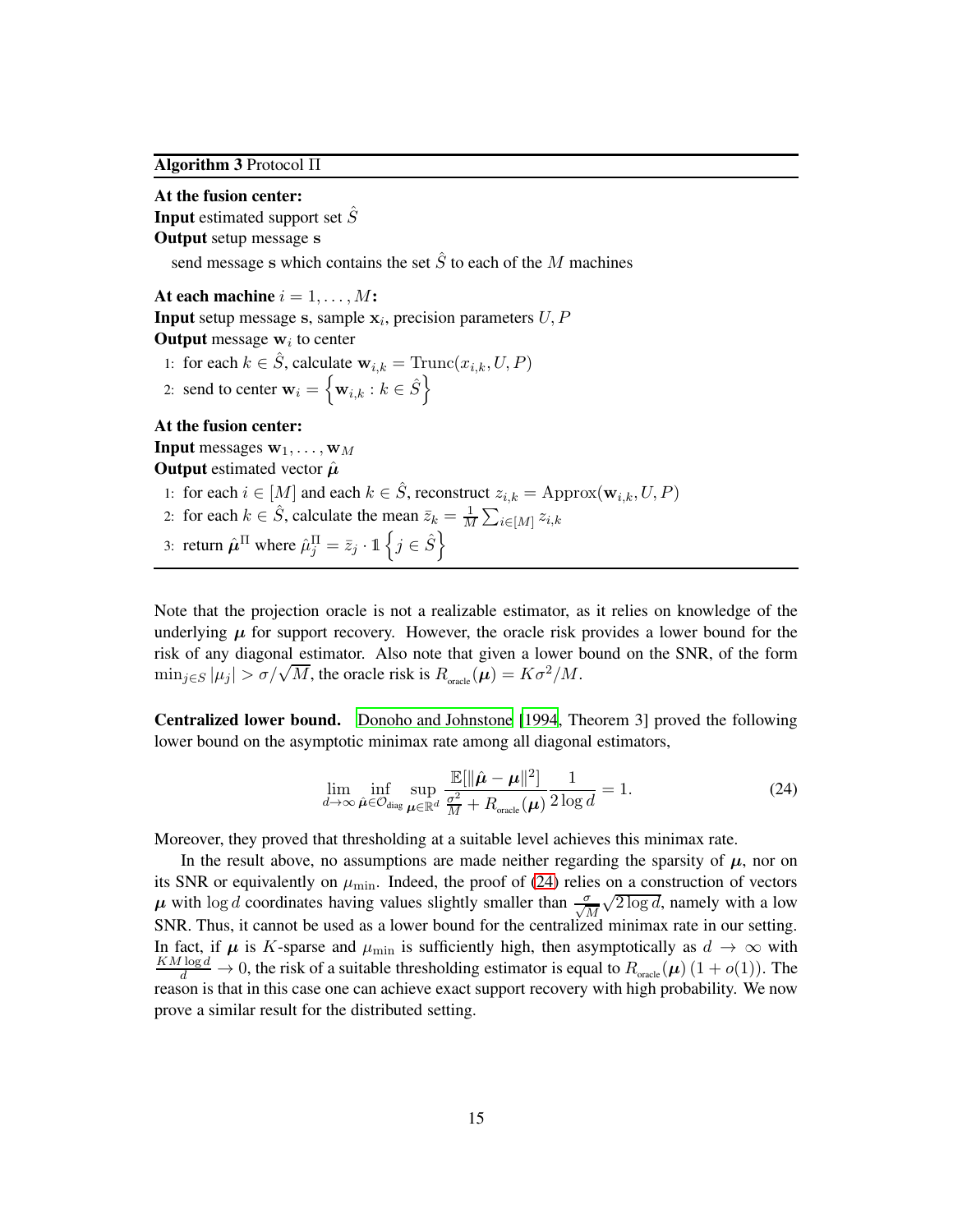#### 4.2 The  $\ell_2$  risk of the Top-L and thresholding algorithms

The Top-L and thresholding algorithms described in Section [3,](#page-4-0) output an estimated support set S. As we describe now, using an additional round of communication, the center can also estimate the vector  $\mu$  itself. In particular, we consider the following protocol, denoted  $\Pi$ : First, the center sends the indices of  $\hat{S}$  to all M machines. Then, each machine i replies with the binary representation  $\mathbf{w}_{i,k} = \text{Trunc}(x_{i,k}, U, P)$  for the estimated support coordinates  $k \in \hat{S}$ , for appropriately chosen  $U, P = O(\log d)$ . The center computes  $z_{i,k} = \text{Approx}(\mathbf{w}_{i,k}, U, P)$ and calculates the empirical mean  $\bar{z}_k = \frac{1}{M}$  $\frac{1}{M} \sum_{i \in [M]} z_{i,k}$ . Finally, the center estimates  $\mu$  as follows

$$
\hat{\mu}_j^{\Pi} = \bar{z}_j \cdot \mathbb{1} \left\{ j \in \hat{S} \right\}.
$$

The scheme is outlined in Algorithm [3.](#page-14-1)

The following corollary shows that applying  $\Pi$  to the set  $\hat{S}$  computed by one of our algorithms yields an estimator  $\hat{\mu}^{\Pi}$  with  $\ell_2$  risk  $R_{\Pi} = \mathbb{E} \left[ \|\boldsymbol{\mu} - \hat{\boldsymbol{\mu}}^{\Pi}\| \right]$  $\left[2\right]$  which is near-oracle. Its proof appears in Appendix [A.4.](#page-29-0)

<span id="page-15-0"></span>**Corollary 1.** Let  $d \geq 5$ . Assume that the conditions of Theorem [1.B](#page-10-0) hold and let  $\hat{S} \subset [d]$ *be the estimate computed by the Top-L algorithm. In addition, assume that*  $\mu_{\text{max}} < d^{\gamma}$ *for*  $\gamma > 0$ . Then, the  $\ell_2$  *risk of*  $\hat{\mu}^{\Pi}$  *with precision parameters*  $P = \lceil \log_2 d \rceil$  *and*  $U =$  $\left| \log_2(d^{\gamma} + \sqrt{4(\gamma + 1) \log d}) \right|$  *is bounded as follows* 

$$
R_{\Pi} \le \frac{K}{M} \left( 1 + d^{-1} + d^{-2} \right) + \frac{2K\mu_{\min}^2}{d}.
$$
 (25)

*The expected total communication cost of* Π *is* O (KM log d)*. Thus, in an asymptotic setting where*  $K, M, d \to \infty$  *with*  $\frac{KM \log d}{d} \to 0$ , the protocol  $\Pi$  has sublinear expected communication *cost and its*  $\ell_2$  *risk is*  $R_{\text{oracle}}\left(\boldsymbol{\mu}\right)(1+o(1)).$ 

If we assume that the conditions of either Theorem [2.A,](#page-10-1) Theorem [2.B](#page-10-0) or Theorem [2.C](#page-12-0) hold, then essentially the same proof shows that a two-round algorithm that first estimates the support of  $\mu$  by the respective thresholding algorithm and then applies protocol  $\Pi$  as a second round to estimate the vector  $\mu$  itself can achieve near-oracle  $\ell_2$  risk as well. Similarly, the expected total communication cost is sublinear in d if  $KM \ll \frac{d}{\log d}$ .

Remark 3. *An interesting question is whether one round of sublinear communication suffices to estimate*  $\mu$  *with near-oracle*  $\ell_2$  *risk. A natural candidate solution is a variant of the thresholding algorithm where each machine sends its indices that pass the threshold*  $t<sub>m</sub>$  *and their corresponding coordinate values truncated to* O(log d) *precision. If the number of machines is large, then our analysis suggests that only a small fraction of the machines would send messages to the center, which would result in high risk compared to the centralized risk. However, if* M = O(log d)*, then by our analysis of Theorem 2.A, at least half of the machines would send to the center each of the support elements, which should be sufficient information for estimating* µ *with near-centralized rate. Note that the sent coordinate values are biased, and thus simply computing their mean would result in an over-estimate of each*  $\mu_j$ *. Therefore, the analysis of Theorem [2.A](#page-10-1) and Corollary [1](#page-15-0) cannot be applied directly to this one-round variant. We believe*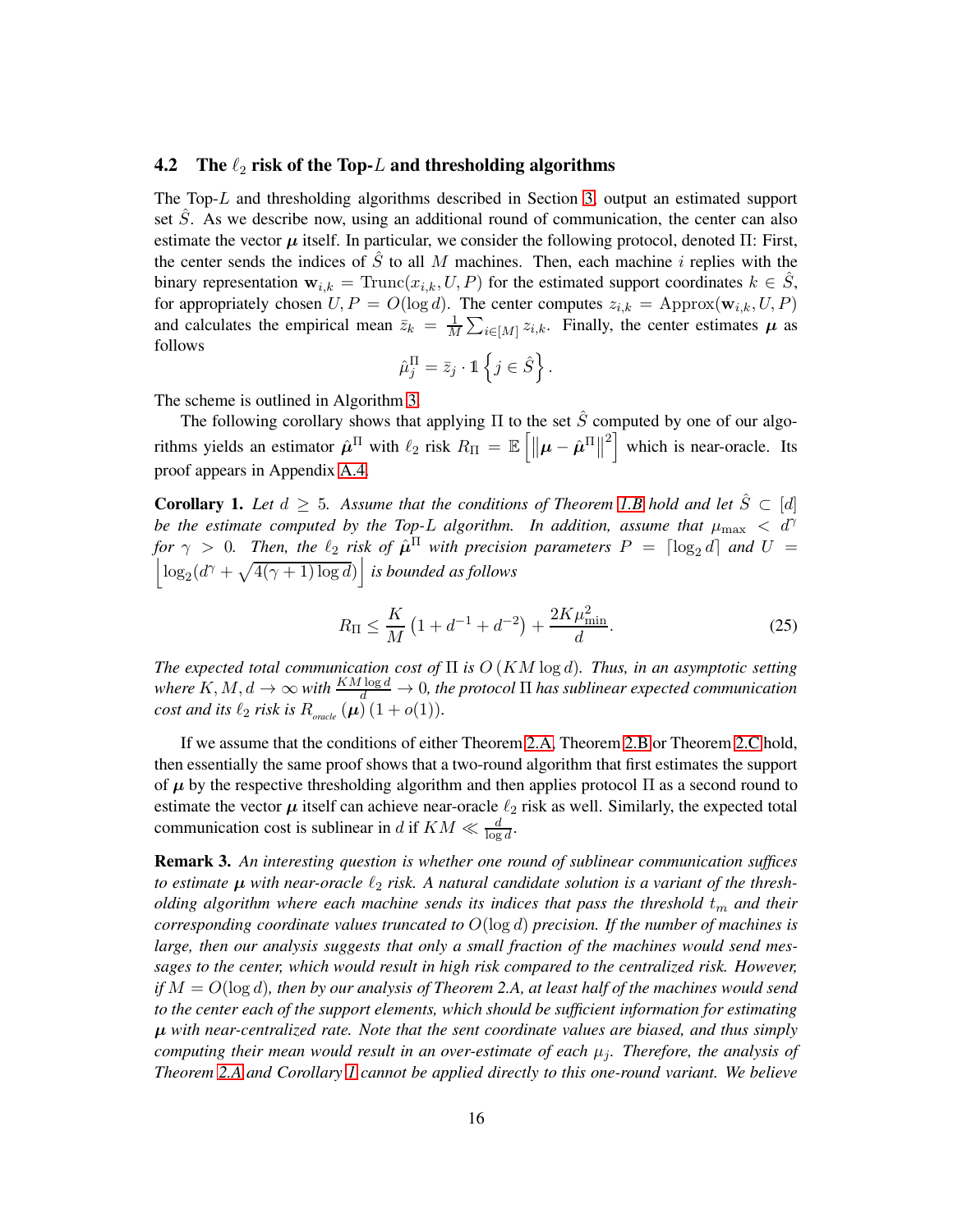*that a more delicate fusion technique should result in estimating*  $\mu$  *with small*  $\ell_2$  *risk, but we do not investigate this further due to our focus on support recovery.*

# <span id="page-16-0"></span>5 Relation to previous works

In the context of the distributed sparse normal means problem, several works derived communication lower bounds for exact support recovery and for the  $\ell_2$  risk of any distributed scheme with total communication budget B. We now describe in further detail three closely related previous works and their relation to our results.

#### 5.1 Lower bounds on the  $\ell_2$  risk in distributed settings

[Braverman et al. \[2016](#page-34-8), Theorem 4.5] and [Han et al.](#page-34-10) [\[2018](#page-34-10), Theorem 7] derived communication lower bounds for the distributed minimax  $\ell_2$  risk of estimating a K-sparse vector  $\mu$ . Their results imply that to achieve the centralized minimax rate, the required total communication by any distributed algorithm must be at least linear in d. However, their proof relies on sparse vectors with a very low signal-to-noise ratio. In contrast, in scenarios where the SNR is sufficiently high these bounds do not apply, and as our theoretical analysis reveals, both exact support recovery and rate-optimal  $\ell_2$  risk are achievable with sublinear communication, provided that  $KM \ll \frac{d}{\log d}$ .

In more detail, [Braverman et al. \[2016](#page-34-8)] considered blackboard communication protocols, where all machines communicate via a public blackboard and the total number of bits that they can write in the transcript is bounded by  $B$ . Denote the set of estimators whose inputs are blackboard communication protocols by  $\mathcal{O}_{\text{BB}}$  and the set of all K-sparse d dimensional vectors as  $S_{d,K}$ . Their Theorem 4.5 states that if  $d > 2K$ , then the  $\ell_2$  risk of any distributed estimator in this model is lower bounded by

$$
R_{\text{BB}} = \inf_{\hat{\mu} \in \mathcal{O}_{\text{BB}}} \sup_{\mu \in \mathcal{S}_{d,K}} \mathbb{E}[\|\hat{\mu} - \mu\|^2] \ge \Omega\left(\min\left\{\sigma^2 K, \max\left\{\sigma^2 K \frac{d}{B}, \frac{\sigma^2 K}{M}\right\}\right\}\right). \tag{26}
$$

in l

 $\mathbb{R}^2$ 

Note that if the total communication B is sublinear in d, then the above simplifies to  $\Omega(\sigma^2 K)$ , which is significantly larger than the centralized minimax rate, Eq. [\(24\)](#page-14-0). The reason is that  $R_{\text{BB}}$ involves a supremum over all K-sparse vectors, without any assumptions on their SNR. Indeed, in their analysis a vector  $\mu$  with extremely low SNR is used to prove the bound.

[Han et al. \[2018\]](#page-34-10) considered a more restricted case of one-shot protocols where each of the  $M$  machines has a budget of at most  $b$  bits that are sent simultaneously to the center, i.e.  $B = Mb$ . Denote by  $\mathcal{O}_{sim}$  the set of estimators based on such protocols. Their Theorem 7 states that if  $d \ge 2K$  and  $M \ge \frac{Kd^2 \log(d/K)}{\min\{b^2,d^2\}}$  $\frac{a^2 \log(a/R)}{\min\{b^2, d^2\}}$ , then the risk is lower bounded by

<span id="page-16-1"></span>
$$
R_{\text{sim}} = \inf_{\hat{\boldsymbol{\mu}} \in \mathcal{O}_{\text{sim}}} \sup_{\boldsymbol{\mu} \in \mathcal{S}_{d,K}} \mathbb{E}[\|\hat{\boldsymbol{\mu}} - \boldsymbol{\mu}\|^2] \ge \Omega\left(\frac{\sigma^2 K}{M} \cdot \log\left(\frac{d}{K}\right) \cdot \max\left\{\frac{d}{b}, 1\right\}\right). \tag{27}
$$

Two remarks are in place here. First, our protocol Π described in Section [4](#page-13-0) requires two rounds of two-way communication between the center and the machines instead of one-round of oneway communication from the machines to the center. In addition, during the first round a subset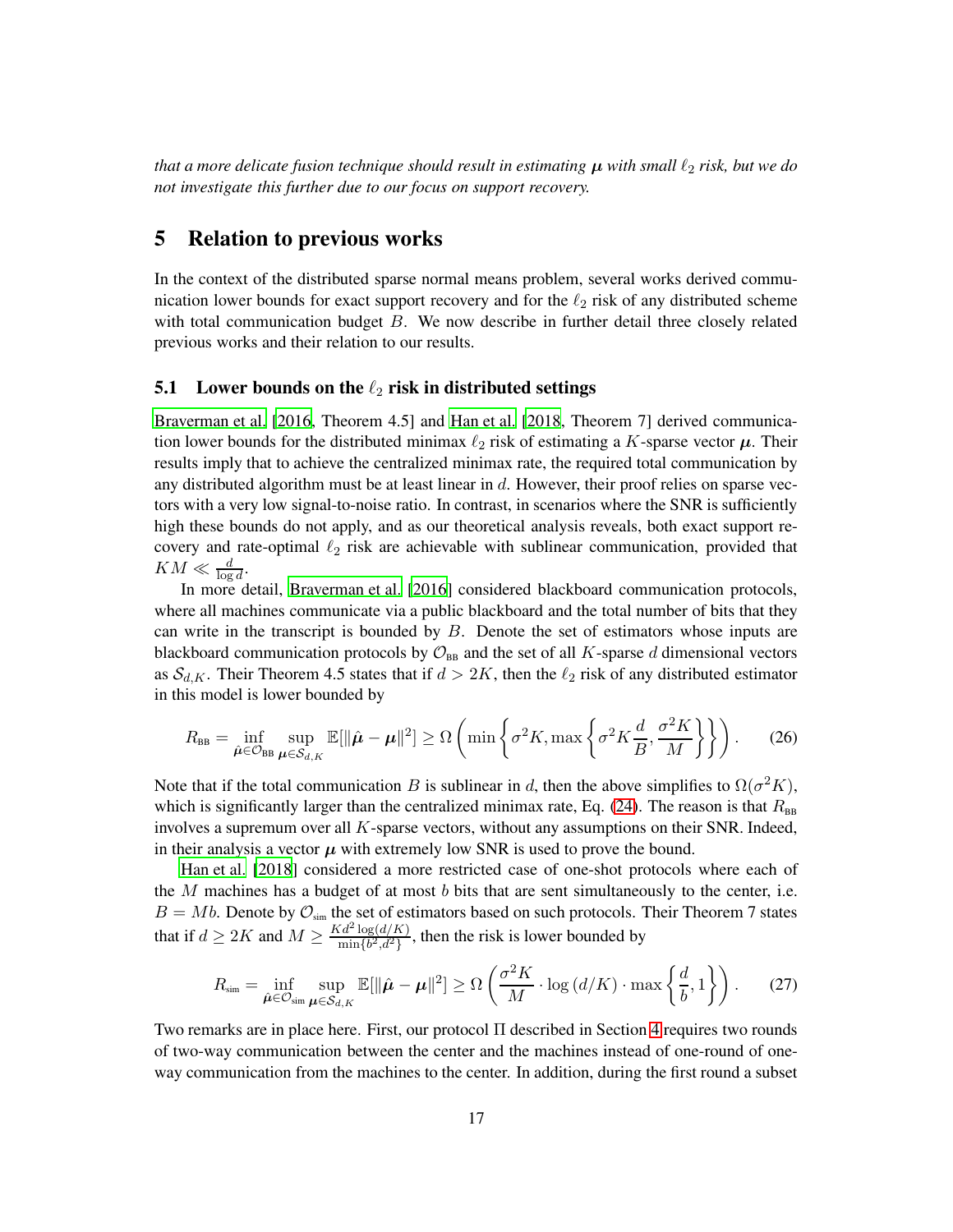of the machines may not be contacted and thus remain idle. For these reasons our estimator  $\hat{\mu}^\Pi$ is not in  $\mathcal{O}_{sim}$ , and thus the above lower bound does not apply to it.

Second, the lower bound [\(27\)](#page-16-1) does not apply for estimators in  $\mathcal{O}_{sim}$  with sublinear communication, since the condition on M translates to requiring  $B \geq d$ . To show this, notice that if  $B < d$  then in particular each machine has a sublinear communication budget, i.e.,  $b = d^{\beta}$  for  $0 < \beta < 1$ . The requirement on the number of machines then translates to  $M \ge$  $K d^{2-2\beta} \log \left( d/K \right)$ , and thus the total communication budget is  $B = Mb \geq K d^{2-\beta} \log \left( d/K \right)$ , which is superlinear in d for all  $\beta$  < 1.

#### 5.2 Lower bound on exact support recovery in a distributed setting

[Shamir \[2014\]](#page-35-11) proved lower bounds for several distributed estimation problems under communication constraints. Shamir considered distributed  $(b, n, M)$  protocols whereby each machine  $i \in [M]$  constructs a message  $y_i$  of length at most b bits based on its own n i.i.d. samples and the messages  $y_1, \ldots, y_{i-1}$  sent by the previous  $i-1$  machines. Shamir considered a specific problem of distributed detection of a special coordinate  $j \in [d]$ , whose mean is  $\tau > 0$ , whereas the mean of all other coordinates  $i \neq j$  is zero. The following corollary of Shamir's Theorem 6 upper bounds the success probability of detecting j by any distributed  $(b, n, M)$  protocol. For completeness, its proof appears in the appendix.

<span id="page-17-0"></span>**Corollary 2.** *Consider the class of exact support recovery problems in*  $d \geq 21$  *dimensions, and all possible distributions of a* d*-dimensional random vector* u *such that:*

- *1. There exists one coordinate j for which*  $\mathbb{E}[u_j] = \tau > 0$  *with*  $\tau = O(\frac{1}{d \log n})$  $\frac{1}{d \log d}$ ), whereas  $\mathbb{E}\left[u_i\right] = 0$  for all other coordinates  $i \neq j$ .
- 2. All coordinates  $i \in [d]$  have the same second moment  $\tilde{\sigma}^2 = \mathbb{E}[u_i^2] = \frac{1}{d}$ .
- *3. For all coordinates*  $i \in [d]$ *, the random variable*  $(u_i \mathbb{E}[u_i]) \sim \text{subG}(1)$ *.*

*Assume that*  $n \leq cd \log d$  *for a suitable constant*  $c > 0$ *. Then for any estimate*  $\hat{J}$  *of*  $j$  *returned by a* (b, n, M) *protocol, there exists a distribution as above such that*

$$
\Pr\left[\hat{J} = j\right] \le O\left(\frac{1}{d} + \sqrt{\frac{Mb}{d}}\right). \tag{28}
$$

We now discuss the implication of this lower bound to our setting. Assume that each of M machines has  $n$  i.i.d. samples of a vector  $x$  with a distribution as in Corollary [2.](#page-17-0) Similar to [\(16\)](#page-12-3), we define the effective SNR parameter r via the relation  $\tau = \frac{\tilde{\sigma}}{\sqrt{n}}$  $\sqrt{2r \log d}$ . Taking  $\tau = \frac{C}{d \log T}$  $\frac{C}{d \log d}$  and  $n = cd \log d$  gives an effective SNR  $r = O(\frac{1}{\log^2 d})$ . Suppose that each machine sends a message of length  $b$  bits, such that the total communication is sublinear in  $d$ , namely  $Mb \ll d$ . Then by Corollary [2](#page-17-0) the probability of exact support recovery by any  $(b, n, M)$ distributed scheme with  $n = cd \log d$  samples per machine is  $o(1)$ .

It is important to remark that the problem considered in our work and that in Corollary [2](#page-17-0) are somewhat different. Specifically, the distribution constructed to prove Corollary [2](#page-17-0) is not of the form signal plus noise, with the noise being independent of the signal. The setting where each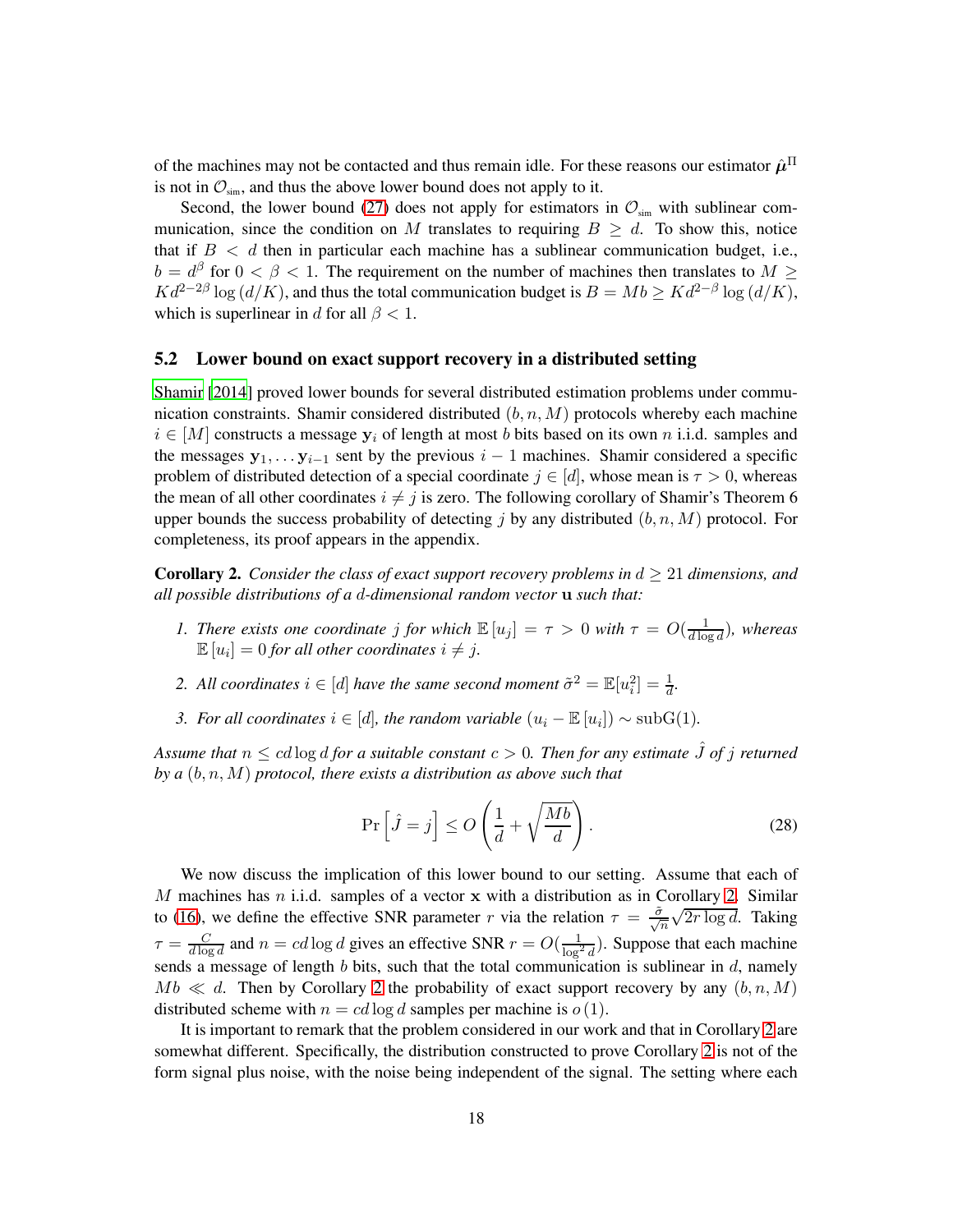sample is of the form of a sparse signal plus additive noise is a sub-class of the distributions considered in Corollary [2,](#page-17-0) and thus may admit lower bounds that beat Shamir's bound. In fact, as we prove in Section [3,](#page-4-0) for SNR parameters only slightly higher than  $O\left(\frac{1}{\log^2 d}\right)$  , namely  $r > \Omega \left( \frac{\log^2 \log d}{\log^2 d} \right)$  $\log^2 d$  , exact support recovery for signal plus Gaussian noise type observations is possible using sublinear communication. It would be interesting to study if any distributed scheme can recover the support using sublinear communication for SNR values below our aforementioned bound, and to derive tight lower bounds for signal plus noise type distributions.

# <span id="page-18-0"></span>6 Simulations

We present several simulations that illustrate the ability of our algorithms to detect the support of a K-sparse d-dimensional vector  $\mu$  with sublinear communication. We compare the performance of the Top-L algorithm with  $L = K$  (blue), the Top-L algorithm with  $L > K$  (red), variant A of the thresholding algorithm which contacts all machines, i.e.,  $M_c = M$  (orange), and variant B of the thresholding algorithm which limits the number of contacted machines, i.e.,  $M_c < M$  (purple). See Appendix [B](#page-32-0) for details on optimizing simulation parameters.

Figure [2](#page-19-0) depicts the success probabilities and communication costs (on a logarithmic scale) of the aforementioned algorithms as a function of  $r$ , averaged over 100 noise realizations. We consider three different settings of parameters M and K. In all settings the dimension is  $d = 2^{15}$ and in the Top-L algorithm with  $L > K$  we set  $L = 10$ . In Setting 1,  $M = 2^6$  and  $K = 1$ ; in Setting 2,  $M = 2^6$  and  $K = 5$ ; and in Setting 3  $M = 2^{10}$  and  $K = 1$ .

The vertical black dashed line is the centralized information theoretic lower bound of  $1/M$ . This line represents the necessary SNR, below which even centralized algorithms fail with high probability. In addition, we define a sufficient SNR bound for each algorithm, above which it exactly recovers the support with high probability  $1 - O(K/d)$ . The vertical blue and red dashed lines correspond to sufficient SNR bounds for the Top- $K$  and Top- $L$  algorithms, respectively. The vertical orange dashed line corresponds to the sufficient SNR bounds for the thresholding algorithms. Note that these bounds are conservative, and while they are quite tight in the presented settings, the actual range of SNRs where the algorithms are successful is often larger.

The simulation results reveal several interesting behaviors. First, when the SNR is extremely low, i.e., to the left of the dashed black line, none of our algorithms succeeds with high probability. Second, no algorithm uniformly outperforms the others for all parameter regimes. At low SNR values, the thresholding algorithms have a higher success probability compared to the Top-L algorithms, but require higher communication costs. Similarly, at low SNR values the success probability of the Top- $L$  algorithm increases with  $L$  at the expense of higher communication. At high SNR values, all algorithms succeed with high probability, but the communication costs of the algorithms depend on the parameter settings. For example, the Top-K algorithm can either incur a lower communication cost compared to the thresholding B algorithm (Setting 1), or a higher one (Setting 2), or they can be comparable (Setting 3). In addition, there is a wide range of SNR values for which the communication costs of all algorithms decrease exponentially with  $r$  and their total communication costs are sublinear in  $d$ .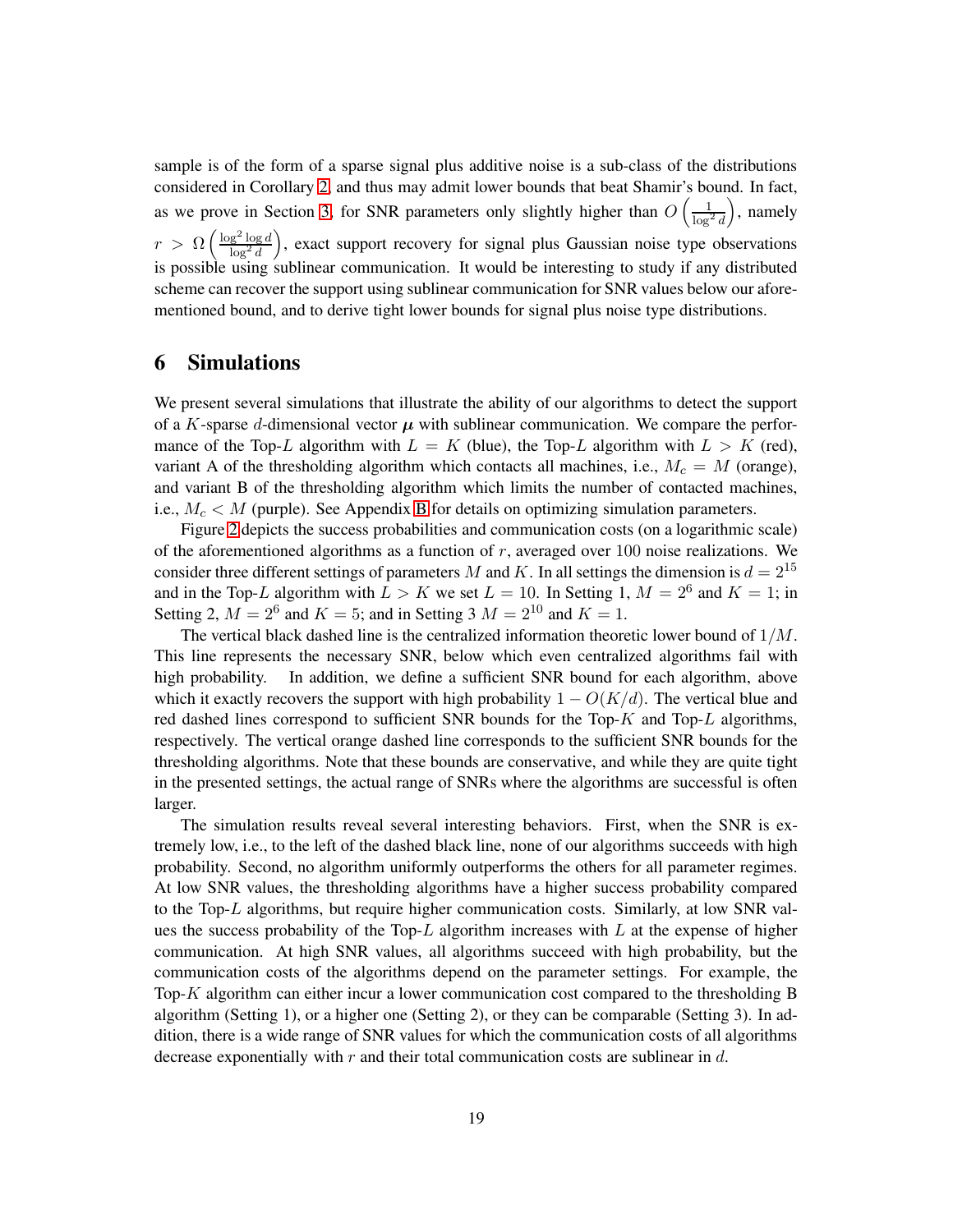<span id="page-19-0"></span>

Figure 2: The plots on the left depict the success probability of the algorithms from Section [3](#page-4-0) as a function of  $r$  in Settings 1-3. The plots on the right depict the communication cost of the algorithms on a logarithmic scale as a function of r in these settings. The blue curve corresponds to the Top- $K$  algorithm, the red curve corresponds to the Top- $L$  algorithm, the orange and purple curves correspond to variants A and B of the thresholding algorithm, respectively. The vertical black line is a lower bound on the performance of all algorithms. The colored vertical lines are sufficient SNR bounds for the corresponding algorithms, as described in the main text.

To understand how a higher sparsity level  $K$  affects the performance of the algorithms, we compare between Setting 1 and Setting 2. The communication cost of the Top- $K$  algorithm increases linearly with  $K$ . In contrast, dependence of the communication costs of the thresholding algorithms on  $K$  varies with the SNR. Specifically, at low SNR values they are comparable for different values of K, but for high SNR values they increase linearly with K. This phenomenon is consistent with the higher number of messages containing support indices.

Finally we compare between Setting 1 and Setting 3 to understand how the availability of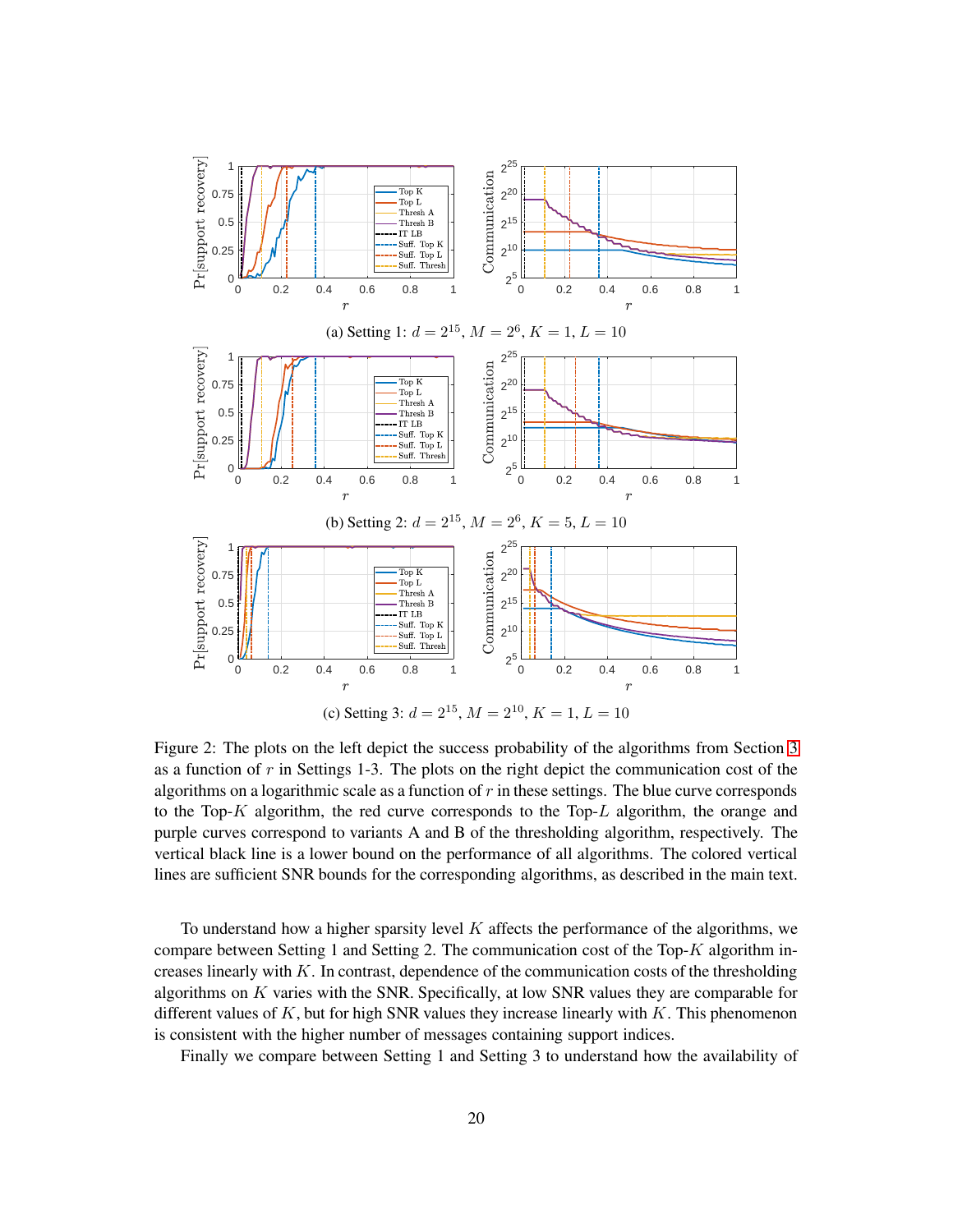more machines affects the performance of the algorithms. With more machines, the  $Top-L$ algorithms succeed at much lower SNR values, at the expense of higher communication costs. Variant A of the thresholding algorithm has a higher communication cost in Setting 3 compared to Setting 1 since it uses all machines. However, there is still a large range of SNR values where it is smaller than  $d$ , due to its adaptive threshold. As shown by our proofs, when  $M$  is large, variant B of the thresholding algorithm performs similarly to the Top-K algorithm, and they outperform the other algorithms.

# Funding

R.K. was partially supported by ONR Award N00014-18-1-2364, the Israel Science Foundation grant #1086/18, and a Minerva Foundation grant. This research was partially supported by the Israeli Council for Higher Education (CHE) via the Weizmann Data Science Research Center.

# A Proofs

Denote the complement of the standard normal cumulative distribution function by  $\Phi^c(t)$  =  $Pr[Z > t]$  where  $Z \sim \mathcal{N}(0, 1)$ . In our proofs we shall use the following well known auxiliary lemmas.

<span id="page-20-4"></span>**Lemma 1** (Gaussian tail bounds). *For*  $t > 0$ ,

<span id="page-20-0"></span>
$$
\frac{t}{\sqrt{2\pi}(t^2+1)}e^{-t^2/2} \le \Phi^c(t) \le \frac{1}{\sqrt{2\pi}t}e^{-t^2/2}.\tag{29}
$$

*If in addition*  $t \geq 1$ *,* 

<span id="page-20-3"></span>
$$
\Phi^{c}(t) \ge \frac{1}{2\sqrt{2\pi}t} e^{-t^{2}/2}.
$$
\n(30)

A consequence of Eq. [\(29\)](#page-20-0) is that the maximum of  $n - 1$  i.i.d. standard normal random variables  $Z_1, \ldots, Z_{n-1} \sim \mathcal{N}(0, 1)$  is highly concentrated around  $\sqrt{2 \log n}$ . In particular, by the well known identity  $\left(1 - \frac{1}{n}\right)^{n-1} \geq \frac{1}{e}$ , for all  $n \geq 2$ 

<span id="page-20-2"></span>
$$
\Pr\left[\max_{i \in [n-1]} Z_i > \sqrt{2 \log n}\right] = 1 - \left(1 - \Phi^c \left(\sqrt{2 \log n}\right)\right)^{n-1} \le 1 - \left(1 - \frac{1}{n\sqrt{4\pi \log n}}\right)^{n-1} \le 1 - \left(1 - \frac{1}{n}\right)^{n-1} \le 1 - e^{-1},\tag{31}
$$

where the third step follows from  $4\pi \log n > 1$ .

**Lemma 2** [\(Chernoff \[1952](#page-34-13)]). *Suppose*  $X_1, \ldots, X_n$  *are i.i.d. Bernoulli random variables and let X denote their sum. Then, for any*  $\delta \geq 0$ *,* 

<span id="page-20-1"></span>
$$
\Pr\left[X \ge (1+\delta) \mathbb{E}\left[X\right]\right] \le e^{-\frac{\delta^2 \mathbb{E}\left[X\right]}{2+\delta}},\tag{32}
$$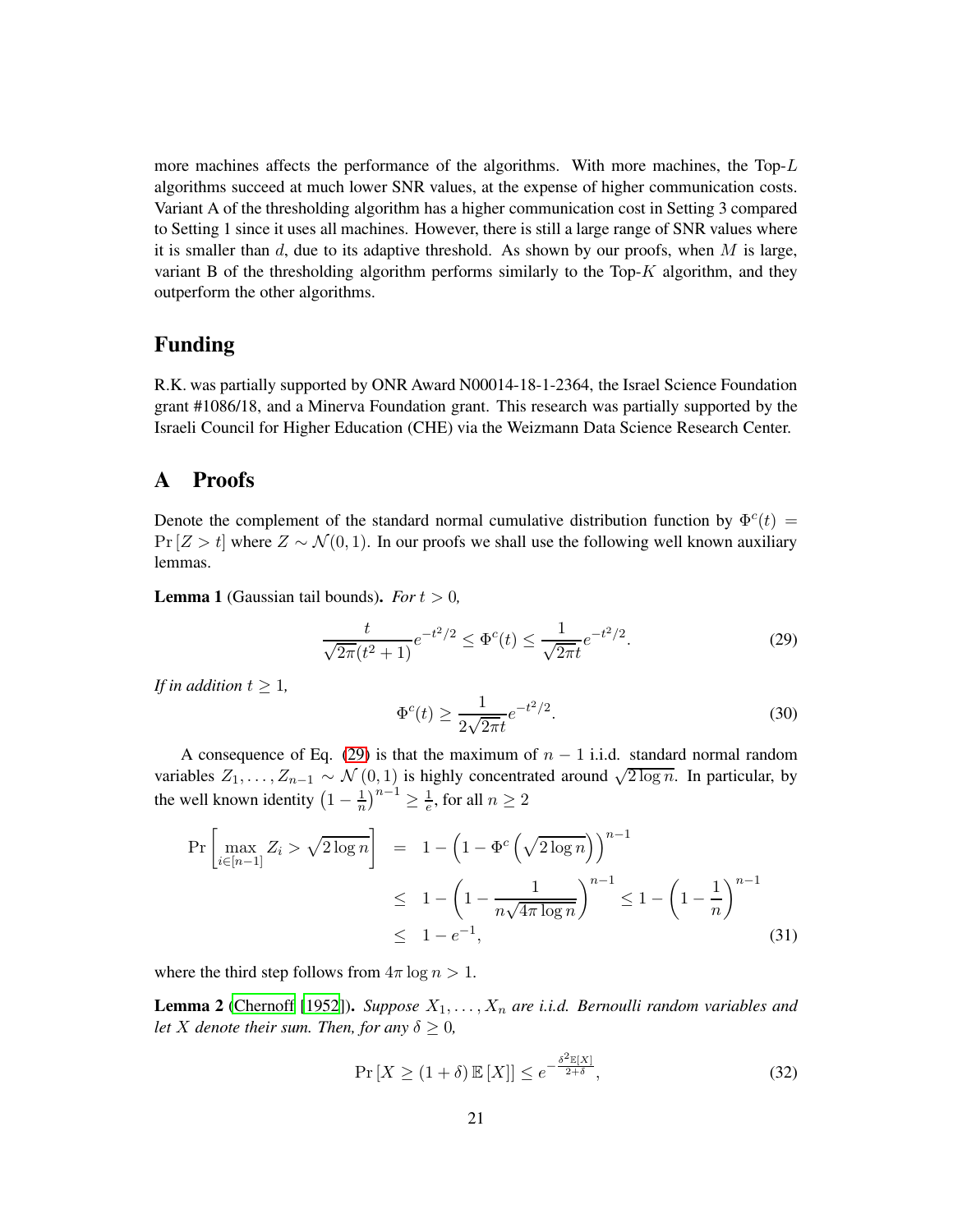*and for any*  $0 \leq \delta \leq 1$ ,

<span id="page-21-1"></span>
$$
\Pr\left[X \le (1 - \delta) \mathbb{E}\left[X\right]\right] \le e^{-\frac{\delta^2 \mathbb{E}\left[X\right]}{2}}.\tag{33}
$$

Towards proving the main theorems, we introduce a few definitions. Denote by  $I_{i,k}$  the indicator that machine i sends the index  $k$  to the fusion center. Note that for each  $k$ , the random variables  $I_{1,k}, \ldots, I_{M,k}$  are independent and identically distributed. Further denote  $p_k = \Pr[I_{i,k} = 1]$  and notice that it is the same for all machines i. Our proofs use a stochastic dominance argument for lower bounding the number of votes  $v_k$  received by each support index k ∈ S. Towards this goal, we define a Binomial random variable  $\mathbf{v}_{\min} \sim Bin(M_c, p_{\min})$ , where  $p_{\text{min}}$  is the probability that machine i sends a support index whose nonzero coordinate is  $\mu_{\min}$ . By definition of  $\mu_{\min}$ , the random variable  $v_{\min}$  is stochastically dominated by  $v_k \sim Bin(M_c, p_k)$  for each  $k \in S$ . For exact support recovery, it suffices that for some threshold  $t_c$ , each support index receives more than  $t_c$  votes, and each non-support index receives less than  $t_c$  votes. For our proof, we set the threshold

<span id="page-21-0"></span>
$$
t_c = 4\log d. \tag{34}
$$

We conclude this subsection with two useful lemmas. First, we show that if  $p_{\min}$  is sufficiently high, then any support index receives a number of votes exceeding  $t_c$  with high probability.

<span id="page-21-4"></span>**Lemma 3.** Let  $p_{\min}$  be the probability defined above, let  $M_c$  be the number of contacted ma*chines, and let*  $t_c$  *be the threshold in Eq.* [\(34\)](#page-21-0). If  $p_{\min} \geq \frac{2t_c}{M_c}$  $\frac{2t_c}{M_c}$ , then

<span id="page-21-3"></span>
$$
\Pr[\min_{k \in S} \mathbf{v}_k < t_c] \le \frac{K}{d}.\tag{35}
$$

*Proof.* Let  $\delta = 1 - \frac{t_c}{M_c p_p}$  $\frac{t_c}{M_c p_{\text{min}}}$ . By the Chernoff bound [\(33\)](#page-21-1),

$$
\Pr[\mathbf{v}_{\min} < t_c] = \Pr[\mathbf{v}_{\min} < M_c p_{\min}(1 - \delta)] \le \exp\left(-M_c p_{\min} \delta^2 / 2\right). \tag{36}
$$

The assumption  $p_{\min} \geq \frac{2t_c}{M_c}$  $\frac{2t_c}{M_c}$  implies that  $\delta > 1/2$  and  $\delta M_c p_{\text{min}} > t_c$ . Thus

<span id="page-21-2"></span>
$$
\Pr[\mathbf{v}_{\min} < t_c] \le \exp\left(-t_c/4\right) \le 1/d,\tag{37}
$$

where the last inequality follows from Eq. [\(34\)](#page-21-0).

Now, fix k ∈ S. By the independence of the noises in different machines  $v_k \sim Bin(M_c, p_k)$ . By definition of  $\mu_{\min}$ , the coordinate  $\mu_k \ge \mu_{\min}$  and thus  $p_k \ge p_{\min}$ . Therefore,

$$
\Pr[\mathbf{v}_k < t_c] \le \Pr[\mathbf{v}_{\min} < t_c].
$$

By [\(37\)](#page-21-2), applying a union bound over  $k \in S$  proves [\(35\)](#page-21-3).

Next, let us consider the non-support coordinates. The following lemma shows that if  $p_j$ is sufficiently low for each non-support index  $j \notin S$ , then no non-support index receives more than  $t_c$  votes with high probability.

 $\Box$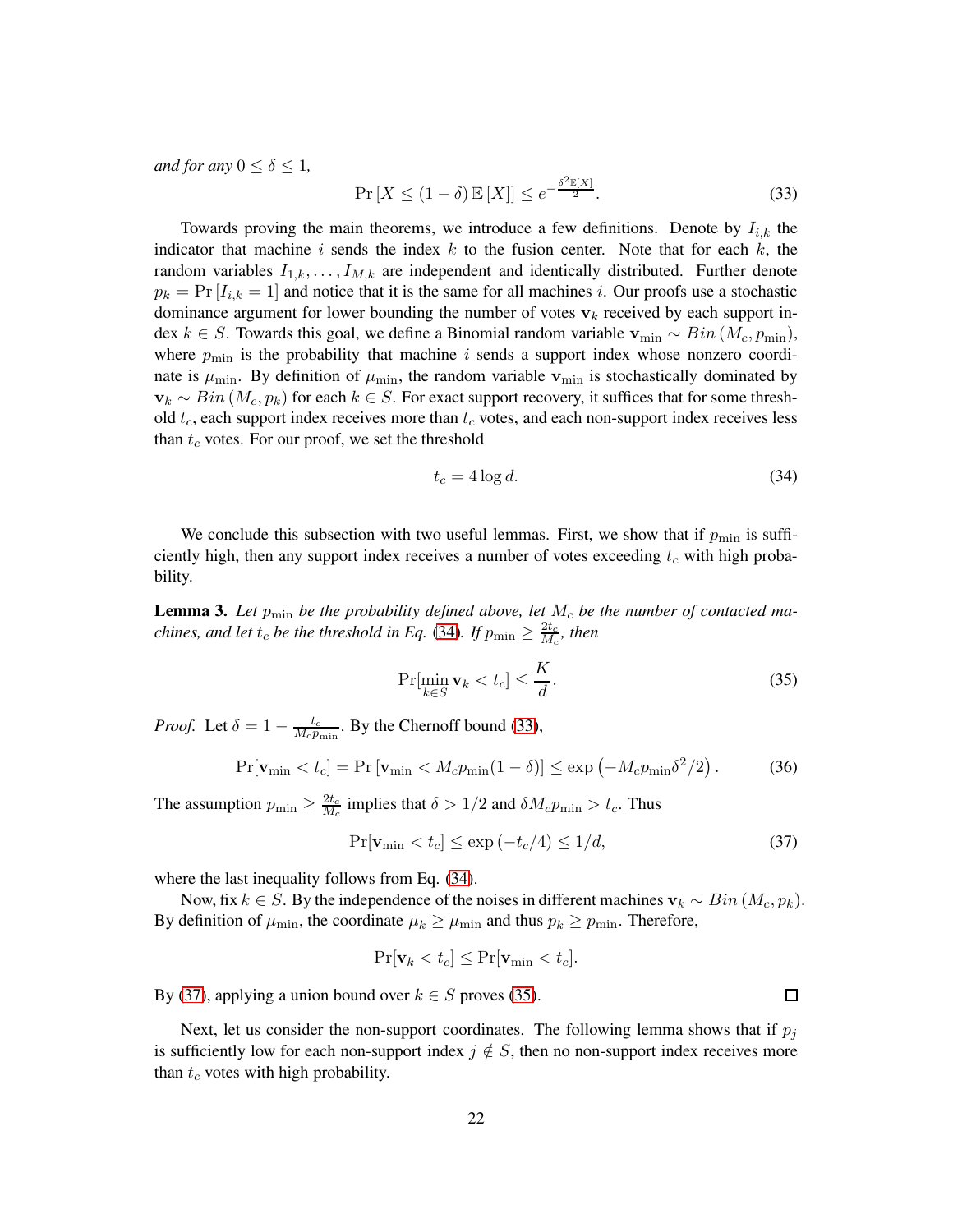<span id="page-22-1"></span>**Lemma 4.** Let  $M_c$  be the number of contacted machines and let  $t_c$  be the threshold in Eq. [\(34\)](#page-21-0). *If for each*  $j \notin S$ *, the probability*  $p_j \leq \frac{t_c}{5M}$  $\frac{t_c}{5M_c}$ , then

$$
\Pr[\max_{j \notin S} \mathbf{v}_j > t_c] \le \frac{1}{d}.
$$

*Proof.* The average number of messages at the fusion center containing index j is  $\mathbb{E}[v_j]$  =  $M_c p_j$ . Let

$$
\delta = \frac{1}{M_c p_j} (t_c - M_c p_j) = \frac{t_c}{M_c p_j} - 1.
$$

The assumption  $p_j \n\leq \frac{t_c}{5M}$  $\frac{t_c}{5M_c}$  implies that  $\delta M_c p_j = t_c - M_c p_j \ge \frac{4t_c}{5}$  and  $\delta \ge 4$ , which in turn implies that  $\delta/(2+\delta) \geq 2/3$ . Note that for each  $j \in [d]$  the random variables  $I_{1,j}, \ldots, I_{M,j}$ are independent. By a Chernoff bound [\(32\)](#page-20-1),

$$
\Pr[\mathbf{v}_j > t_c] = \Pr[\mathbf{v}_j > M_c p_j (1 + \delta)] \le \exp\left(-\frac{\delta}{2 + \delta} \delta M_c p_j\right) \le \exp\left(-\frac{8t_c}{15}\right). \tag{38}
$$

By Eq. [\(34\)](#page-21-0), the above probability is at most  $d^{-2}$ . We conclude by applying a union bound,  $Pr[\max_{j \notin S} \mathbf{v}_j > t_c] \leq (d-k) Pr[\mathbf{v}_j > t_c] \leq 1/d.$  $\Box$ 

### <span id="page-22-0"></span>A.1 Proof of Theorem [1](#page-10-1)

We begin by proving Theorem [1.A](#page-10-1) where  $L = K = 1$  and then outline the necessary changes in order to prove Theorem [1.B](#page-10-0) for  $L \ge K \ge 1$ .

For future use, note that by definition of the Top- $L$  algorithm, the probability that machine i sends a coordinate  $k \in [d]$  is

<span id="page-22-2"></span>
$$
p_k = \Pr\left[\exists j_1, \dots, j_{d-L} \in [d] \setminus \{k\} : x_{i,k} > x_{i,j_1}, \dots, x_{i,j_{d-L}}\right].
$$
 (39)

The communication of the Top-L algorithm is  $B = O(LM_c \log d)$  since the center sends one message to each participating machine indicating  $L < d$ , and each of these machines sends back exactly L indices.

**Proof of Theorem [1.A.](#page-10-1)** Without loss of generality, let the support index be  $S = \{1\}$ . Thus,

$$
p_1 = Pr \left[ x_{i,1} > \max_{j>1} x_{i,j} \right].
$$

We show that w.h.p. both  $\mathbf{v}_1 > t_c$  and  $\mathbf{v}_j < t_c$  for all  $j > 1$ .

By the law of total probability and the independence of the random variables  $\xi_{i,j}$ ,

$$
p_{\min} = \Pr\left[\sqrt{2r \log d} + \xi_{i,1} > \max_{j>1} \xi_{i,j}\right]
$$
  
\n
$$
\geq \Pr\left[\sqrt{2r \log d} + \xi_{i,1} > \sqrt{2 \log d} \mid \max_{j>1} \xi_{i,j} < \sqrt{2 \log d}\right] \cdot \Pr\left[\max_{j>1} \xi_{i,j} < \sqrt{2 \log d}\right]
$$
  
\n
$$
= \Pr\left[\xi_{i,1} > (1 - \sqrt{r}) \sqrt{2 \log d}\right] \cdot \Pr\left[\max_{j>1} \xi_{i,j} < \sqrt{2 \log d}\right].
$$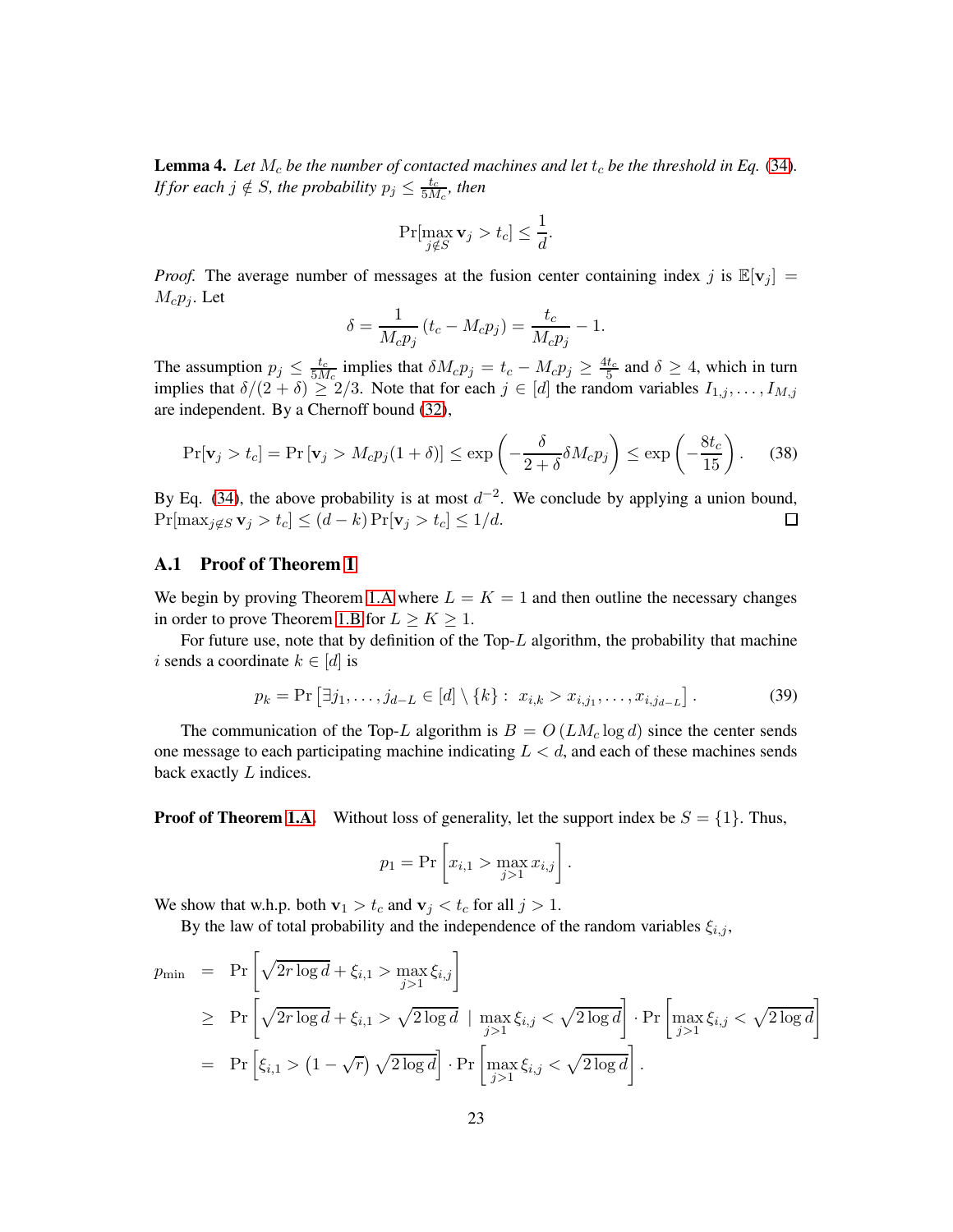Recall that the random variables  $\xi_{i,j}$  are i.i.d. standard Gaussians. By Eq. [\(31\)](#page-20-2),

$$
\Pr\left[\max_{j>1} \xi_{i,j} < \sqrt{2\log d}\right] \ge e^{-1}.
$$

Therefore, by the Gaussian tail bound [\(29\)](#page-20-0),

<span id="page-23-0"></span>
$$
p_{\min} \ge e^{-1} \cdot \frac{(1 - \sqrt{r})\sqrt{2\log d}}{\sqrt{2\pi} \left(2\left(1 - \sqrt{r}\right)^2 \log d + 1\right)} d^{-\left(1 - \sqrt{r}\right)^2}.
$$
\n(40)

Combining Eq. [\(40\)](#page-23-0) with the bound [\(3\)](#page-6-0) implies that  $p_{\min} \geq \frac{2t_c}{M_c}$  $\frac{2t_c}{M_c}$ , and thus we can apply Lemma [3](#page-21-4) and get that  $Pr[\mathbf{v}_1 < t_c] \leq d^{-1}$ .

Now consider a non-support index  $j > 1$ . By symmetry considerations, the probability that machine  $i$  sends  $j$  to the center is

$$
p_j = \frac{1 - p_1}{d - 1}.
$$

Recall that by definition of  $\mu_{\min}$ , the coordinate  $\mu_k \ge \mu_{\min}$  and thus  $p_1 \ge p_{\min}$ . Since for any strictly positive SNR  $p_1 > p_{\min} > \frac{1}{d}$ , it follows that  $p_j < \frac{1}{d}$  for each  $j > 1$ . Hence, the expected number of votes for index j is  $\mathbb{E}[\mathbf{v}_j] = M_c p_j < \frac{M_c}{d}$ . Let  $\delta = \frac{t_c}{M_c}$  $\frac{t_c}{M_c p_j} - 1$  and note that the assumption  $M \le d$  implies that  $M_c p_j \le 1$  and hence  $\delta \ge 4 \log d - 1 > 0$ . By the Chernoff bound [\(32\)](#page-20-1),

$$
\Pr[\mathbf{v}_j > t_c] = \Pr\left[\sum_{i=1}^{M_c} I_{i,j} > (1+\delta) M_c p_j\right] \\
\leq e^{-\frac{\delta^2 M_c p_j}{\delta + 2}} = e^{-\frac{\left(4 \log d - M_c p_j\right)^2}{4 \log d + M_c p_j}} \\
= e^{-4 \log d - M_c p_j + 4M_c p_j \frac{4 \log d}{4 \log d + M_c p_j}} \leq e^3 d^{-4}.
$$

By a union bound over all  $d - 1$  non-support coordinates,

$$
\Pr\left[\max_{j>1} \mathbf{v}_j > t_c\right] \le (d-1) \cdot e^3 d^{-4} \le e^3 d^{-3}.
$$

By an additional union bound on the two events, the algorithm outputs the correct support index with probability at least  $1 - d^{-1} - e^3 d^{-3}$ .  $\Box$ 

**Proof of Theorem [1.B.](#page-10-0)** The proof is similar to that of Theorem [1.A,](#page-10-1) with the following changes. For any threshold  $a \in \mathbb{R}$ , the probability  $p_k$  that  $k \in S$  is sent to the fusion center is lower bounded by

$$
p_k \ge \Pr \left[ x_{i,k} > a \ , \sum_{j \notin S} \mathbb{1} \{ x_{i,j} > a \} \le L - K \right]
$$
  
=  $\Pr \left[ \xi_{i,k} > a - \mu_k \ , \sum_{j \notin S} \mathbb{1} \{ \xi_{i,j} > a \} \le L - K \right].$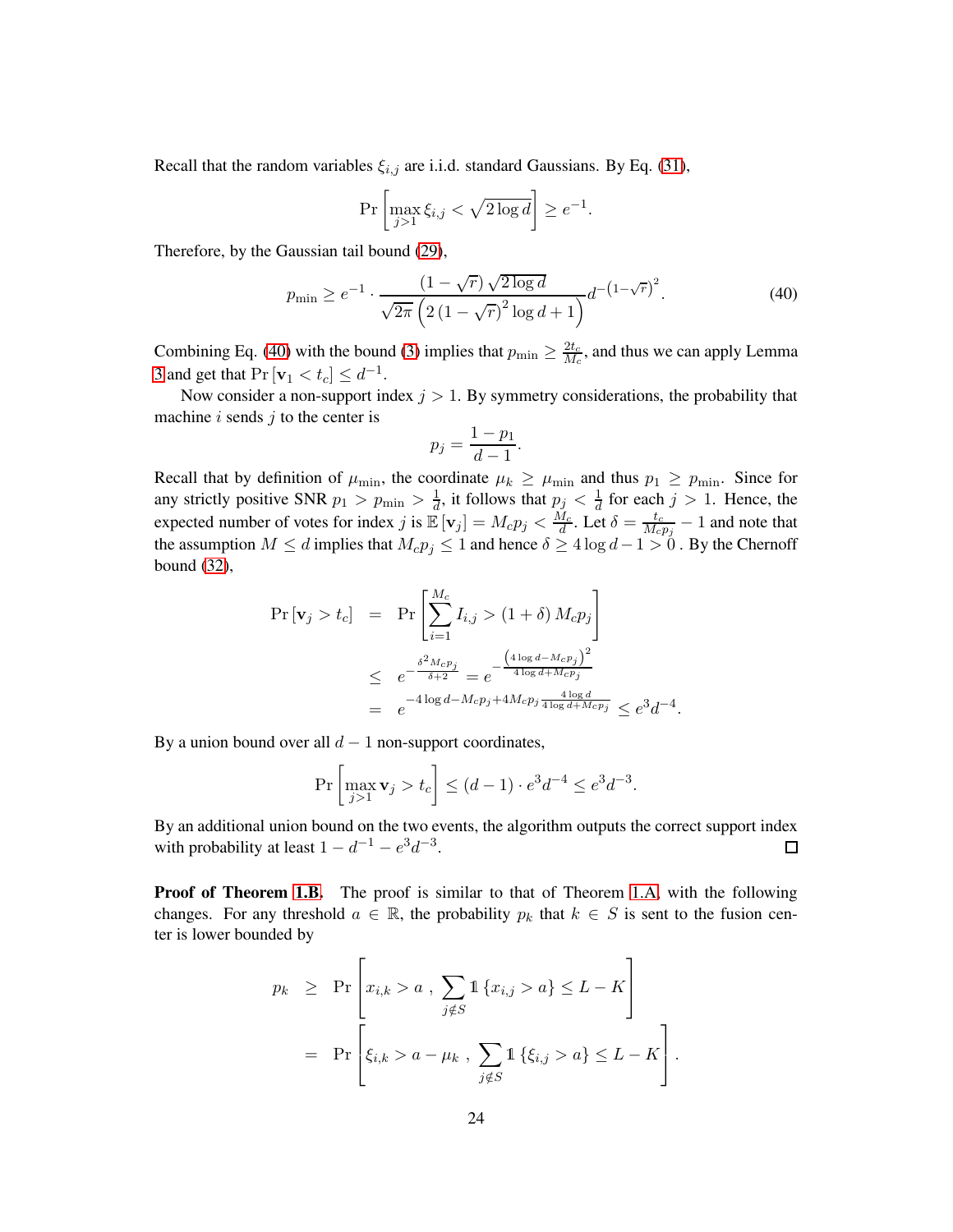Set  $a = a(K, L, d)$  and  $b = b(K, L, d, r)$  by Eqs. [\(4\)](#page-7-2) and [\(5\)](#page-7-3) respectively. Recall that  $\xi_{i,j}$  are i.i.d. for all  $i \in [M_c]$  and  $j \in [d]$ , i.e., the two events in the probability above are independent of each other. Combining this with the definition of  $\mu_{\min}$  yields

<span id="page-24-0"></span>
$$
p_{\min} \ge \Phi^c(b) \cdot \Pr\left[\sum_{j \notin S} \mathbb{1}\left\{Z_j > a\right\} \le L - K\right],\tag{41}
$$

where  $Z_j \sim \mathcal{N}(0, 1)$ .

We begin by bounding the first term of Eq. [\(41\)](#page-24-0). If  $b \le 0$  then  $\Phi^c(b) \ge 1/2$ . Otherwise, by the Gaussian tail bound [\(29\)](#page-20-0),

$$
\Phi^{c}(b) \ge \frac{b}{\sqrt{2\pi} (b^2 + 1)} (d - K)^{-\left(\sqrt{1 - \frac{\log(L - K + 1)}{\log(d - K)}} - \sqrt{r}\right)^2}.
$$

Next, we show that with probability  $\geq \frac{1}{4}$  $\frac{1}{4}$  the number of non-support indices that pass the threshold a is upper bounded by  $L - K$ . Denote by  $p_a$  the probability that a standard normal random variable passes the threshold a, i.e.,  $p_a \equiv \Phi^c(a)$ . By Eq. [\(29\)](#page-20-0),  $p_a$  is upper bounded by

<span id="page-24-1"></span>
$$
p_a \le \frac{1}{\sqrt{2\pi a}} \cdot \frac{L - K + 1}{d - K}.\tag{42}
$$

Next, let  $\delta = \frac{L-K+1}{p_a(d-K)} - 1$ . Note that the assumption  $K \leq L < (d - K)/2$  implies that  $\sqrt{2\pi}a \ge \sqrt{4\pi \log 2} > 1$ , and thus  $\delta > 0$ . By the Chernoff bound [\(32\)](#page-20-1),

$$
\Pr\left[\sum_{j \notin S} \mathbb{1}\left\{Z_j > a\right\} \ge L - K + 1\right] = \Pr\left[\sum_{j \notin S} \mathbb{1}\left\{Z_j > a\right\} \ge (1 + \delta) p_a (d - K)\right] \\
\le e^{-\delta^2 p_a (d - K)/(2 + \delta)} \\
- \left(\frac{L - K + 1}{p_a (d - K)} - 1\right)^2 \frac{p_a (d - K)}{1 + \frac{L - K + 1}{p_a (d - K)}} \\
= e^{-\frac{(L - K + 1 - p_a (d - K))^2}{L - K + 1 + p_a (d - K)}}.
$$

For  $A_1, A_2 > 0$  the function  $e^{-\frac{(A_1 - A_2)^2}{A_1 + A_2}}$  $\frac{A_1+A_2}{A_1+A_2}$  is monotonically increasing in  $A_2$ . Letting  $A_1 =$  $L - K + 1$  and  $A_2 = p_a (d - K)$ , we can now apply the upper bound on  $A_2$  in Eq. [\(42\)](#page-24-1) to the equation above. Thus the complementary probability, i.e., the second term in Eq. [\(41\)](#page-24-0), can be lower bounded as follows

$$
\Pr\left[\sum_{j \notin S} \mathbb{1}\left\{Z_j > a\right\} \le L - K\right] \ge 1 - e^{-(L - K + 1)\frac{(1 - 1/\sqrt{2\pi}a)^2}{1 + 1/\sqrt{2\pi}a}} \ge 1 - e^{-\frac{(1 - \sqrt{4\pi}\log 2)^2}{1 + \sqrt{4\pi}\log 2}} \ge \frac{1}{4},
$$

where the second inequality follows from the assumption  $K \leq L < (d - K)/2$ .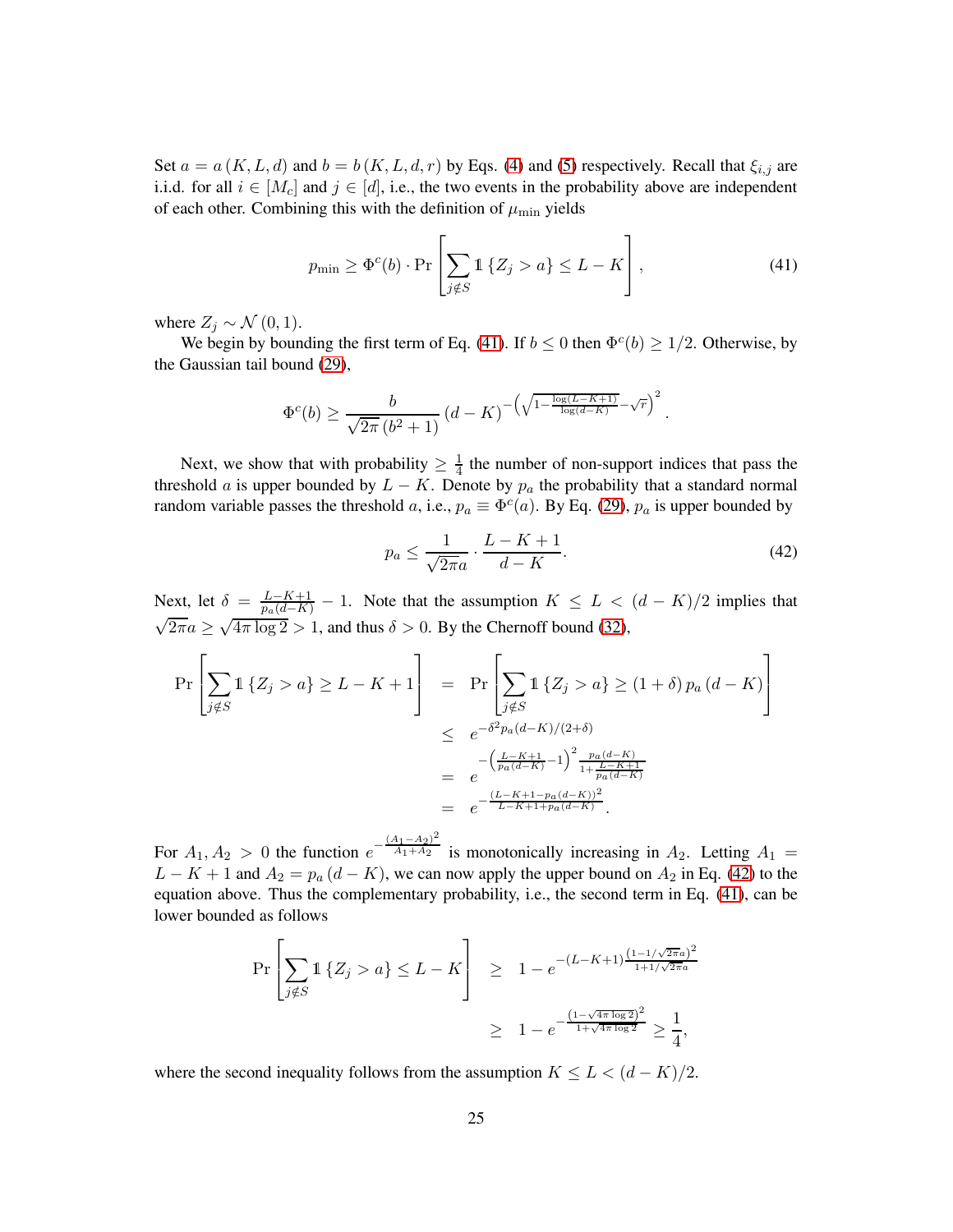By Eq. [\(6\)](#page-7-1) the probability  $p_{\min} \geq \frac{2t_c}{M_c}$  $\frac{2t_c}{M_c}$  and thus Pr  $[\min_{k \in S} \mathbf{v}_k < t_c] \leq K d^{-1}$  by Lemma [3.](#page-21-4) Let  $W_i \sim Bin(K, p_{\min})$  be a binomial random variable that serves as a lower bound for how many of the support coordinates machine  $i$  sends to the center. By the law of total probability and symmetry of the non-support indices, the probability that machine  $i$  sends to the center a non-support index  $j \notin S$  is

<span id="page-25-5"></span>
$$
p_j \leq \sum_{n=0}^{K} \Pr[i \in \mathbf{V}_j | W_i = n] \cdot \Pr[W_i = n]
$$

$$
= \sum_{n=0}^{K} \frac{L - n}{d - K} \Pr[W_i = n] = \frac{L - K p_{\min}}{d - K} \leq \frac{L}{d - K}.
$$
(43)

Using the requirement  $M_{K,L} \leq \frac{d-K}{L}$ , the rest of the proof continues in the same manner.  $\Box$ 

### <span id="page-25-0"></span>A.2 Proof of Theorem [2](#page-10-0)

Note that we set the precision parameters P, U such that  $t_m - 1/d \leq \hat{t}_m \leq t_m$ . By definition of the thresholding algorithm, the probability that machine i sends a support coordinate  $k \in S$  is

<span id="page-25-4"></span>
$$
p_k = \Pr[x_{i,k} > \hat{t}_m] \ge \Pr[\xi_{i,k} > t_m - \mu_k]. \tag{44}
$$

Thus, for the extreme case  $\mu_k = \mu_{\min}$ ,

<span id="page-25-1"></span>
$$
p_{\min} \ge \Phi^c \left( t_m - \mu_{\min} \right). \tag{45}
$$

For a non-support coordinate  $j \notin S$ , the Gaussian tail bound [\(29\)](#page-20-0) implies that

<span id="page-25-2"></span>
$$
p_j = \Pr\left[\xi_{i,j} > \hat{t}_m\right] \le \frac{e^{-\hat{t}_m^2/2}}{\sqrt{2\pi}\hat{t}_m} \le e^{t_m/d} \frac{e^{-t_m^2/2}}{\sqrt{2\pi}(t_m - 1/d)}.\tag{46}
$$

In terms of communication, each coordinate  $j \in [d]$  appears in  $M_c p_j$  messages on average. In addition, in the setup stage the fusion center sends  $M<sub>c</sub>$  messages with the truncated threshold  $\hat{t}_m$ , whose binary representation is  $O(\log d)$  bits long. Hence the average total communication is

<span id="page-25-3"></span>
$$
\mathbb{E}\left[B\right] = O\left(M_c \log d + \left(\sum_{k \in S} p_k + \sum_{j \notin S} p_j\right) M_c \log d\right) = O\left(\left(K + \sum_{j \notin S} p_j\right) M_c \log d\right),\tag{47}
$$

where the last step follows from the trivial bound  $p_k \leq 1$  for each  $k \in S$ .

We now proceed to proving the sub-theorems.

Proof of Theorem [2.A.](#page-10-1) By Eqs. [\(7\)](#page-10-2) and [\(45\)](#page-25-1),

$$
p_{\min} \ge \Phi^c(0) = \frac{1}{2}.\tag{48}
$$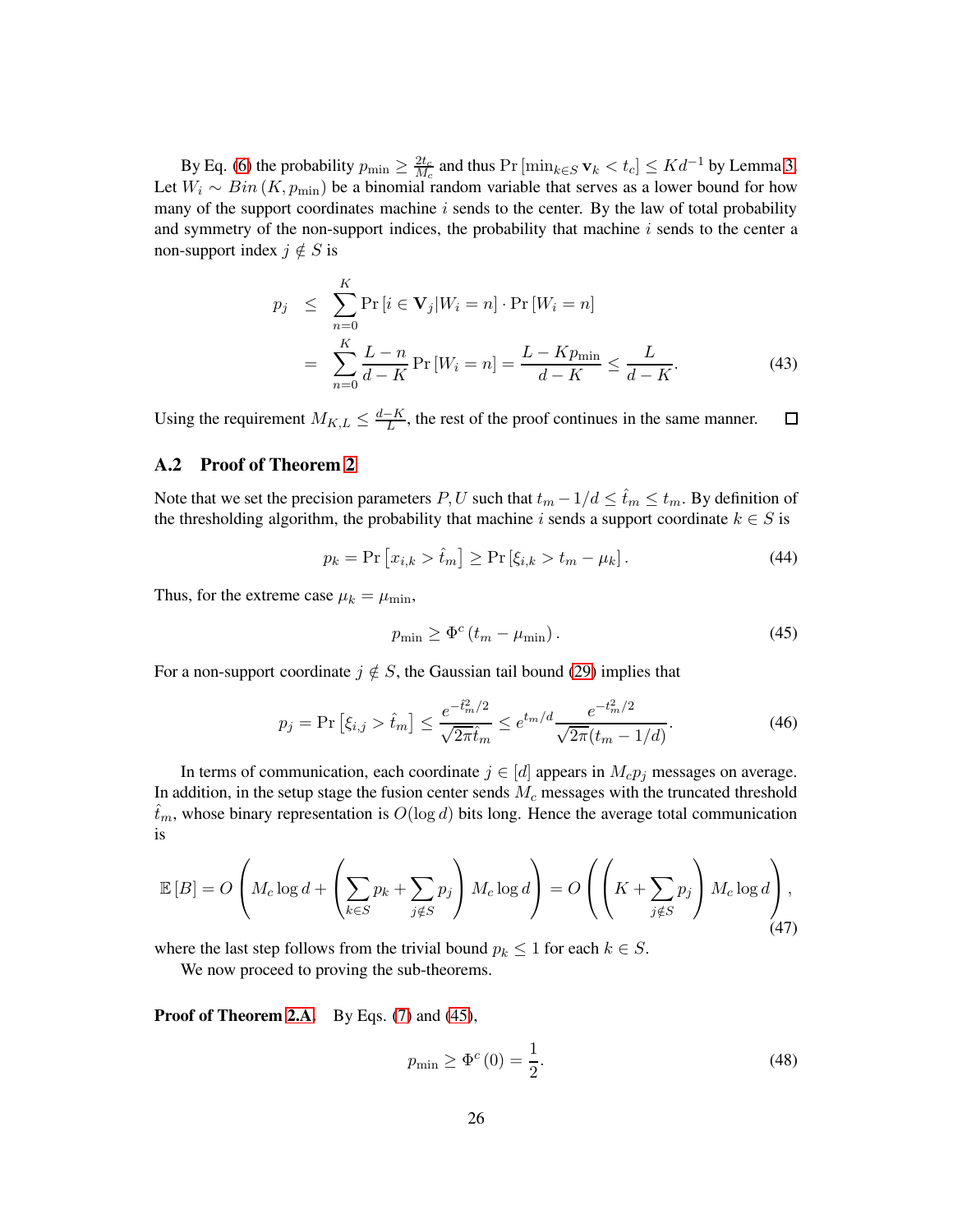Since  $M_c = \lceil 16 \log d \rceil$  and by Eq. [\(34\)](#page-21-0), we have that  $p_{\min} \ge 2t_c/M_c$ , and thus  $\Pr[\min_{k \in S} \mathbf{v}_k <$  $|t_c| \leq \frac{K}{d}$  $\frac{dK}{dt}$  by Lemma [3.](#page-21-4) Now fix  $j \notin S$ . Due to the assumptions  $d \ge 16$  and  $r > \frac{\log 5}{\log(d-K)}$ , by Eq. [\(46\)](#page-25-2) we have that

$$
p_j \le \frac{e^{\sqrt{2r \log(d-K)}/d} (d-K)^{-r}}{\sqrt{2\pi} \left(\sqrt{2r \log(d-K)} - 1/d\right)} \le \frac{e^{\sqrt{2\log 5}/16}}{10 \left(\sqrt{\pi \log 5} - 1/16\right)} \le \frac{t_c}{5M_c}.
$$

Applying Lemma [4](#page-22-1) yields  $Pr[\max_{j \notin S} |v_j > t_c] \leq 1/d$ .

Finally, the average total communication follows from inserting the expressions for  $p_i$  and  $M_c$  into Eq. [\(47\)](#page-25-3).

**Proof of Theorem [2.B.](#page-10-0)** Note that the bound  $M > \sqrt{e} \cdot 32\sqrt{\pi} \log^{1.5} d$  implies that  $2 \log \frac{M}{32\sqrt{\pi} \log^{1.5} d} \ge$ 1. By the expression [\(10\)](#page-10-3) for  $t_m$  and the Gaussian tail bound [\(30\)](#page-20-3),

$$
p_{\min} \geq \Phi^c \left( \sqrt{2 \log \frac{M}{32\sqrt{\pi} \log^{1.5} d}} \right) \geq \frac{1}{2\sqrt{2\pi} \sqrt{2 \log \frac{M}{32\sqrt{\pi} \log^{1.5} d}}} e^{-\log \frac{M}{32\sqrt{\pi} \log^{1.5} d}}
$$

$$
= \frac{1}{2} \cdot \frac{16 \log d}{M} \sqrt{\frac{\log d}{\log \frac{M}{32\sqrt{\pi} \log^{1.5} d}}} \geq \frac{2t_c}{M},\tag{49}
$$

where the last inequality follows from the upper bound on M. Thus, by Lemma [3,](#page-21-4)  $\min_{k \in S} \mathbf{v}_k$  <  $t_c$  with probability at most  $K/d$ . Due to Assumption [\(9\)](#page-10-6),  $\hat{t}_m \geq \sqrt{2 \log \frac{5M}{\sqrt{2\pi}41}}$  $\frac{5M}{2\pi 4\log d}$ , and thus by the first inequality of Eq. [\(46\)](#page-25-2),

$$
p_j \le \frac{1}{\sqrt{2\pi}\sqrt{2\log\frac{5M}{\sqrt{2\pi}4\log d}}}e^{-\log\frac{5M}{\sqrt{2\pi}4\log d}} = \frac{4\log d}{5M\sqrt{2\log\frac{5M}{\sqrt{2\pi}4\log d}}} < \frac{t_c}{5M},\tag{50}
$$

where the last inequality follows from Eq.  $(34)$  and the condition on M. Thus by Lemma [4,](#page-22-1)  $Pr[\max_{j \notin S} \mathbf{v}_j > t_c] \leq 1/d.$ 

Towards computing the expected communication of the algorithm, we bound  $p_j$  more carefully using the second inequality of Eq. [\(46\)](#page-25-2),

<span id="page-26-0"></span>
$$
p_j \leq \frac{e^{\left(\sqrt{2r\log(d-K)} + \sqrt{2\log\frac{M}{32\sqrt{\pi}\log^{1.5}d}}\right)/d}\left(d-K\right)^{-r}e^{-2\sqrt{r\log(d-K)\log\frac{M}{32\sqrt{\pi}\log^{1.5}d}}}}{\sqrt{2}\left(\sqrt{2r\log(d-K)} + \sqrt{2\log\frac{M}{32\sqrt{\pi}\log^{1.5}d}} - \frac{1}{d}\right)} \cdot \frac{32\log^{1.5}d}{M}
$$
  
 
$$
\leq (d-K)^{-r}e^{-2\sqrt{r\log(d-K)\log\frac{M}{32\sqrt{\pi}\log^{1.5}d}}}} \cdot \frac{32\log^{1.5}d}{M}, \tag{51}
$$

where the second inequality follows from bounding  $\sqrt{2r \log (d - K)} + \sqrt{2 \log \frac{M}{32\sqrt{\pi} \log^{1.5} d}}$  $\frac{1}{d}$  > 1 and from  $d \ge 15$ , which implies that e  $\left(\sqrt{2r \log(d-K)} + \sqrt{2 \log \frac{M}{32\sqrt{\pi} \log^{1.5} d}}\right)/d \right) < \sqrt{2}$ . By inserting Eq. [\(51\)](#page-26-0) into Eq. [\(47\)](#page-25-3), the expected communication of the algorithm is

$$
\mathbb{E}[B] = O\left(KM\log d + (d - K) \cdot (d - K)^{-r} e^{-2\sqrt{r\log(d - K)\log \frac{M}{32\sqrt{\pi}\log^{1.5}d}}}\frac{\log^{1.5}d}{M} \cdot M\log d\right).
$$
  
Rearranging completes the proof.

Rearranging completes the proof.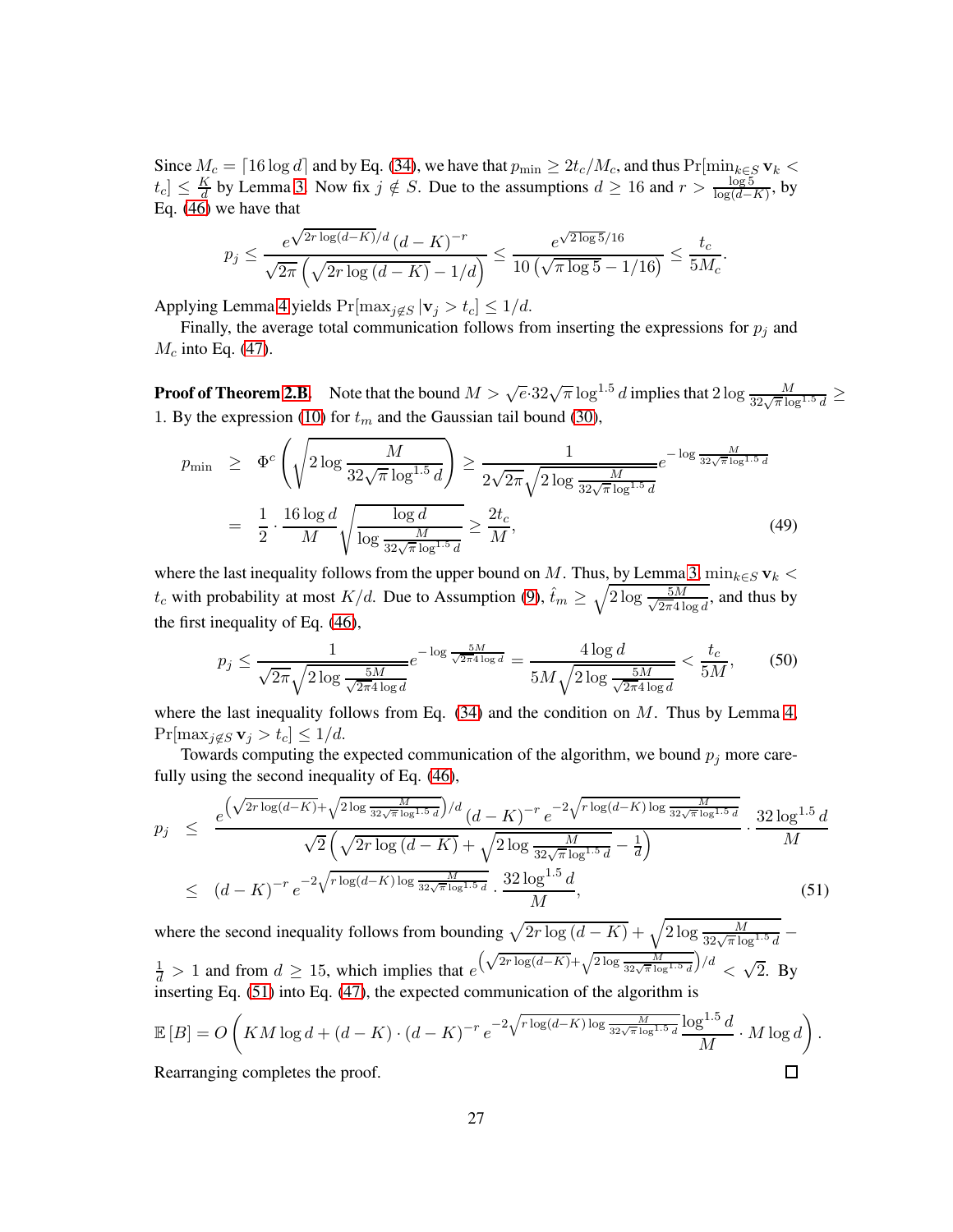**Proof of Theorem [2.C.](#page-12-0)** Recall that  $M_c$  and  $t_m$  are given by Eqs. [\(12\)](#page-11-2) and [\(13\)](#page-11-3), respectively. By the Gaussian tail bound [\(29\)](#page-20-0),

<span id="page-27-2"></span>
$$
p_{\min} \geq \Phi^c \left( \left( 1 - \sqrt{r} \right) \sqrt{2 \log \left( d - K \right)} \right)
$$
  
 
$$
\geq \frac{\left( 1 - \sqrt{r} \right) \sqrt{2 \log \left( d - K \right)}}{\sqrt{2\pi} \left( \left( 1 - \sqrt{r} \right)^2 2 \log \left( d - K \right) + 1 \right)} \left( d - K \right)^{-\left( 1 - \sqrt{r} \right)^2} = \frac{2t_c}{M_c}.
$$
 (52)

Thus by Lemma [3,](#page-21-4)  $\min_{k \in S} \mathbf{v}_k < t_c$  with probability at most  $K/d$ .

Fix a non-support index  $j \notin S$ . Note that the assumption  $d - K \geq 20$  implies that e  $\sqrt{2 \log(d-K)}/d < \sqrt{2}$ . Thus, by Eq. [\(46\)](#page-25-2),

<span id="page-27-1"></span>
$$
p_j \le \frac{e^{\sqrt{2\log(d-K)}/d}}{\sqrt{2\pi} \left(\sqrt{2\log(d-K)} - 1/d\right)} \left(d-K\right)^{-1} \le \frac{1}{\sqrt{\pi} \left(\sqrt{2\log(d-K)} - 1/d\right)} \left(d-K\right)^{-1}.
$$
\n(53)

It is easy to verify that the aforementioned assumption and the condition  $r > \left(\frac{\log 10}{\log(d-1)}\right)$  $log(d-K)$  $\big)^2$ , or equivalently,  $d^{2\sqrt{r}} \ge 100$ , imply that  $p_j < \frac{t_c}{5M}$  $\frac{t_c}{5M_c}$ . Thus the desired bound  $\Pr[\max_{j \notin S} \mathbf{v}_j]$  $|t_c| \leq 1/d$  follows from Lemma [4.](#page-22-1)

By inserting Eq. [\(53\)](#page-27-1) into Eq. [\(47\)](#page-25-3), the expected communication of the algorithm is

$$
\mathbb{E}[B] = O\left(KM_c \log d + (d-K) \cdot \frac{1}{\sqrt{2\pi}\sqrt{2\log (d-K)}} (d-K)^{-1} \cdot M_c \log d\right).
$$

 $\Box$ 

Using Eq. [\(12\)](#page-11-2) concludes the proof.

### <span id="page-27-0"></span>A.3 Proof of Theorem [3](#page-12-0)

Towards proving Theorem [3,](#page-12-0) we first recall the definition of sub-Gaussian random variables and cite a couple of useful results.

**Definition 1** ([\[Rigollet](#page-35-12), [2015](#page-35-12), Definition 1.2]). A random variable  $X \in \mathbb{R}$  is said to be sub-*Gaussian with sub-Gaussian parameter (variance proxy)*  $\sigma^2 > 0$  if  $\mathbb{E}[X] = 0$  and its moment generating function satisfies  $\mathbb{E} [\exp(sX)] \leq \exp (\sigma^2 s^2/2)$  for all  $s \in \mathbb{R}$ . We write  $X \sim$  $\text{subG}(\sigma^2)$ .

Let  $X_1, \ldots, X_n \sim \text{subG}(\sigma^2)$  be i.i.d. sub-Gaussian random variables. We denote the variance of each r.v. by  $\tilde{\sigma}^2 = E\left[X_j^2\right]$  and their third absolute moment by  $\eta = E|X_j|^3$ , and assume that it is finite  $\eta < \infty$ . In our proofs for the Gaussian noise case, we used the upper and lower bounds on tail probabilities described in Lemma [1.](#page-20-4) We now show that similar bounds hold for sub-Gaussian noise.

To prove tail lower bounds, we need the following result.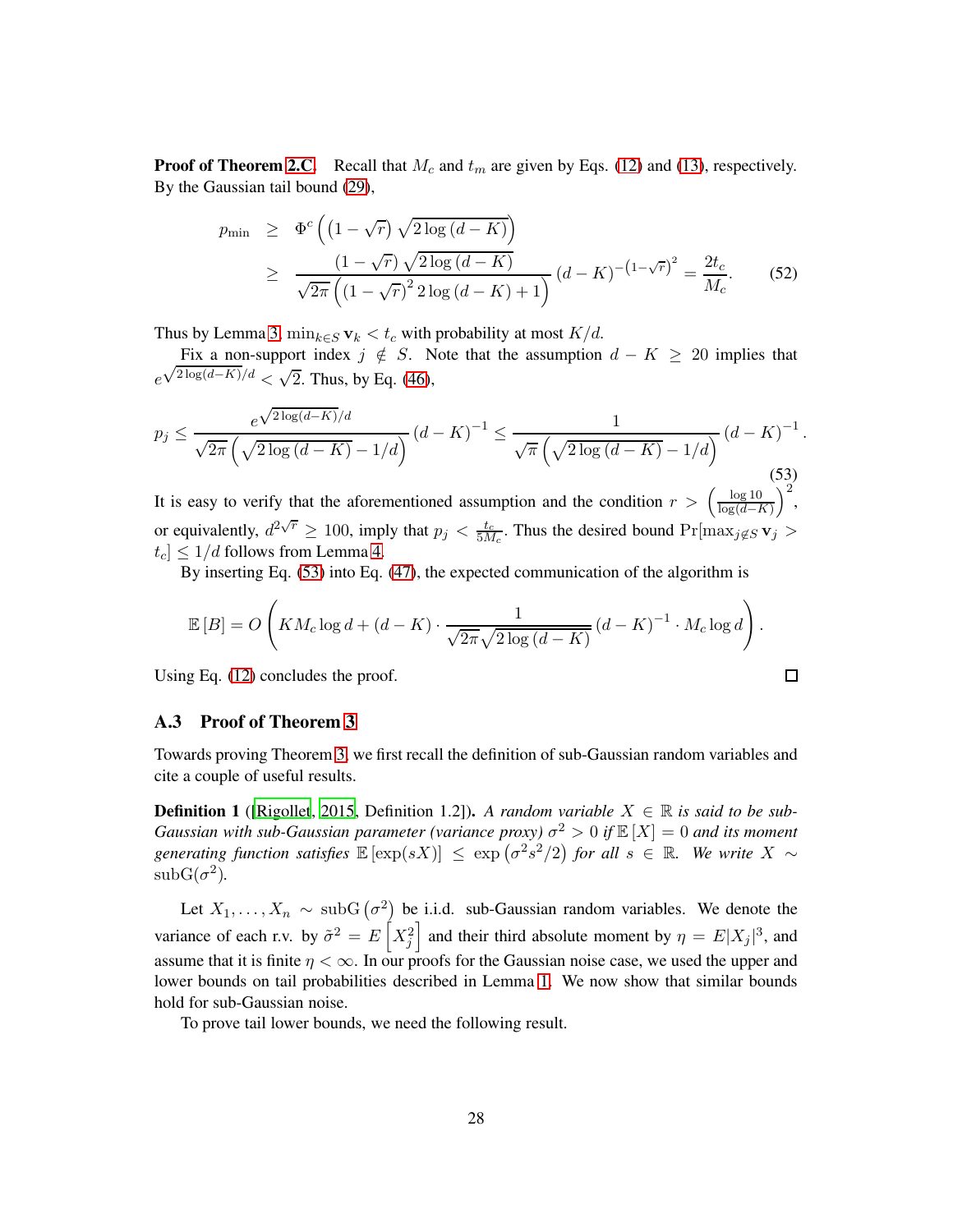<span id="page-28-1"></span>**Theorem 4** ([\[Nagaev](#page-35-13), [2002,](#page-35-13) Corollary 3]). *Let*  $X_1, \ldots, X_n \sim \text{subG}(\sigma^2)$  *be i.i.d.* sub-Gaussian *random variables as defined above and let*  $\tilde{X} = \frac{1}{\tilde{x}}$  $\frac{1}{\tilde{\sigma}\sqrt{n}}\sum_{i=1}^{n}X_i$ . If  $1.7 < t \leq \frac{1}{25}$  $rac{1}{25}\sqrt{n}\frac{\tilde{\sigma}^3}{\eta}$  $\frac{\sigma^3}{\eta}$ , then

<span id="page-28-2"></span>
$$
\Pr\left[\tilde{X} > t\right] > \Phi^c(t) \exp\left(-\frac{(2.35\eta/\tilde{\sigma}^3 + 0.2)t^3}{\sqrt{n}}\right) \left(1 - \frac{(16.88\eta/\tilde{\sigma}^3 + 6.58)t}{\sqrt{n}}\right). \tag{54}
$$

To prove tail upper bounds, we use the following lemma, which is an easy corollary of Lemma 1.3 and Corollary 1.7 of [Rigollet \[2015](#page-35-12)].

<span id="page-28-3"></span>**Lemma 5.** Let  $X_1, \ldots, X_n \sim \text{subG}(\sigma^2)$  be i.i.d. sub-Gaussian random variables as defined *above and let*  $\tilde{X} = \frac{1}{\tilde{\sigma}$  $\frac{1}{\tilde{\sigma}\sqrt{n}}\sum_{i=1}^n X_i$ *. Then,*  $\tilde{X} \sim \text{subG}(\sigma^2/\tilde{\sigma}^2)$ *, and there exists a constant*  $c > 0$ *such that for any*  $t > 0$ ,

<span id="page-28-4"></span>
$$
\Pr\left[\tilde{X} > t\right] \le \exp\left(-c\tilde{\sigma}^2 t^2 / \sigma^2\right). \tag{55}
$$

We now proceed to prove the theorem.

**Proof of Theorem [3.](#page-12-0)** The proof is similar to that of Theorem [2.C,](#page-12-0) with the following changes, pertaining to the probabilities of sending the support and non-support indices, i.e., Eqs. [\(52\)](#page-27-2) and [\(53\)](#page-27-1). Let  $t = (1 - \sqrt{r})\sqrt{2\log(d - K)}$  and let the number of samples in each machine satisfy Eq. [\(20\)](#page-12-1) as follows,

<span id="page-28-0"></span>
$$
n \ge \frac{\left(2.35\eta/\tilde{\sigma}^3 + 0.2\right)^2}{\log^2 2} t^6 = \frac{8\left(2.35\eta/\tilde{\sigma}^3 + 0.2\right)^2}{\log^2 2} (1 - \sqrt{r})^6 \log^3(d - K). \tag{56}
$$

Further assume that  $1.7 < (1 - \sqrt{r})\sqrt{2\log(d - K)} \le \frac{1}{25}\sqrt{n}\frac{\tilde{\sigma}^3}{\eta}$  $\frac{\partial^2}{\partial \eta}$ . It is easy to verify that for the values of n in Eq. [\(56\)](#page-28-0), the SNR r satisfies the left inequality in [\(19\)](#page-12-2). We begin with applying Theorem [4](#page-28-1) to lower bound the probability that machine i sends a support index  $k \in S$ . The first term of Eq. [\(54\)](#page-28-2), i.e.  $\Phi^c(t)$ , is identical to that of Eq. [\(52\)](#page-27-2). By Eq. [\(56\)](#page-28-0), the second term is at least 1/2. By Jensen's inequality,  $\eta/\tilde{\sigma}^3 \ge 1$ . Thus, the third term is

$$
1 - (16.88\eta/\tilde{\sigma}^3 + 6.58)\frac{t}{\sqrt{n}} > 1 - \frac{4\log 2}{(1 - \sqrt{r})^2 \log(d - K)},
$$

which is also greater than  $\frac{1}{2}$  for sufficiently large  $d - K$ . Hence, Theorem [4](#page-28-1) implies that

$$
\Pr\left[\tilde{\xi}_{i,k} > (1 - \sqrt{r})\sqrt{2\log(d - K)}\right] > \frac{1}{4}\Phi^c\left((1 - \sqrt{r})\sqrt{2\log(d - K)}\right). \tag{57}
$$

Let

<span id="page-28-5"></span>
$$
M_c = \left[ 4 \cdot \frac{8\sqrt{2\pi} \left( (1 - \sqrt{r})^2 2 \log (d - K) + 1 \right)}{(1 - \sqrt{r}) \sqrt{2 \log (d - K)}} (d - K)^{(1 - \sqrt{r})^2} \log d \right].
$$
 (58)

Then, Eq. [\(52\)](#page-27-2) can be replaced with

$$
p_{\min} > \frac{1}{4} \cdot \frac{(1 - \sqrt{r})\sqrt{2\log(d - K)}}{\sqrt{2\pi} \left( (1 - \sqrt{r})^2 2\log(d - K) + 1 \right)} (d - K)^{-(1 - \sqrt{r})^2} = \frac{2t_c}{M_c}.
$$
 (59)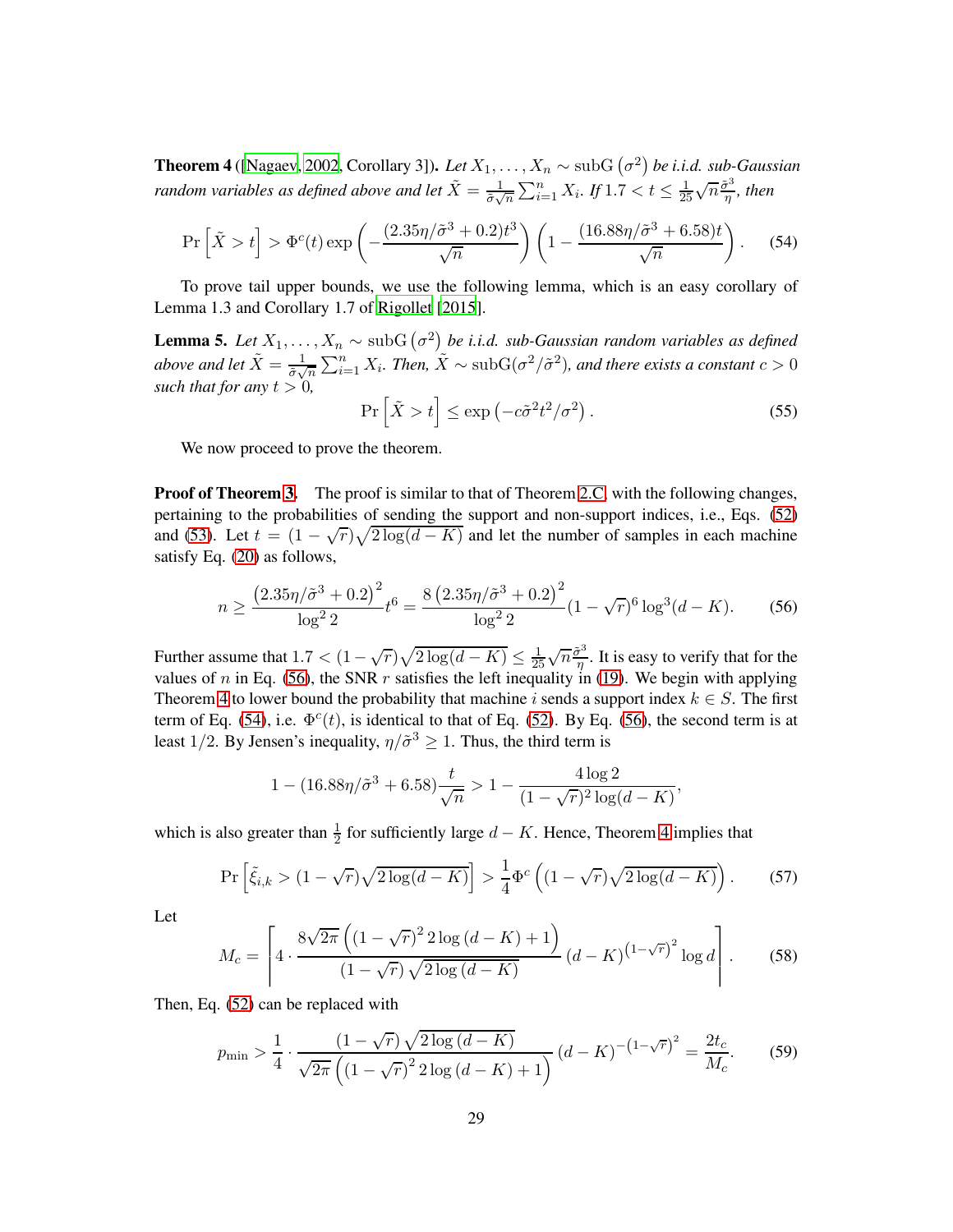The bound  $Pr[\min_{k \in S} \mathbf{v}_k < t_c] \leq K/d$  follows from Lemma [3.](#page-21-4)

As for the non-support indices, by Lemma [5](#page-28-3) the r.v.  $\tilde{\xi}_{i,j} \sim \text{subG}(\sigma^2/\tilde{\sigma}^2)$ . Thus, by the tail bound [\(55\)](#page-28-4) and by Condition [\(15\)](#page-11-4),

$$
p_j = Pr \left[\tilde{\xi}_{i,j} > \hat{t}_m\right] \le \exp\left(-c\tilde{\sigma}^2 \hat{t}_m^2 / \sigma^2\right) \le \exp\left(-c\lambda^2 \hat{t}_m^2\right).
$$

As in the proof of Theorem [2.C,](#page-12-0) recall that the truncated threshold satisfies that  $\hat{t}_m > t_m - 1/d$ . Hence,

$$
p_j \le \exp\left(-c\lambda^2 t_m^2\right) \exp\left(2c\lambda^2 t_m/d\right).
$$

Next, we insert into the right hand side above the value of  $t_m$ , Eq. [\(21\)](#page-12-4). For sufficiently large  $d - K$ , the second term above is bounded by say 2. Hence,

<span id="page-29-1"></span>
$$
p_j \le O\left((d-K)^{-2c\lambda^2}\right). \tag{60}
$$

Condition [\(19\)](#page-12-2) with a constant  $C > 2c$  implies that for sufficiently large  $d-K$ , as in the original proof,  $p_j \leq \frac{t_c}{5M}$  $\frac{t_c}{5M_c}$  where  $t_c$  is given in Eq. [\(34\)](#page-21-0). Thus the desired bound  $Pr[\max_{j \notin S} \mathbf{v}_j > t_c] \leq$  $1/d$  follows from Lemma [4.](#page-22-1) The communication bound [\(22\)](#page-12-5) follows directly from Eqs. [\(60\)](#page-29-1) and [\(58\)](#page-28-5).

### <span id="page-29-0"></span>A.4 Proof of Corollary [1](#page-15-0)

We first analyze the total communication cost of  $\Pi$ . Each machine i sends a message  $w_i$  consisting of the truncated binary representations of  $x_{i,k}$  for  $k \in \hat{S}$ . Recall that the length of each  $w_{i,k}$  is  $P + U + 2$  bits. Since  $P, U = O(\log d)$ , the expected total communication cost of  $\Pi$  is  $O(KM \log d)$ .

Let  $\hat{\mu}$  be the output of protocol  $\Pi$ , and recall that  $\hat{\mu}_j = \bar{z}_j \cdot \mathbb{1} \left\{ j \in \hat{S} \right\}$ . By linearity of expectation and the law of total probability,

<span id="page-29-2"></span>
$$
\mathbb{E}\left[\|\boldsymbol{\mu}-\hat{\boldsymbol{\mu}}\|_{2}^{2}\right] = \sum_{j\in[d]}\mathbb{E}\left[(\mu_{j}-\hat{\mu}_{j})^{2}\right] = \sum_{j\in[d]}\left(\mathbb{E}\left[(\mu_{j}-\bar{z}_{j})^{2}\right]\Pr\left[j\in\hat{S}\right] + \mu_{j}^{2}\Pr\left[j\notin\hat{S}\right]\right).
$$
\n(61)

We now bound each of the terms in the RHS.

Fix  $j \in [d]$ . Since  $\mathbb{E}[\bar{x}_j] = \mu_j$ , it follows that

$$
\mathbb{E}\left[ (\mu_j - \bar{z}_j)^2 \right] = \mathbb{E}\left[ (\mu_j - \bar{x}_j + \bar{x}_j - \bar{z}_j)^2 \right] = \mathbb{E}\left[ (\mu_j - \bar{x}_j)^2 \right] + \mathbb{E}\left[ (\bar{x}_j - \bar{z}_j)^2 \right].
$$

Furthermore, since the noise in different machines is i.i.d.,

$$
\mathbb{E}\left[\left(\mu_j - \bar{x}_j\right)^2\right] = \frac{1}{M} \mathbb{E}\left[\left(\mu_j - x_{i,j}\right)^2\right] = \frac{1}{M},
$$

and

$$
\mathbb{E}\left[\left(\bar{x}_j - \bar{z}_j\right)^2\right] = \frac{1}{M}\mathbb{E}\left[\left(x_{i,j} - z_{i,j}\right)^2\right]
$$

for any fixed  $i \in [M]$ .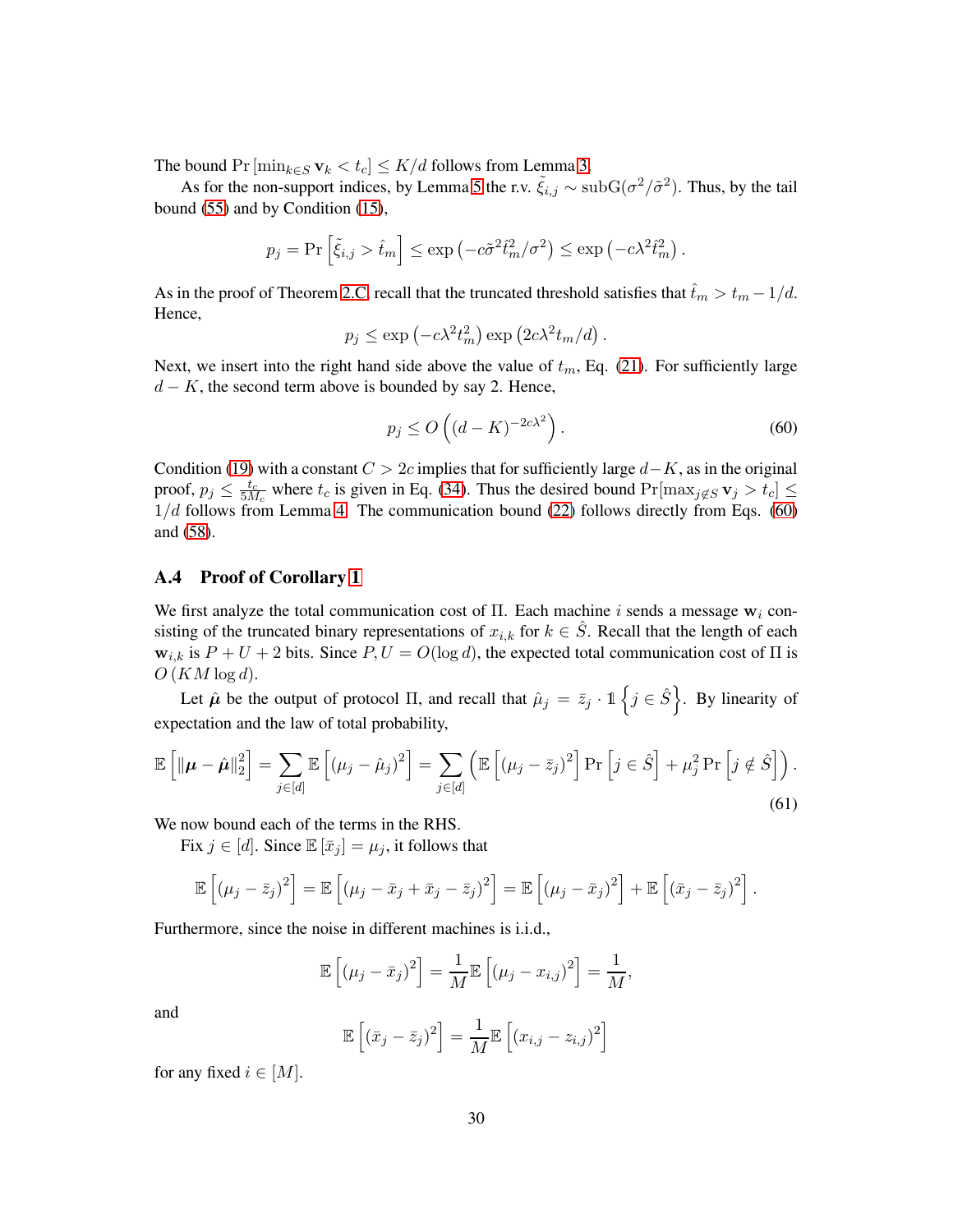We now bound  $\mathbb{E}\left[\left(x_{i,j} - z_{i,j}\right)^2\right]$  for any fixed  $j \in [d]$  and  $i \in [M]$ . Since  $x_{i,j} \sim \mathcal{N}(\mu_j, 1)$ and  $z_{i,j}$  is a deterministic function of it  $z_{i,j}(x_{i,j})$ , then

$$
\mathbb{E}\left[\left(x_{i,j}-z_{i,j}\right)^2\right] = \int_{-\infty}^{\infty} \left(x-z\left(x\right)\right)^2 \frac{\exp\left(-\left(x-\mu_j\right)^2/2\right)}{\sqrt{2\pi}} dx.
$$

If  $x < 2^{U+1}$ , then the truncation step of the protocol implies that the remainder is bounded such that  $|x - z| \le 2^{-P}$ . Otherwise, the value x is higher than the range that is representable using  $U + 1$  bits before the binary dot, and thus the magnitude  $|x - z|$  can be as large as |x| itself. Therefore,

$$
\mathbb{E}\left[ (x_{i,j} - z_{i,j})^2 \right] \le 2^{-P} + 2 \int_{2^{U+1}}^{\infty} x^2 \frac{\exp\left(-\left(x - \mu_j\right)^2 / 2\right)}{\sqrt{2\pi}} dx.
$$

Using integration by parts,

$$
\int_{2^{U+1}}^{\infty} x^2 \frac{e^{-(x-\mu_j)^2/2}}{\sqrt{2\pi}} dx \le \frac{1}{\sqrt{2\pi}} \left( 2^{U+1} + \mu_j \right) e^{-\left( 2^{U+1} - \mu_j \right)^2/2} + \left( 1 + \mu_j^2 \right) \int_{2^{U+1}}^{\infty} \frac{e^{-(x-\mu_j)^2/2}}{\sqrt{2\pi}} dx.
$$

By the Gaussian tail bound [29,](#page-20-0)

$$
\int_{2^{U+1}}^{\infty} x^2 \frac{e^{-(x-\mu_j)^2/2}}{\sqrt{2\pi}} dx \le \frac{1}{\sqrt{2\pi}} \left( 2^{U+1} + \mu_j + \frac{1+\mu_j^2}{2^{U+1}-\mu_j} \right) e^{-(2^{U+1}-\mu_j)^2/2}
$$
  

$$
\le \frac{1}{\sqrt{2\pi}} \left( \sqrt{4(\gamma+1)\log d} + 2d^{\gamma} + \frac{1+d^{2\gamma}}{\sqrt{4(\gamma+1)\log d}} \right) d^{-2(\gamma+1)} \le \frac{1}{2d},
$$

where the second inequality follows from the bound  $\mu_{\text{max}} < d^{\gamma}$  and the selection U, and the last inequality holds for all  $d \geq 5$  and  $\gamma \geq 0$ . Finally, Since  $P = \lceil \log_2 d \rceil$ ,

$$
\mathbb{E}\left[ (x_{i,j} - z_{i,j})^2 \right] \le d^{-2} + d^{-1}.
$$

In addition, since  $\mathbb{E}\left[|\hat{S}|\right] = K$ , the sum  $\sum_{j \in [d]} \Pr\left[j \in \hat{S}\right] = K$ , and thus the first term in the RHS of Eq. [\(61\)](#page-29-2) is bounded by  $\frac{K}{M} (1 + d^{-2} + d^{-1})$ .

It remains to prove that for each support index  $k \in S$ ,

$$
\mu_k^2 \Pr\left[k \notin \hat{S}\right] \le 2\mu_{\min}^2/d.
$$

Denote by G the "good" event that each non-support index  $j \notin S$  receives less than  $t_c =$  $4 \log d$  votes. Fix  $k \in S$ . By the law of total probability,

$$
\Pr\left[k \notin \hat{S}\right] \leq \left(\Pr\left[k \notin \hat{S}|G\right]\Pr\left[G\right] + \left(1 - \Pr\left[G\right]\right)\right).
$$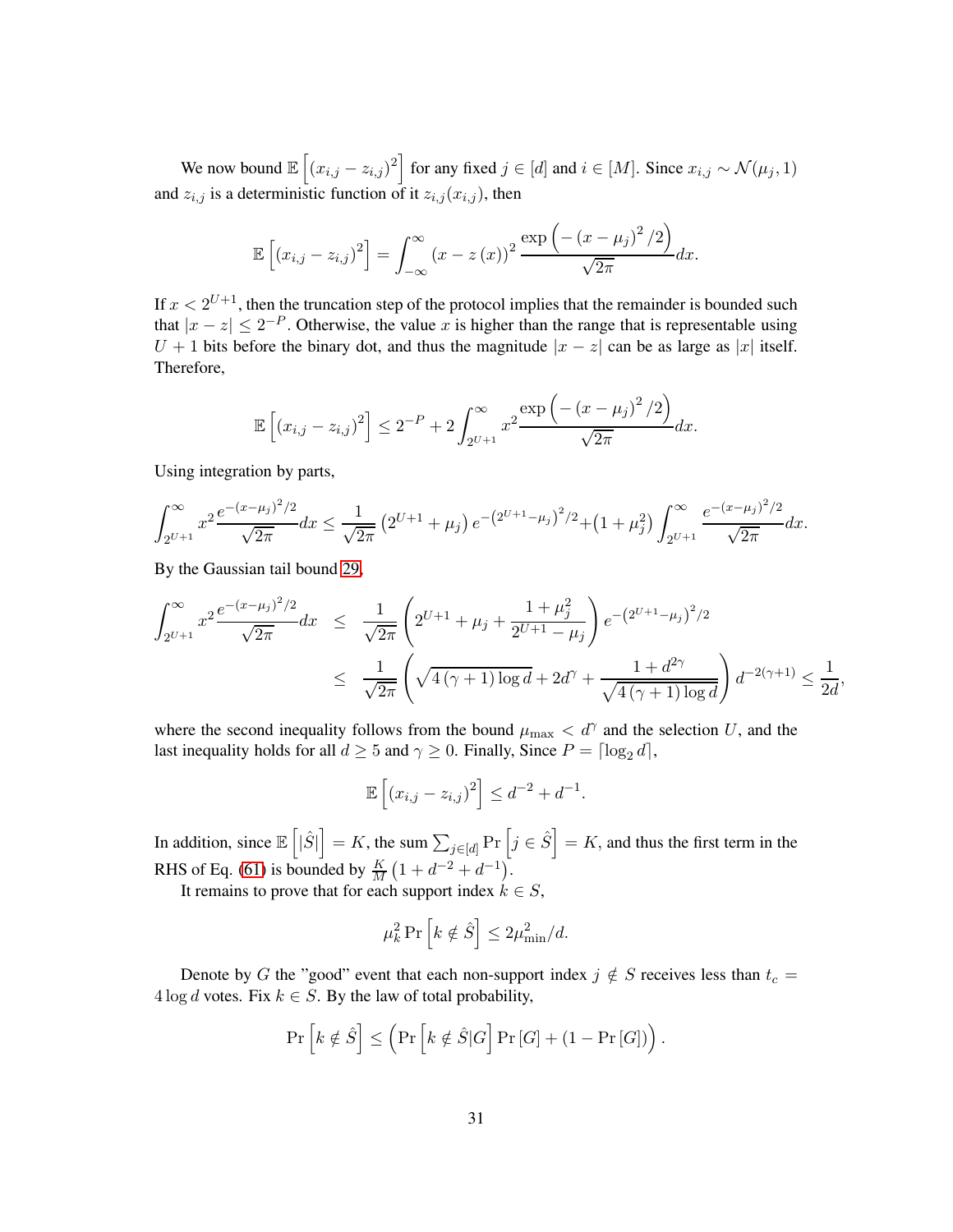Conditioned on G, the index  $k \in \hat{S}$  if  $\mathbf{v}_k > t_c$ . The complementary probability can be bounded by Chernoff [\(33\)](#page-21-1),

$$
\Pr\left[k \notin \hat{S}|G\right] \le \Pr\left[\mathbf{v}_k < t_c\right] \le e^{-\frac{1}{2}(M_c p_k - t_c)\left(1 - \frac{t_c}{M_c p_k}\right)}.
$$

Recall that under the conditions of Theorem [1.B,](#page-10-0)  $p_j \leq \frac{t_c}{5M}$  $\frac{t_c}{5M_c}$  for each non-support index  $j \notin S$ . Therefore  $Pr[G] \geq 1 - 1/d$  by Lemma [4.](#page-22-1) Thus,

<span id="page-31-0"></span>
$$
\mu_k^2 \Pr\left[k \notin \hat{S}\right] \le \mu_k^2 \left(e^{-\frac{1}{2}(M_c p_k - t_c)\left(1 - \frac{t_c}{M_c p_k}\right)} \left(1 - 1/d\right) + 1/d\right). \tag{62}
$$

In addition, recall that  $p_k$  is defined by Eq. [\(39\)](#page-22-2) for the Top-L algorithm (or by Eq. [\(44\)](#page-25-4) for the thresholding algorithm), and decays exponentially with  $\mu_k$ . Therefore, the right hand side of Eq. [\(62\)](#page-31-0) is monotonically decreasing in  $\mu_k$ , and thus upper bounded by

$$
\mu_{\min}^2 \left( e^{-\frac{1}{2}(M_c p_{\min} - t_c) \left(1 - \frac{t_c}{M_c p_{\min}}\right)} (1 - 1/d) + 1/d \right).
$$

Recall that the assumption  $p_{\min} \geq \frac{2t_c}{M_c}$  $\frac{2t_c}{M_c}$  also holds under the conditions of Theorem [1.B.](#page-10-0) Thus we can apply Eq. [\(37\)](#page-21-2) and get the desired bound

$$
\mu_k^2 \Pr\left[k \notin \hat{S}\right] \le \mu_{\min}^2 \left(\frac{1}{d} \left(1 - 1/d\right) + 1/d\right) \le \frac{2\mu_{\min}^2}{d}.
$$

We now turn to proving the last part of the corollary. The lower bound in Condition [\(2\)](#page-4-1) implies that  $\mu_{\min} > 1/\sqrt{M}$ . Thus, by Eq. [\(23\)](#page-13-1), the oracle risk is  $R_{\text{oracle}}(\mu) = K/M$ . In addition, the upper bound in Condition [\(2\)](#page-4-1) implies that  $\mu_{\min}^2 \leq 2 \log d$ . Taking  $K, M, d \to \infty$ with  $\frac{KM \log d}{d} \to 0$  yields the desired result.

#### A.5 Proof of Corollary [2](#page-17-0)

The proof is similar to that of Theorem 5 of [Shamir](#page-35-11) [\[2014](#page-35-11)]. The main step of the proof, which is proved in Shamir's Theorem 6, is deriving an upper bound on the probability of detecting the special coordinate  $\dot{\gamma}$  for some "hard" distribution. It remains to prove that this distribution indeed satisfies the conditions specified in Corollary [2.](#page-17-0)

Within the proof of his Theorem 5, [Shamir \[2014](#page-35-11)] defined the following problem, which he referred to as hide-and-seek 2.

**Definition 2** (Hide-and-seek Problem 2). Let  $0 < \rho < \frac{1}{2}$ . Consider the set of distributions  $\{\Pr_j(\cdot)\}_{j=1}^d$  over  $\{-{\bf e}_i, +{\bf e}_i\}_{i=1}^d$ , defined as

$$
\Pr_{j}(\mathbf{e}_{i}) = \begin{cases} \frac{1}{2d} & i \neq j \\ \frac{1}{2d} + \frac{\rho}{d} & i = j \end{cases} \Pr_{j}(-\mathbf{e}_{i}) = \begin{cases} \frac{1}{2d} & i \neq j \\ \frac{1}{2d} - \frac{\rho}{d} & i = j \end{cases}.
$$

*Given an i.i.d. sample of Mn instances generated from*  $\Pr_j(\cdot)$ *, where j is unknown, detect j.*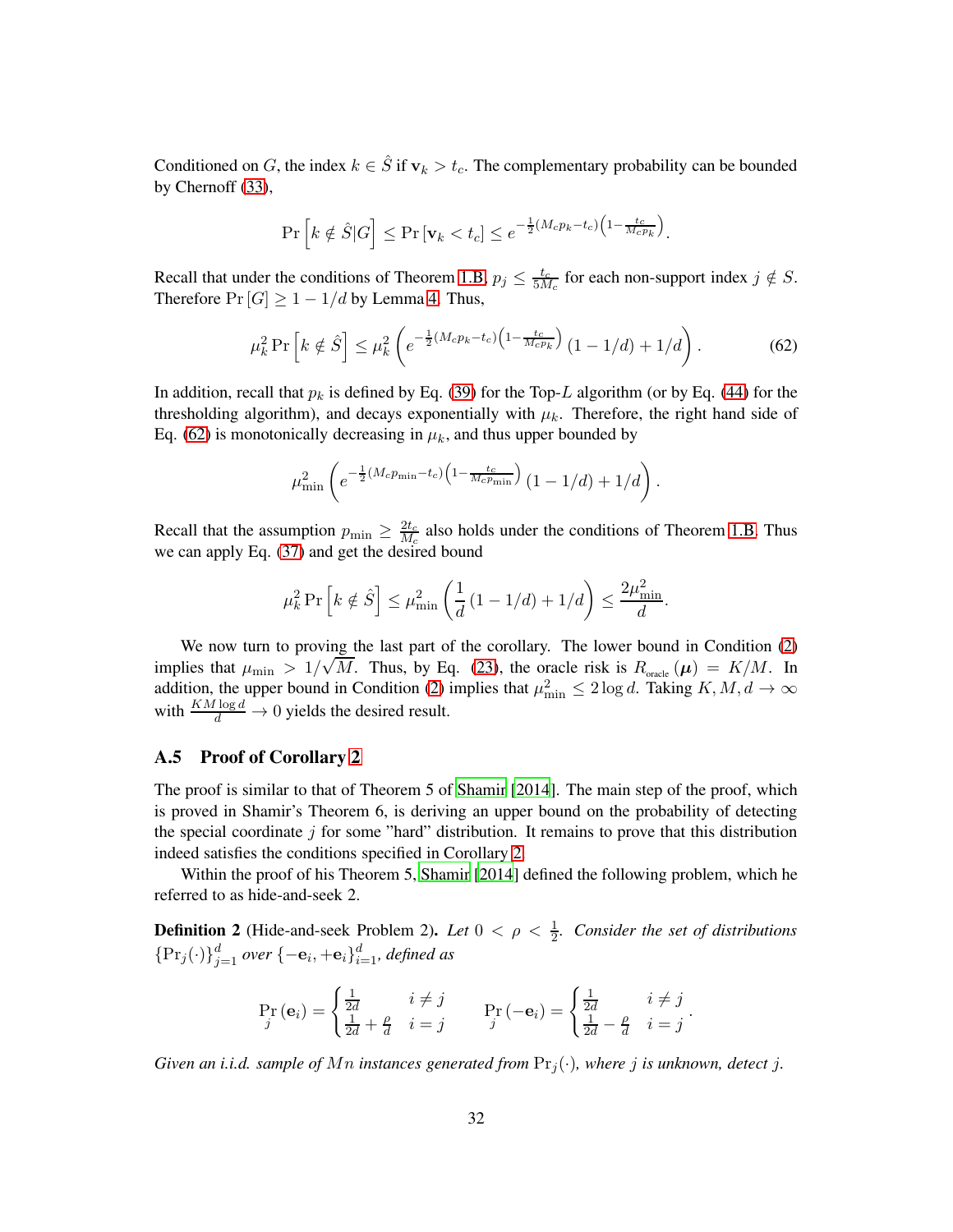Let  $u \in \mathbb{R}^d$  be a random vector sampled from  $Pr_j(\cdot)$ . We now verify that it satisfies the conditions specified in Corollary [2.](#page-17-0)

- 1. By construction, there exists j for which  $\mathbb{E}[u_j] = 2\rho/d$ , whereas  $\mathbb{E}[u_i] = 0$  for all other coordinates  $i \neq j$ . Thus, the first condition holds for  $\tau = 2\rho/d > 0$ .
- 2. For each coordinate  $i \in [d]$ , the value  $u_i^2 = 1$  with probability  $1/d$  and 0 otherwise, and thus  $\mathbb{E}[u_i^2] = 1/d$ .
- 3. For each coordinate  $i \in [d]$ , the random variable  $(u_i \mathbb{E}[u_i])$  equals +1 w.p.  $1/2d$ , -1 w.p.  $1/2d$ , and 0 w.p.  $1 - 1/d$ . Its absolute values are bounded by 1, and thus it is sub-Gaussian with parameter 1.

Shamir proved the following theorem, which bounds the success probability of detecting j.

**Theorem 5** ([\[Shamir](#page-35-11), [2014,](#page-35-11) Theorem 6]). *Consider the hide-and-seek problem 2 on*  $d > 1$ *coordinates, with some bias*  $\rho \leq \min\left\{\frac{1}{27}, \frac{1}{9\log n}\right\}$  $\frac{1}{9\log d}, \frac{d}{14}$  $\frac{d}{14n}$  and sample size Mn. Then for any estimate  $\hat{J}$  of the biased coordinate returned by any  $(b, n, M)$  protocol, there exists some coor*dinate* j *such that*

$$
\Pr_{j} \left[ \hat{J} = j \right] \le \frac{3}{d} + 11 \sqrt{\frac{Mb}{d}}.
$$
\n(63)

 $\Box$ 

To complete the proof of Corollary [2,](#page-17-0) note that if  $d \ge 21$  and  $n \le \frac{9}{14}d\log d$ , then  $\frac{1}{9\log d} \le$  $\min\left\{\frac{1}{27},\frac{d}{14}\right\}$  $\frac{d}{14n}$ . Thus, Shamir's Theorem 6 with  $\tau = \frac{2\rho}{d} \le \frac{2}{9d \log n}$  $\frac{2}{9d \log d}$  proves the corollary.

# <span id="page-32-0"></span>B Simulation parameter settings

For simplicity of the proofs we did not fully optimize the choices of  $M_c$  and thresholds. We outline below the choices used for our simulations in Section [6.](#page-18-0) In terms of setup message length, in all simulations L is represented by  $\log L$  bits and  $\hat{t}_m$  is represented with  $U = 2$  bits before the binary dot and  $P = 3$  bits after the binary dot.

Top-L algorithm. We define the following random variables that represent bounds on the number of votes that a support coordinate  $k \in S$  receives  $Y_s^{top}(d, r, K, L) = Bin\left(M_c, p_s^{top}\right)$ and on the number of votes that a non-support coordinate  $j \notin S$  receives  $Y_n^{top}(d, r, K, L) =$  $Bin\left(M_c, p_n^{top}\right)$ , where  $p_s^{top} = p_s(d, r, K, L)$  is the probability that  $k \in S$  is sent by machine  $i$ , defined in Eq. [\(41\)](#page-24-0), and  $p_n^{top} = p_n(d, r, K, L)$  is the probability that  $j \notin S$  is sent by machine  $i$ , defined in Eq.  $(43)$ .

With high probability  $Y_n^{th}$  does not deviate from its expectation by more than a  $\frac{\log(d-K)}{\log\log(d-K)}$ multiplicative bound. Thus, we set the number of contacted machines as

$$
M_c = \max \left\{ \left\lceil \frac{1}{p_s^{top}(d, r, K, L)} \cdot \frac{\log(d - K)}{\log \log(d - K)} \right\rceil, 1 \right\}.
$$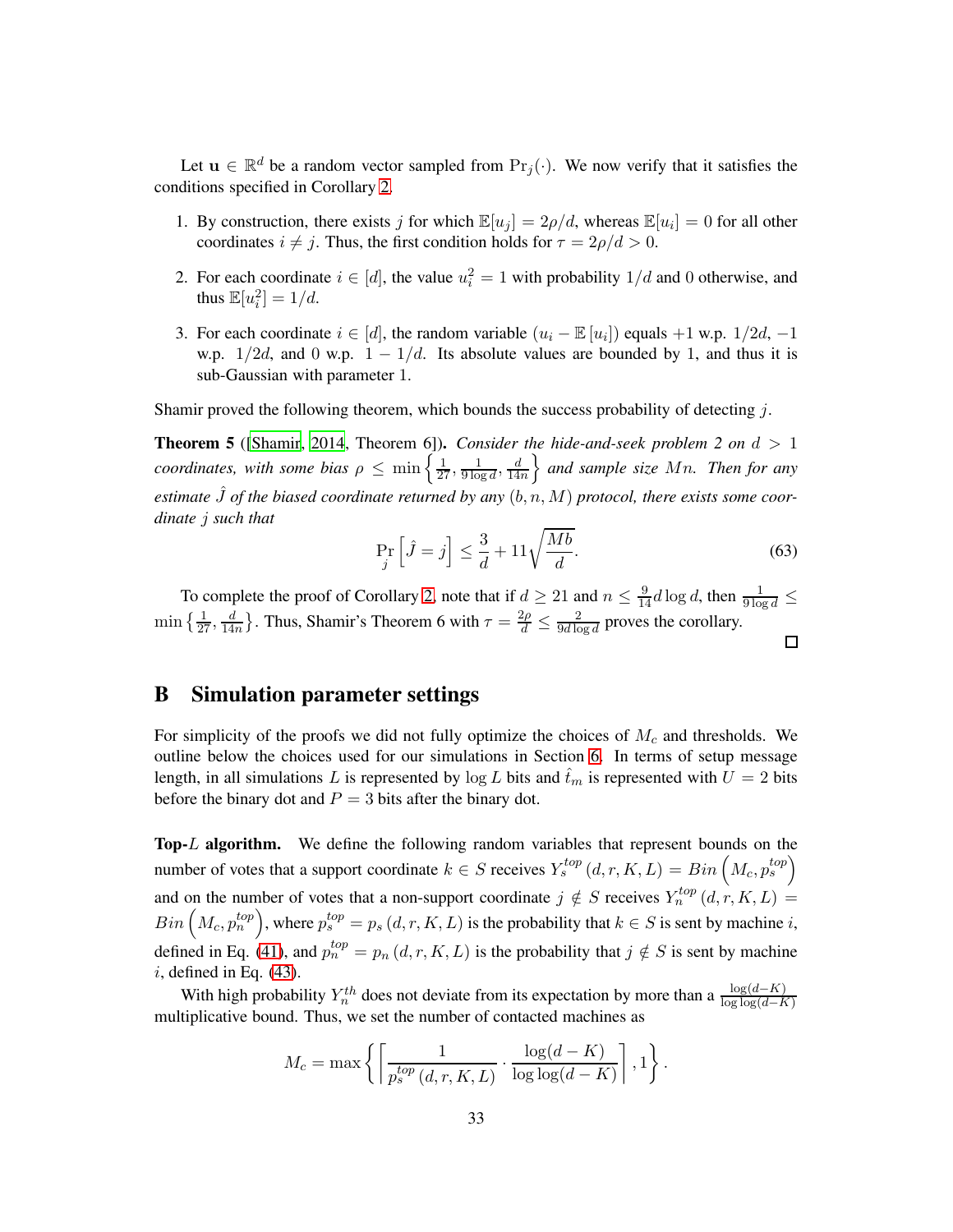Intuitively, this selection ensures that the expected number of votes for a fixed support index is equal to the maximal expected number of votes for any non-support index.

In all of our simulations  $\frac{\log(d-K)}{\log\log(d-K)} \cdot \mathbb{E}Y_n^{top} < 1$ . Hence, the sufficient SNR bound for the Top-L algorithm (vertical blue/red line) is the minimal r for which  $\mathbb{E}Y_s^{top} \geq 2$ , i.e., the support indices have at least 2 votes in expectation while the non-support indices have at most 1.

Thresholding algorithm. Similarly to the calculation for the Top-L algorithm, we define  $Y_s^{th}(d, r, K, t_m) = Bin(M_c, p_s^{th})$  and  $Y_n^{th}(d, r, K, t_m) = Bin(M_c, p_n^{th})$  as the number of votes for a support coordinate and non-support coordinate respectively, where  $p_s^{th}$  is by Eq. [\(45\)](#page-25-1) and  $p_n^{th}$  is by Eq. [\(46\)](#page-25-2).

For variant A, given r and M, we set the number of contacted machines  $M_c = M$  and the threshold  $t_m$  as the highest t s.t.

<span id="page-33-5"></span>
$$
\Pr\left[Y_s^{th}(d,r,K,t) < \mathbb{E}Y_n^{th}(d,r,K,t) \frac{\log\left(d-K\right)}{\log\log\left(d-K\right)}\right] < \frac{1}{d}.\tag{64}
$$

Intuitively, Eq. [\(64\)](#page-33-5) requires that the probability that the number of votes for a fixed support index is higher than the maximal expected number of votes for any non-support index is lower than  $d^{-1}$ .

In variant B, the parameters  $t_m$  and  $M_c$  are set in the following manner. If for  $M_c = M$  the threshold  $t < \sqrt{2 \log \frac{d-K}{K}}$ , then  $t_m = t$  as in variant A. Otherwise, we set  $t_m = \sqrt{2 \log \frac{d-K}{K}}$ and take the lowest  $M_c$  for which Eq. [\(64\)](#page-33-5) with  $t = t_m$  holds.

Let  $r_{\text{min}}$  and  $t_{\text{min}}$  denote the minimal r value and the corresponding t value for which Eq. [\(64\)](#page-33-5) holds, respectively.  $r_{\text{min}}$  is the sufficient SNR bound for the thresholding algorithm (vertical orange line). Note that when  $r < r_{\text{min}}$ , there is no value of t for which this Eq. [\(64\)](#page-33-5) holds. For completeness of the simulations, in this case we set  $t = t_{\text{min}}$ .

# References

- <span id="page-33-4"></span>Jayadev Acharya, Chris De Sa, Dylan Foster, and Karthik Sridharan. Distributed learning with sublinear communication. In International Conference on Machine Learning, pages 40–50, 2019.
- <span id="page-33-3"></span>Jayadev Acharya, Clément L Canonne, and Himanshu Tyagi. Distributed signal detection under communication constraints. In Conference on Learning Theory, pages 41–63. PMLR, 2020a.
- <span id="page-33-2"></span>Jayadev Acharya, Clément L Canonne, and Himanshu Tyagi. General lower bounds for interactive high-dimensional estimation under information constraints. arXiv preprint arXiv:2010.06562, 2020b.
- <span id="page-33-1"></span>Heather Battey, Jianqing Fan, Han Liu, Junwei Lu, and Ziwei Zhu. Distributed testing and estimation under sparse high dimensional models. Annals of statistics, 46(3):1352, 2018.
- <span id="page-33-0"></span>Ron Bekkerman, Mikhail Bilenko, and John Langford. Scaling up machine learning: Parallel and distributed approaches. Cambridge University Press, 2011.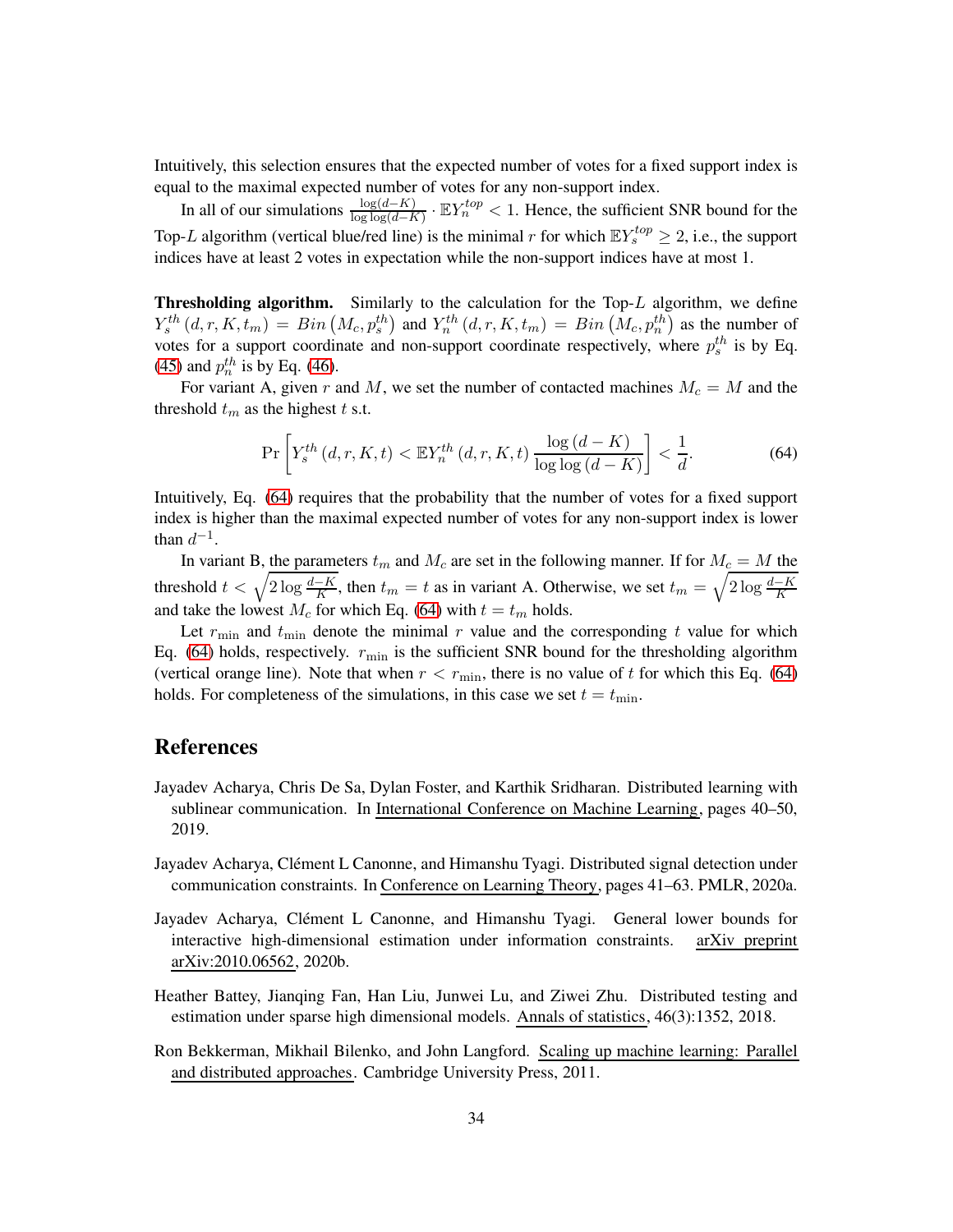- <span id="page-34-8"></span>Mark Braverman, Ankit Garg, Tengyu Ma, Huy L Nguyen, and David P Woodruff. Communication lower bounds for statistical estimation problems via a distributed data processing inequality. In Proceedings of the forty-eighth annual ACM symposium on Theory of Computing, pages 1011–1020, 2016.
- <span id="page-34-7"></span>T Tony Cai and Hongji Wei. Distributed gaussian mean estimation under communication constraints: Optimal rates and communication-efficient algorithms. CoRR abs/2001.08877, 2020.
- <span id="page-34-13"></span>Herman Chernoff. A measure of asymptotic efficiency for tests of a hypothesis based on the sum of observations. The Annals of Mathematical Statistics, 23(4):493–507, 1952.
- <span id="page-34-9"></span>Yuval Dagan and Ohad Shamir. Detecting correlations with little memory and communication. In Conference On Learning Theory, pages 1145–1198, 2018.
- <span id="page-34-12"></span>David L Donoho and Jain M Johnstone. Ideal spatial adaptation by wavelet shrinkage. biometrika, 81(3):425–455, 1994.
- <span id="page-34-1"></span>John C Duchi, Alekh Agarwal, and Martin J Wainwright. Dual averaging for distributed optimization: Convergence analysis and network scaling. IEEE Transactions on Automatic control, 57(3):592–606, 2012.
- <span id="page-34-6"></span>Ankit Garg, Tengyu Ma, and Huy Nguyen. On communication cost of distributed statistical estimation and dimensionality. In Advances in Neural Information Processing Systems, pages 2726–2734, 2014.
- <span id="page-34-2"></span>Saptarshi Guha, Ryan Hafen, Jeremiah Rounds, Jin Xia, Jianfu Li, Bowei Xi, and William S Cleveland. Large complex data: divide and recombine (d&r) with rhipe. Stat, 1(1):53–67, 2012.
- <span id="page-34-10"></span>Yanjun Han, Ayfer Özgür, and Tsachy Weissman. Geometric lower bounds for distributed parameter estimation under communication constraints. In Conference On Learning Theory, pages 3163–3188, 2018.
- <span id="page-34-3"></span>Michael I Jordan, Jason D Lee, and Yun Yang. Communication-efficient distributed statistical inference. Journal of the American Statistical Association, 114(526):668–681, 2019.
- <span id="page-34-5"></span>Jason D Lee, Qiang Liu, Yuekai Sun, and Jonathan E Taylor. Communication-efficient sparse regression. The Journal of Machine Learning Research, 18(1):115–144, 2017.

<span id="page-34-11"></span>Stéphane Mallat. A wavelet tour of signal processing. Academic press, 1999.

<span id="page-34-0"></span>Ryan McDonald, Mehryar Mohri, Nathan Silberman, Dan Walker, and Gideon S Mann. Efficient large-scale distributed training of conditional maximum entropy models. In Advances in neural information processing systems, pages 1231–1239, 2009.

<span id="page-34-4"></span>Stanislav Minsker. Distributed statistical estimation and rates of convergence in normal approximation. Electronic Journal of Statistics, 13(2):5213–5252, 2019.